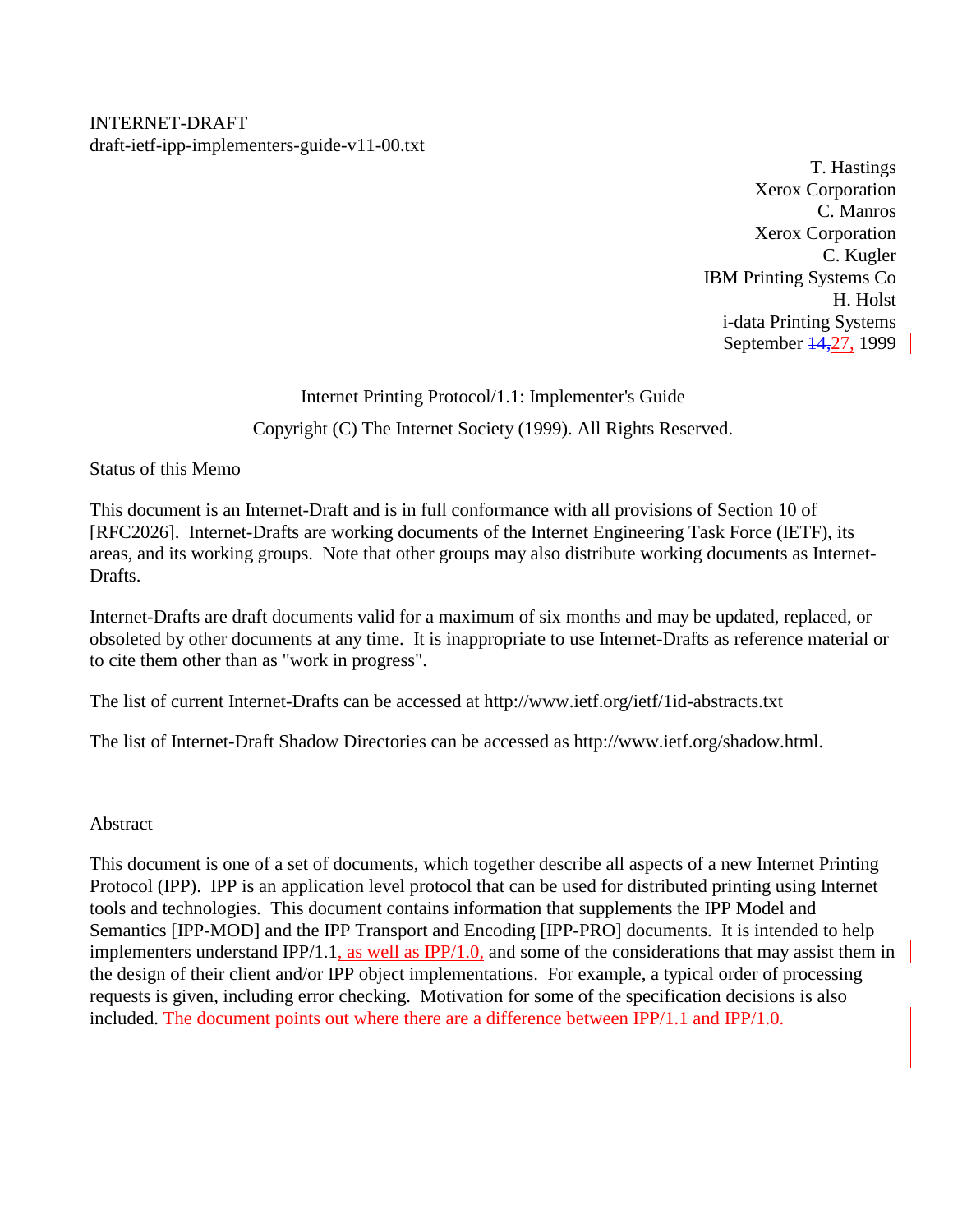The full set of IPP documents includes:

Design Goals for an Internet Printing Protocol [RFC2567] Rationale for the Structure and Model and Protocol for the Internet Printing Protocol [RFC2568] Internet Printing Protocol/1.1: Model and Semantics [IPP-MOD] Internet Printing Protocol/1.1: Encoding and Transport [IPP-PRO] Mapping between LPD and IPP Protocols [RFC2569]

The document, "Design Goals for an Internet Printing Protocol", takes a broad look at distributed printing functionality, and it enumerates real-life scenarios that help to clarify the features that need to be included in a printing protocol for the Internet. It identifies requirements for three types of users: end users, operators, and administrators. The design goal document calls out a subset of end user requirements that are satisfied in IPP/1.1. Operator and administrator requirements are out of scope for version 1.1.

The document, "Rationale for the Structure and Model and Protocol for the Internet Printing Protocol", describes IPP from a high level view, defines a roadmap for the various documents that form the suite of IPP specifications, and gives background and rationale for the IETF working group's major decisions.

The document, "Internet Printing Protocol/1.1: Model and Semantics", describes a simplified model with abstract objects, their attributes, and their operations. The model introduces a Printer and a Job. The Job supports multiple documents per Job. The model document also addresses how security, internationalization, and directory issues are addressed.

The document, "Internet Printing Protocol/1.1: Encoding and Transport", is a formal mapping of the abstract operations and attributes defined in the model document onto HTTP/1.1. It also defines the encoding rules for a new Internet media type called "application/ipp".

The document, "Mapping between LPD and IPP Protocols", gives some advice to implementers of gateways between IPP and LPD (Line Printer Daemon) implementations.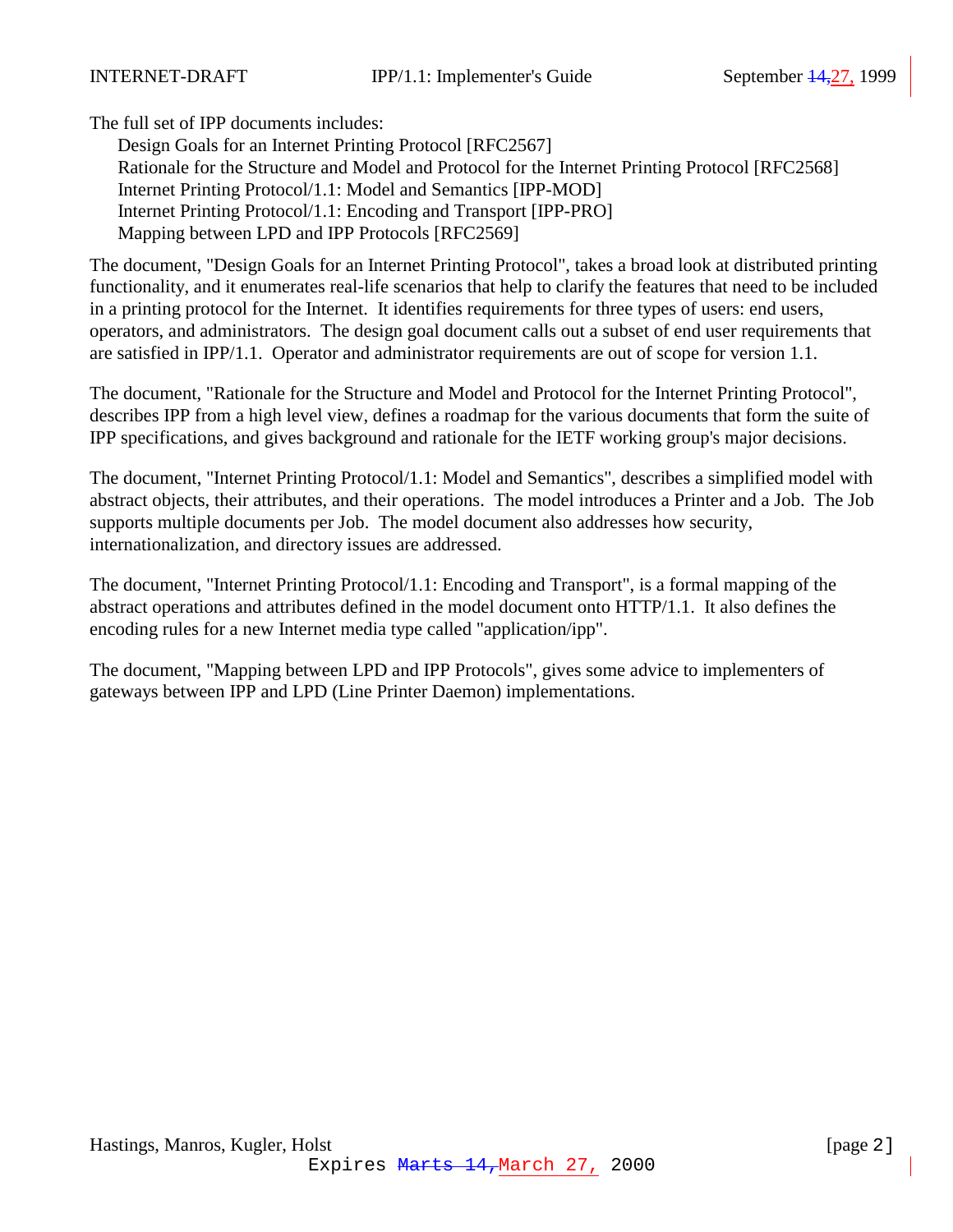## TABLE OF CONTENTS

| 1              |                        |  |
|----------------|------------------------|--|
|                | 1.1                    |  |
|                | 1.2                    |  |
|                | 1.3                    |  |
|                |                        |  |
| $\overline{2}$ |                        |  |
| $\mathbf{3}$   |                        |  |
|                | 3.1                    |  |
|                | 3.1.1                  |  |
|                | 3.1.2                  |  |
|                |                        |  |
|                | 3.1.2.1.1              |  |
|                | 3.1.2.1.2              |  |
|                | 3.1.2.1.3              |  |
|                | 3.1.2.1.4              |  |
|                |                        |  |
|                |                        |  |
|                |                        |  |
|                | 3.1.2.1.5              |  |
|                | 3.1.2.1.6              |  |
|                |                        |  |
|                | 3.1.2.2.1              |  |
|                | 3.1.2.2.2              |  |
|                | 3.1.2.2.3              |  |
|                |                        |  |
|                | 3.1.2.3.1              |  |
|                | 3.1.2.3.2<br>3.1.2.3.3 |  |
|                | 3.1.2.3.4              |  |
|                | 3.1.2.3.5              |  |
|                | 3.1.2.3.6              |  |
|                | 3.1.2.3.7              |  |
|                | 3.1.2.3.8              |  |
|                | 3.1.2.3.9              |  |
|                | 3.1.2.3.10             |  |
|                | 3.1.2.3.11             |  |
|                | 3.1.2.3.12             |  |
|                | 3.1.2.3.13             |  |
|                |                        |  |
|                |                        |  |
|                | 3.1.3.1.1              |  |
|                | 3.1.3.1.2              |  |
|                | 3.1.3.1.3              |  |
|                | 3.1.3.1.4              |  |
|                | 3.1.3.1.5              |  |
|                | 3.1.3.1.6              |  |
|                | 3.1.3.1.7<br>3.1.3.1.8 |  |
|                | 3.1.3.1.9              |  |
|                |                        |  |
|                | 3.1.3.2.1              |  |
|                | 3.1.3.2.2              |  |
|                | 3.1.3.2.3              |  |
|                | 3.1.3.2.4              |  |
|                | 3.1.3.2.5              |  |
|                | 3.1.3.2.6              |  |
|                |                        |  |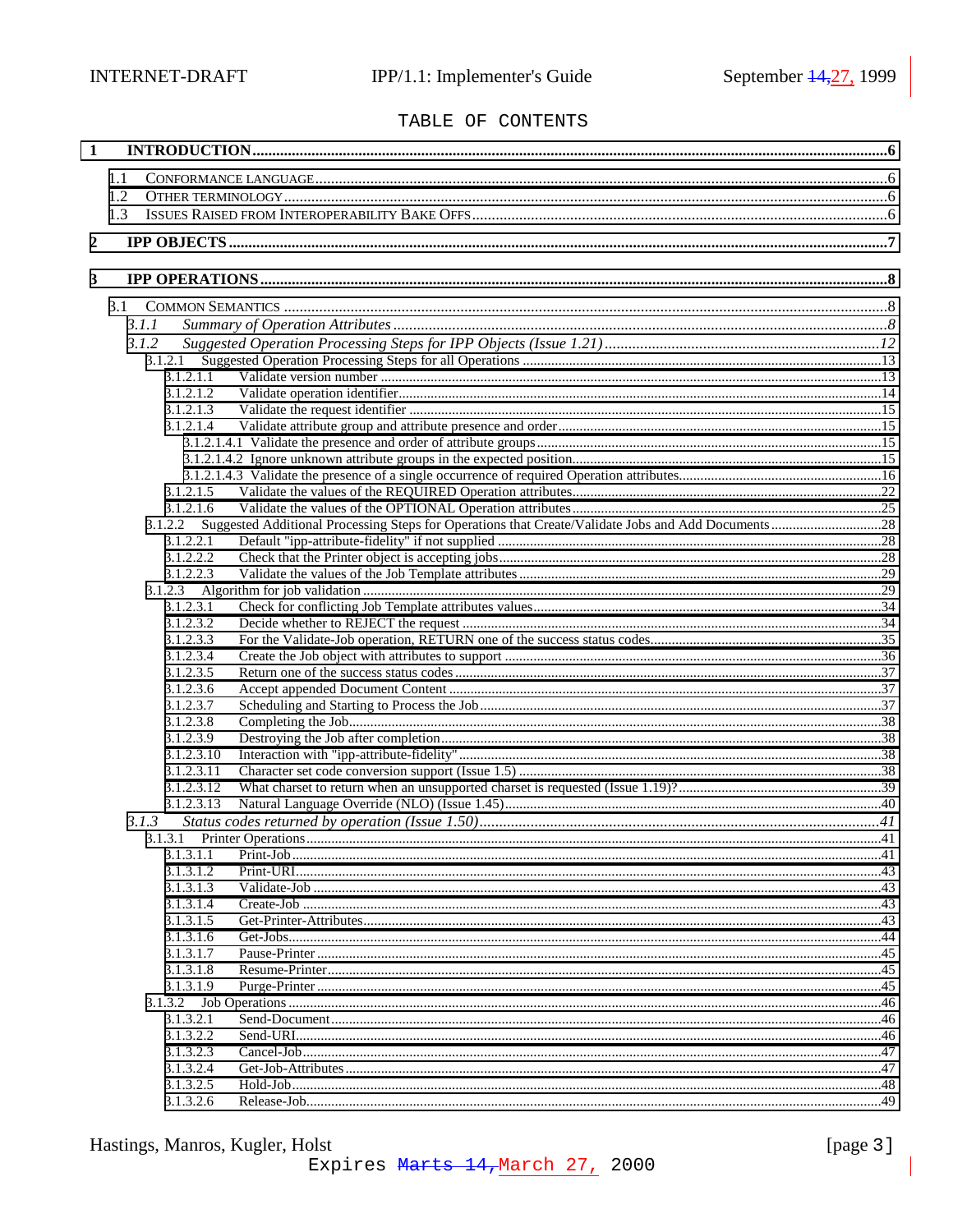|    | 3.1.3.2.7                                                                                              |    |
|----|--------------------------------------------------------------------------------------------------------|----|
|    | 3.1.4                                                                                                  |    |
|    | 3.1.5                                                                                                  |    |
|    |                                                                                                        |    |
|    | 3.2.1                                                                                                  |    |
|    | 3.2.1.1                                                                                                |    |
|    | 3.2.1.2                                                                                                |    |
|    | 3.2.2                                                                                                  |    |
|    | 3.2.3<br>3.2.3.1                                                                                       |    |
|    | 3.2.3.2                                                                                                |    |
|    | 3.2.4                                                                                                  |    |
|    |                                                                                                        |    |
|    | 3.3.1                                                                                                  |    |
| 4  |                                                                                                        |    |
|    | 4.1                                                                                                    |    |
|    | 4.1.1                                                                                                  |    |
|    | 4.1.2                                                                                                  |    |
|    | 4.1.3                                                                                                  |    |
|    | 4.2                                                                                                    |    |
|    | 4.2.1                                                                                                  |    |
|    | 4.2.1.1                                                                                                |    |
|    | 4.3                                                                                                    |    |
|    | 4.4                                                                                                    |    |
|    | 4.4.1                                                                                                  |    |
|    | 4.4.1.1<br>4.4.1.2                                                                                     |    |
|    | 4.4.2                                                                                                  |    |
|    | 4.4.3                                                                                                  |    |
| 5  |                                                                                                        |    |
|    | 5.1                                                                                                    |    |
|    |                                                                                                        |    |
| 6  |                                                                                                        |    |
|    | QUERYING JOBS WITH IPP THAT WERE SUBMITTED USING OTHER JOB SUBMISSION PROTOCOLS (ISSUE 1.32) 56<br>6.1 |    |
| 7  |                                                                                                        |    |
|    | 7.1 GENERAL HEADERS                                                                                    | 58 |
|    | 7.2                                                                                                    |    |
|    | 7.3                                                                                                    |    |
|    | 7.4                                                                                                    |    |
|    | 7.5                                                                                                    |    |
|    | 7.6                                                                                                    |    |
|    | 7.6.1                                                                                                  |    |
|    | 7.6.2                                                                                                  |    |
| 8  |                                                                                                        |    |
|    | 8.1                                                                                                    |    |
| 9  |                                                                                                        |    |
| 10 |                                                                                                        |    |
|    | 10.1                                                                                                   |    |
|    | 10.2                                                                                                   |    |
|    |                                                                                                        |    |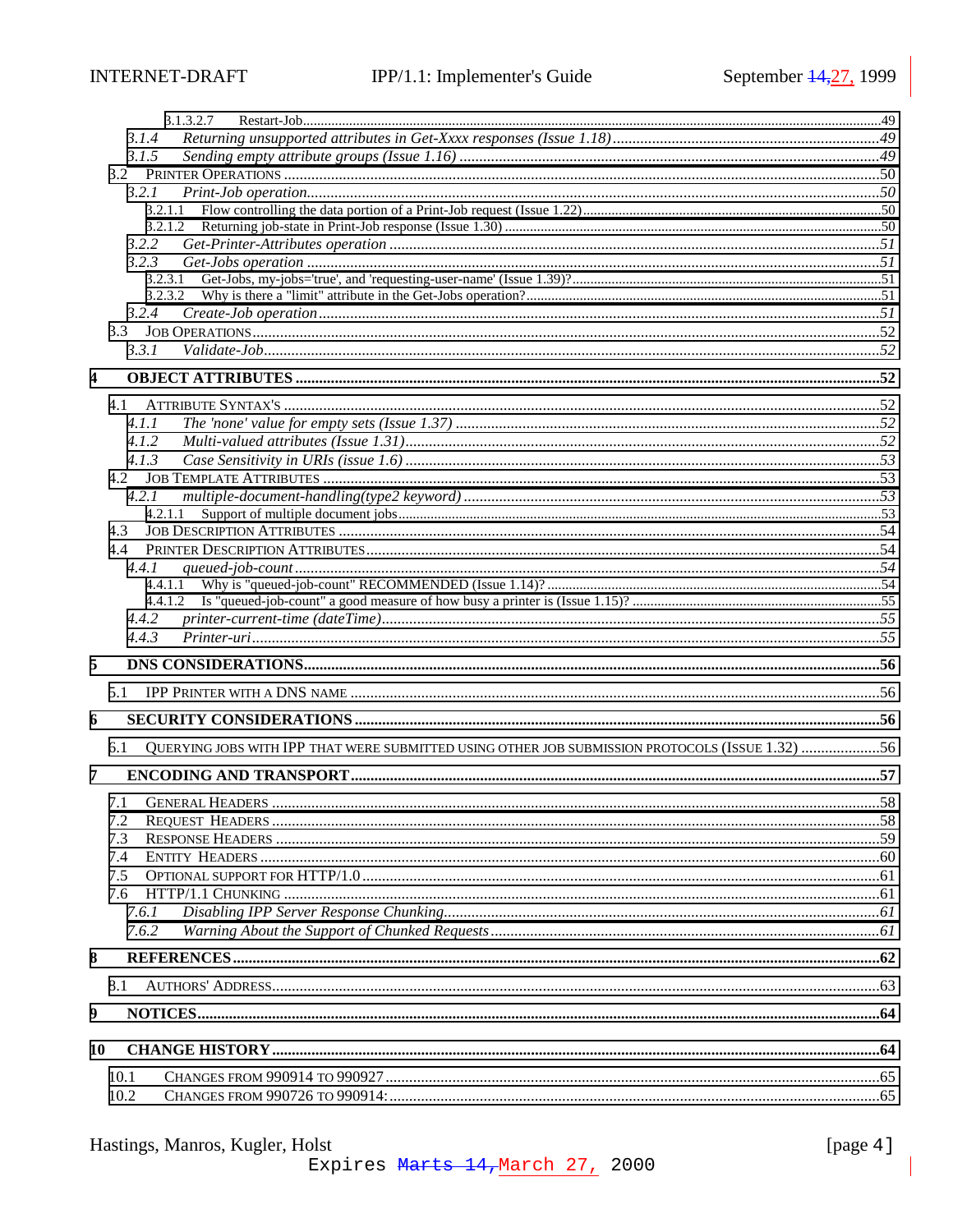| 10.3 | CHANGES TO PRODUCE THE FEBRUARY 12, 1999 VERSION FROM THE JANUARY 8, 1999 VERSION: 65 |  |
|------|---------------------------------------------------------------------------------------|--|
| 10.4 | CHANGES TO PRODUCE THE JANUARY 8, 1999 VERSION FROM THE DECEMBER 6, 1998 VERSION:     |  |

```
10.5 CHANGES TO PRODUCE THE DECEMBER 6, 1998 VERSION FROM THE NOVEMBER 16, 1998 VERSION: ..........................66
```
#### **TABLES**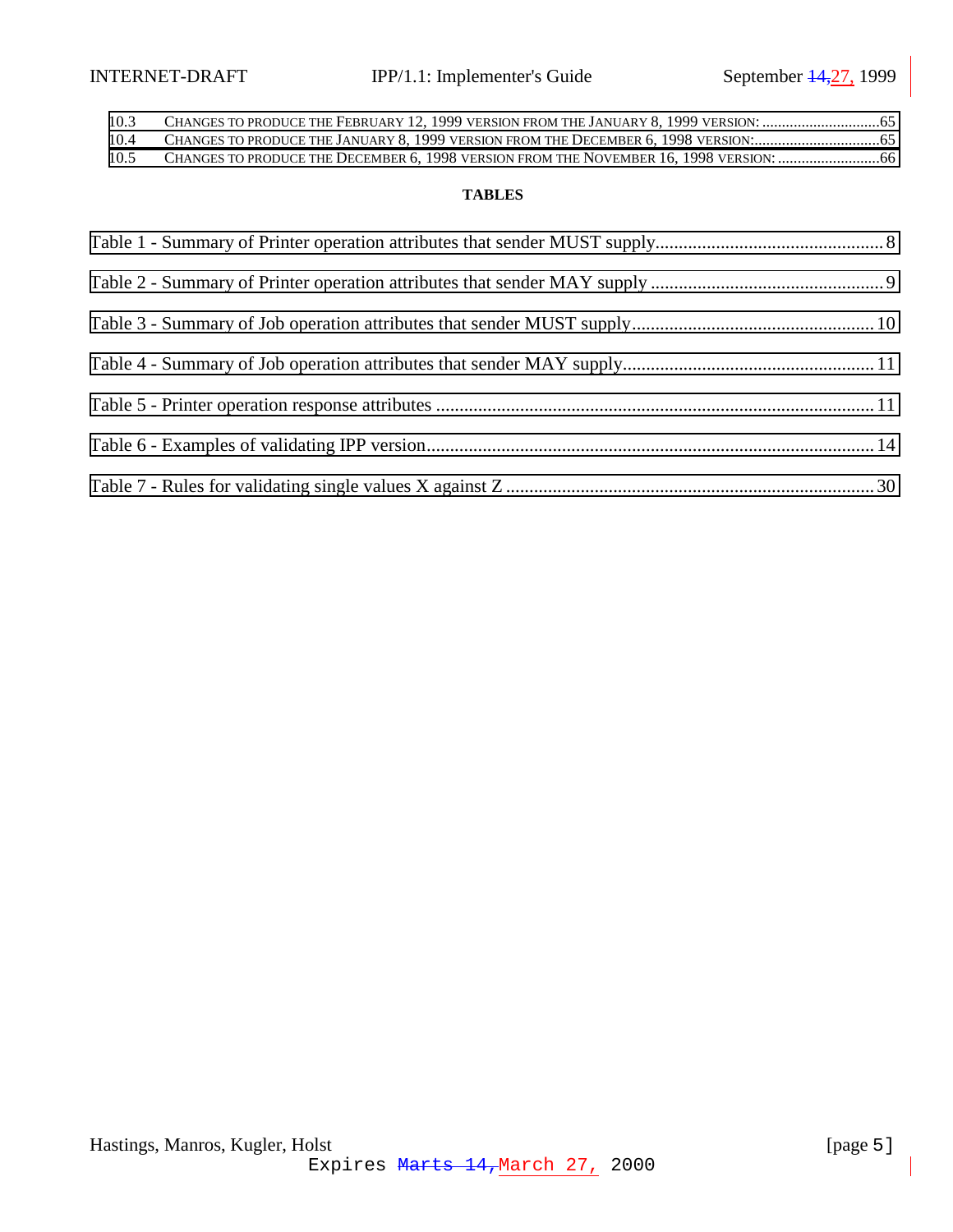# <span id="page-5-0"></span>**1 Introduction**

The IPP Implementer's Guide (IIG) (this document) contains information that supplements the IPP Model and Semantics [IPP-MOD] and the IPP Transport and Encoding [IPP-PRO] documents. As such this information is not part of the formal specifications. Instead information is presented to help implementers understand the specification, including some of the motivation for decisions taken by the committee in developing the specification. Some of the implementation considerations are intended to help implementers design their client and/or IPP object implementations. If there are any contradictions between this document and [IPP-MOD] or [IPP-PRO], those documents take precedence over this document.

Platform-specific implementation considerations will be included in this guide as they become known.

In order to help the reader of the IIG and the IPP Model and Semantics document, the sections in this document parallel the corresponding sections in the Model document and are numbered the same for ease of cross reference. The sections that correspond to the IPP Transport and Encoding are correspondingly offset.

#### 1.1 Conformance language

Usually, this document does not contain the terminology MUST, MUST NOT, MAY, NEED NOT, SHOULD, SHOULD NOT, REQUIRED, and OPTIONAL. However, when those terms do appear in this document, their intent is to repeat what the [IPP-MOD] and [IPP-PRO] documents require and allow, rather than specifying additional conformance requirements. These terms are defined in section 13 on conformance terminology in [IPP-MOD], most of which is taken from RFC 2119 [RFC2119].

Implementers should read section 13 (APPENDIX A) in [IPP-MOD] in order to understand these capitalized words. The words MUST, MUST NOT, and REQUIRED indicate what implementations are required to support in a client or IPP object in order to be conformant to [IPP-MOD] and [IPP-PRO]. MAY, NEED NOT, and OPTIONAL indicate was is merely allowed as an implementer option. The verbs SHOULD and SHOULD NOT indicate suggested behavior, but which is not required or disallowed, respectively, in order to conform to the specification.

## 1.2 Other terminology

The term "sender" refers to the client that sends a request or an IPP object that returns a response. The term "receiver" refers to the IPP object that receives a request and to a client that receives a response.

## 1.3 Issues Raised from Interoperability Bake Offs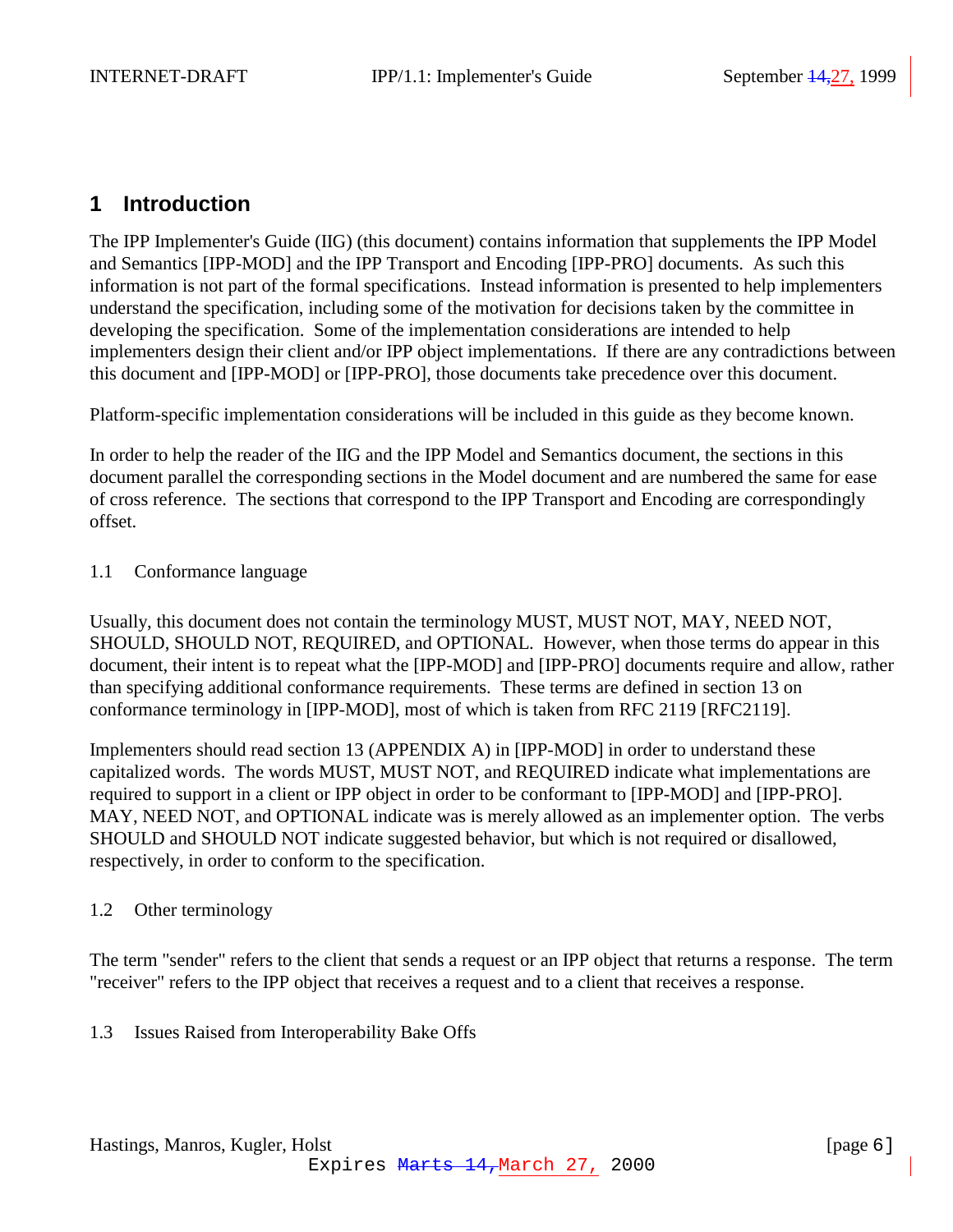<span id="page-6-0"></span>The IPP WG has conducted two open interoperability "Bake Offs". The first bake off was held in September 1998 and Bake Off2 was held in March 1999. See the summary reports in:

ftp://ftp.pwg.org/pub/pwg/ipp/new\_TES/

The issues raised from the first bake off are numbered 1.n in this document and are described in:

ftp://ftp.pwg.org/pub/pwg/ipp/approved-clarifications/ipp-agreed-fixes-981030.pdf

These issue resolutions have been incorporated into the November 16, "IPP/1.0 Model and Semantics" [ippmod] and the "IPP/1.0 Encoding and Transport" [ipp-pro] documents. However, some of the discussion is left here in the Implementer's Guide to help understanding.

The issues raised from Bake Off2 are numbered 2.n in this document and are described in:

ftp://ftp.pwg.org/pub/pwg/ipp/issues/issues-raised-at-bake-off2.pdf

# **2 IPP Objects**

The term "client" in IPP is intended to mean any client that issues IPP operation requests and accepts IPP operation responses, whether it be a desktop or a server. In other words, the term "client" does not just mean end-user clients, such as those associated with desktops.

The term "IPP Printer" in IPP is intended to mean an object that accepts IPP operation requests and returns IPP operation responses, whether implemented in a server or a device. An IPP Printer object MAY, if implemented in a server, turn around and forward received jobs (and other requests) to other devices and print servers/services, either using IPP or some other protocol.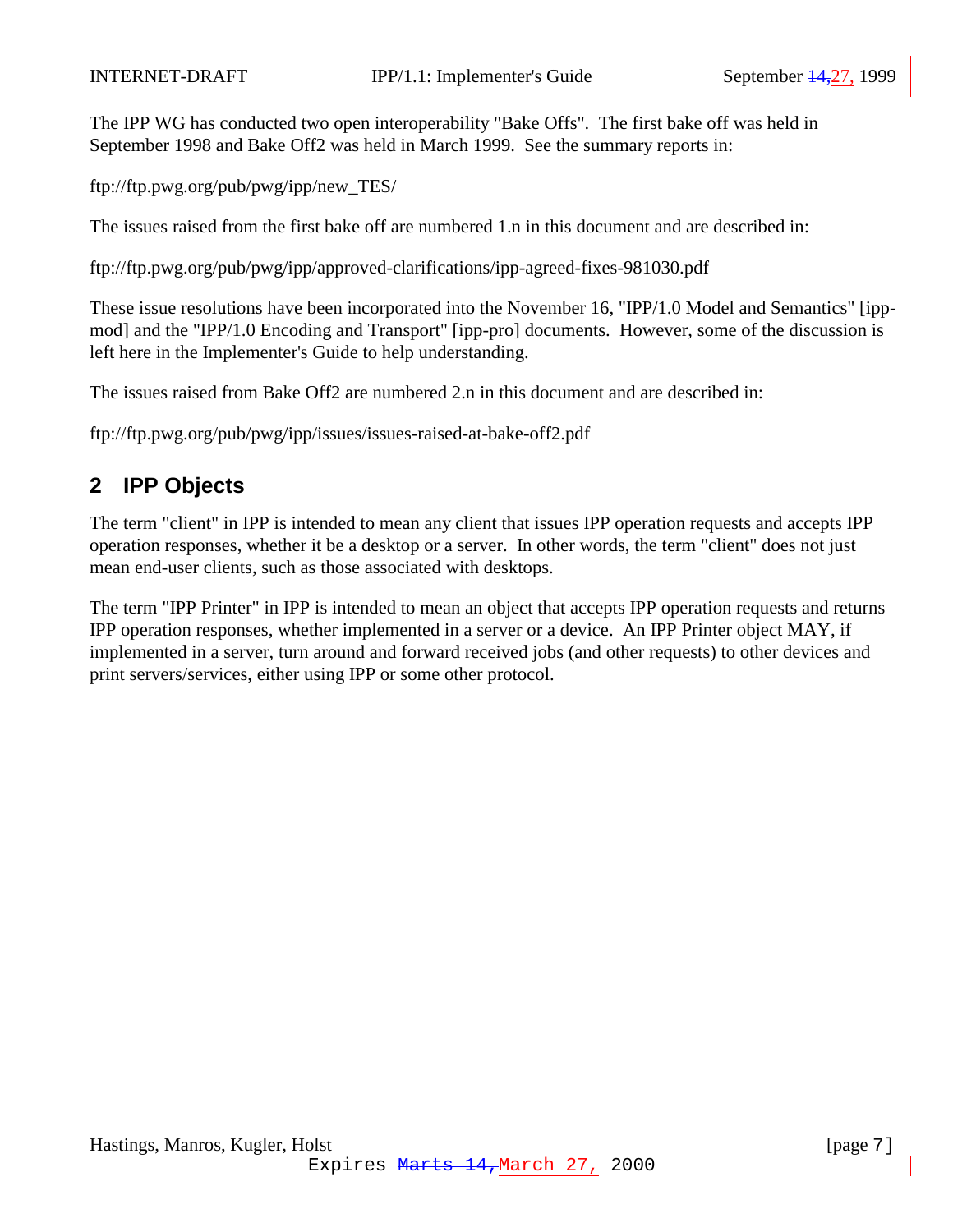# <span id="page-7-0"></span>**3 IPP Operations**

This section corresponds to Section 3 "IPP Operations" in the IPP/1.1 Model and Semantics document [IPP-MOD].

3.1 Common Semantics

This section discusses semantics common to all operations.

3.1.1 Summary of Operation Attributes

Legend for the following table:

R indicates a REQUIRED operation that MUST be supported by the IPP object (Printer or Job). For attributes, R indicates that the attribute MUST be supported by the IPP object supports the associated operation.

O indicates an OPTIONAL operation or attribute that MAY be supported by the IPP object (Printer or Job).

+ indicates that this is not an IPP/1.0 feature, but is only a part of IPP/1.1 and future versions of IPP.

#### **Table 1 - Summary of Printer operation attributes that sender MUST supply**

|                                                                |                         | Printer Operations |                         |              |              |                   |                         |  |  |
|----------------------------------------------------------------|-------------------------|--------------------|-------------------------|--------------|--------------|-------------------|-------------------------|--|--|
|                                                                | Requests                |                    |                         |              |              |                   | Respon                  |  |  |
|                                                                |                         |                    |                         |              |              |                   |                         |  |  |
| Operation Attributes                                           | Print-Job,              | Prin               | Crea                    | $Get-$       | $Get-$       | Pause-            | All                     |  |  |
|                                                                | Validate-               | $t -$              | $te-$                   | Printer-     | Jobs         | Printer,          | Operat                  |  |  |
|                                                                | Job(R)                  | <b>URI</b>         | Job                     | Attribute    | (R)          | Resume-           | ions                    |  |  |
|                                                                |                         | (0)                | (0)                     | s(R)         |              | Printer,          |                         |  |  |
|                                                                |                         |                    |                         |              |              | Purge-            |                         |  |  |
|                                                                |                         |                    |                         |              |              | Printer<br>$(0+)$ |                         |  |  |
| Operation parameters--REQUIRED to be supplied by the sender    |                         |                    |                         |              |              |                   |                         |  |  |
| operation-id                                                   | R                       | R                  | R                       | R            | R            | R                 |                         |  |  |
| status-code                                                    |                         |                    |                         |              |              |                   | $\mathsf{R}$            |  |  |
| request-id                                                     |                         |                    |                         |              |              |                   | $\overline{\mathsf{R}}$ |  |  |
| version-number                                                 | $\mathsf{R}$            | R                  | R                       | R            | R            | R                 |                         |  |  |
|                                                                | R                       | $\mathsf{R}$       | $\mathsf{R}$            | $\mathsf{R}$ | $\mathsf{R}$ | $\mathsf{R}$      | $\mathsf{R}$            |  |  |
| Operation attributes--REQUIRED to be supplied by the sender    |                         |                    |                         |              |              |                   |                         |  |  |
| attributes-charset                                             | R                       | $\mathsf{R}$       | R                       | R            | R            | R                 | R                       |  |  |
| attributes-natural-                                            | $\mathsf R$             | R                  | $\mathsf{R}$            | $\mathsf{R}$ | $\mathsf{R}$ | $\mathsf{R}$      | ${\sf R}$               |  |  |
| language                                                       |                         |                    |                         |              |              |                   |                         |  |  |
| document-uri                                                   |                         | $\mathsf{R}$       |                         |              |              |                   |                         |  |  |
| <i>iob-id*</i>                                                 |                         |                    |                         |              |              |                   |                         |  |  |
| job-uri*                                                       |                         |                    |                         |              |              |                   |                         |  |  |
| last-document                                                  |                         |                    |                         |              |              |                   |                         |  |  |
| printer-uri                                                    | R.                      | R.                 | R.                      | R.           | R.           | R.                |                         |  |  |
| Operation attributes--RECOMMENDED to be supplied by the sender |                         |                    |                         |              |              |                   |                         |  |  |
| iob-name                                                       | R                       | $\mathsf{R}$       | $\overline{\mathsf{R}}$ |              |              |                   |                         |  |  |
| requesting-user-name                                           | $\overline{\mathsf{R}}$ | $\mathsf{R}$       | $\mathsf{R}$            | R            | R            | R                 |                         |  |  |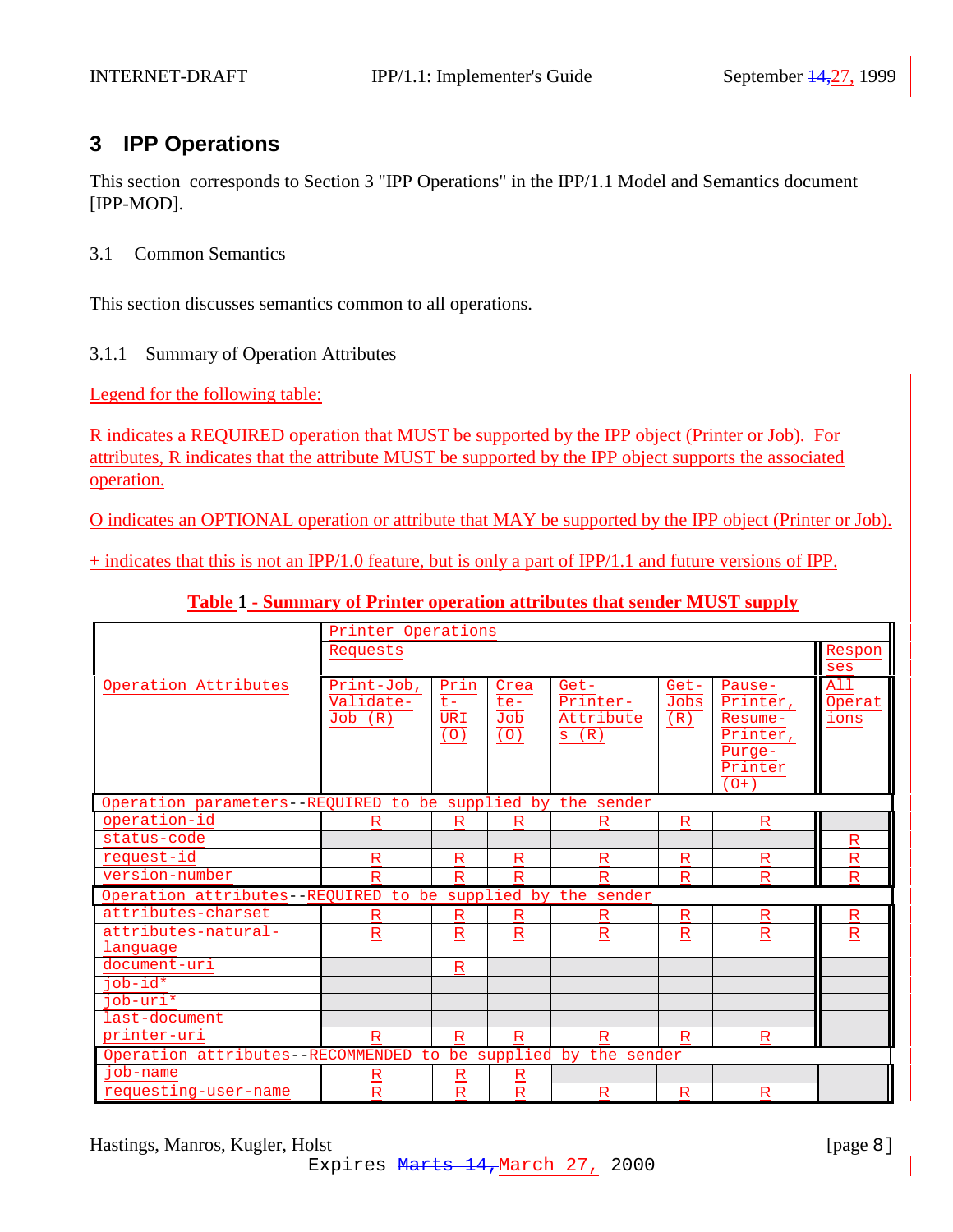<span id="page-8-0"></span>

|                                                                                                                                                                   | Printer Operations      |                         |              |                   |              |                     |          |  |
|-------------------------------------------------------------------------------------------------------------------------------------------------------------------|-------------------------|-------------------------|--------------|-------------------|--------------|---------------------|----------|--|
|                                                                                                                                                                   | Requests                |                         |              |                   |              |                     |          |  |
|                                                                                                                                                                   |                         |                         |              |                   |              |                     |          |  |
| Operation Attributes                                                                                                                                              | Print-                  | Print                   | Creat        | $Get-$            | $Get-$       | Pause-              | All      |  |
|                                                                                                                                                                   | Job,                    | $-URI$                  | $e-Job$      | Printer-          | Jobs         | Printer,            | Operat   |  |
|                                                                                                                                                                   | Validat<br>e-Job        | (0)                     | (0)          | Attribut<br>es(R) | (R)          | Resume-<br>Printer, | ions     |  |
|                                                                                                                                                                   | (R)                     |                         |              |                   |              | Purge-              |          |  |
|                                                                                                                                                                   |                         |                         |              |                   |              | Printer             |          |  |
|                                                                                                                                                                   |                         |                         |              |                   |              | $(0+)$              |          |  |
| Operation attributes--OPTIONAL to be supplied by the sender                                                                                                       |                         |                         |              |                   |              |                     |          |  |
| status-message                                                                                                                                                    |                         |                         |              |                   |              |                     | O        |  |
| detailed-status-message                                                                                                                                           |                         |                         |              |                   |              |                     | $\Omega$ |  |
| compression                                                                                                                                                       | O                       | O                       |              |                   |              |                     |          |  |
| document-format                                                                                                                                                   | R                       | $\mathsf{R}$            |              | $\circ$           |              |                     |          |  |
| document-name                                                                                                                                                     | O                       | O                       |              |                   |              |                     |          |  |
| document-natural-language                                                                                                                                         | O                       | O                       |              |                   |              |                     |          |  |
| ipp-attribute-fidelity                                                                                                                                            | $\overline{\mathsf{R}}$ | $\overline{\mathsf{R}}$ | $\mathsf{R}$ |                   |              |                     |          |  |
| job-impressions                                                                                                                                                   | O                       | $\overline{O}$          | $\circ$      |                   |              |                     |          |  |
| job-k-octets                                                                                                                                                      | $\circ$                 | $\overline{O}$          | $\circ$      |                   |              |                     |          |  |
| job-media-sheets                                                                                                                                                  | $\Omega$                | O                       | O            |                   |              |                     |          |  |
| limit                                                                                                                                                             |                         |                         |              |                   | R            |                     |          |  |
| message                                                                                                                                                           |                         |                         |              |                   |              |                     |          |  |
| $my - jobs$                                                                                                                                                       |                         |                         |              |                   | R            |                     |          |  |
| requested-attributes                                                                                                                                              |                         |                         |              | R                 | $\mathsf{R}$ |                     |          |  |
| which-jobs                                                                                                                                                        |                         |                         |              |                   | R            |                     |          |  |
| "job-id" is REQUIRED only if used together with "printer-uri" to identify the<br>$\star$<br>a dia mandang pangang pangalang pang<br>$\mathbf{L}$ and $\mathbf{L}$ |                         |                         |              |                   |              |                     |          |  |

**Table 2 - Summary of Printer operation attributes that sender MAY supply**

target job; otherwise, "job-uri" is REQUIRED.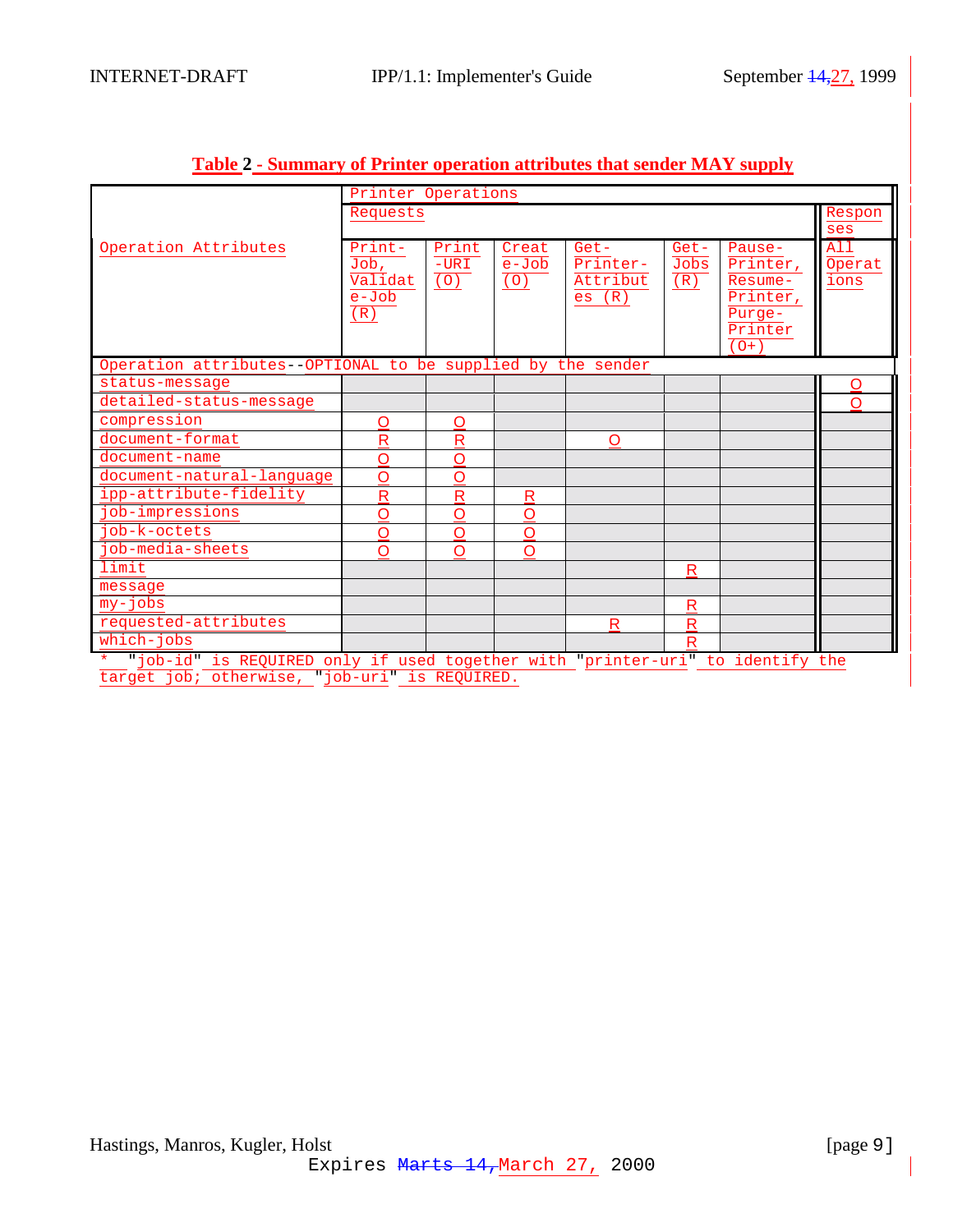<span id="page-9-0"></span>

|                                                                | Job Operations |                  |        |          |              |              |  |  |
|----------------------------------------------------------------|----------------|------------------|--------|----------|--------------|--------------|--|--|
|                                                                | Requests       | Responses        |        |          |              |              |  |  |
| Operation Attributes                                           | Send-          | Send-            | Cancel | Get-Job- | Hold-Job,    | All          |  |  |
|                                                                | Documen        | URI              | $-Jop$ | Attribut | Release-     | Operation    |  |  |
|                                                                |                | $\overline{(0)}$ | (R)    | es(R)    | Job,         | $\mathbf{s}$ |  |  |
|                                                                | (0)            |                  |        |          | Restart-     |              |  |  |
|                                                                |                |                  |        |          | Job          |              |  |  |
|                                                                |                |                  |        |          | $(0+)$       |              |  |  |
| Operation parameters--REQUIRED to be supplied by the sender    |                |                  |        |          |              |              |  |  |
| operation-id                                                   | R              | R                | R      | R        | R            |              |  |  |
| status-code                                                    |                |                  |        |          |              | R            |  |  |
| request-id                                                     | R              | R                | R      | R        | R            | R            |  |  |
| version-number                                                 | R              | R                | R      | R        | $\mathsf{R}$ | $\mathsf{R}$ |  |  |
| Operation attributes--REQUIRED to be supplied by the sender    |                |                  |        |          |              |              |  |  |
| attributes-charset                                             | R              | R                | R      | R        | R            | R            |  |  |
| attributes-natural-language                                    | R              | $\mathsf{R}$     | R      | R        | $\mathsf{R}$ | R            |  |  |
| document-uri                                                   |                | $\mathsf{R}$     |        |          |              |              |  |  |
| job-id*                                                        | R              | $\mathsf{R}$     | R      | R        | R            |              |  |  |
| job-uri*                                                       | R              | R                | R      | R        | R            |              |  |  |
| last-document                                                  | R              | R                |        |          |              |              |  |  |
| printer-uri                                                    | R              | $\mathsf{R}$     | R      | R        | R            |              |  |  |
| Operation attributes--RECOMMENDED to be supplied by the sender |                |                  |        |          |              |              |  |  |
| iob-name                                                       |                |                  |        |          |              |              |  |  |
| requesting-user-name                                           | R              | R                | R      | R        | R            |              |  |  |

## **Table 3 - Summary of Job operation attributes that sender MUST supply**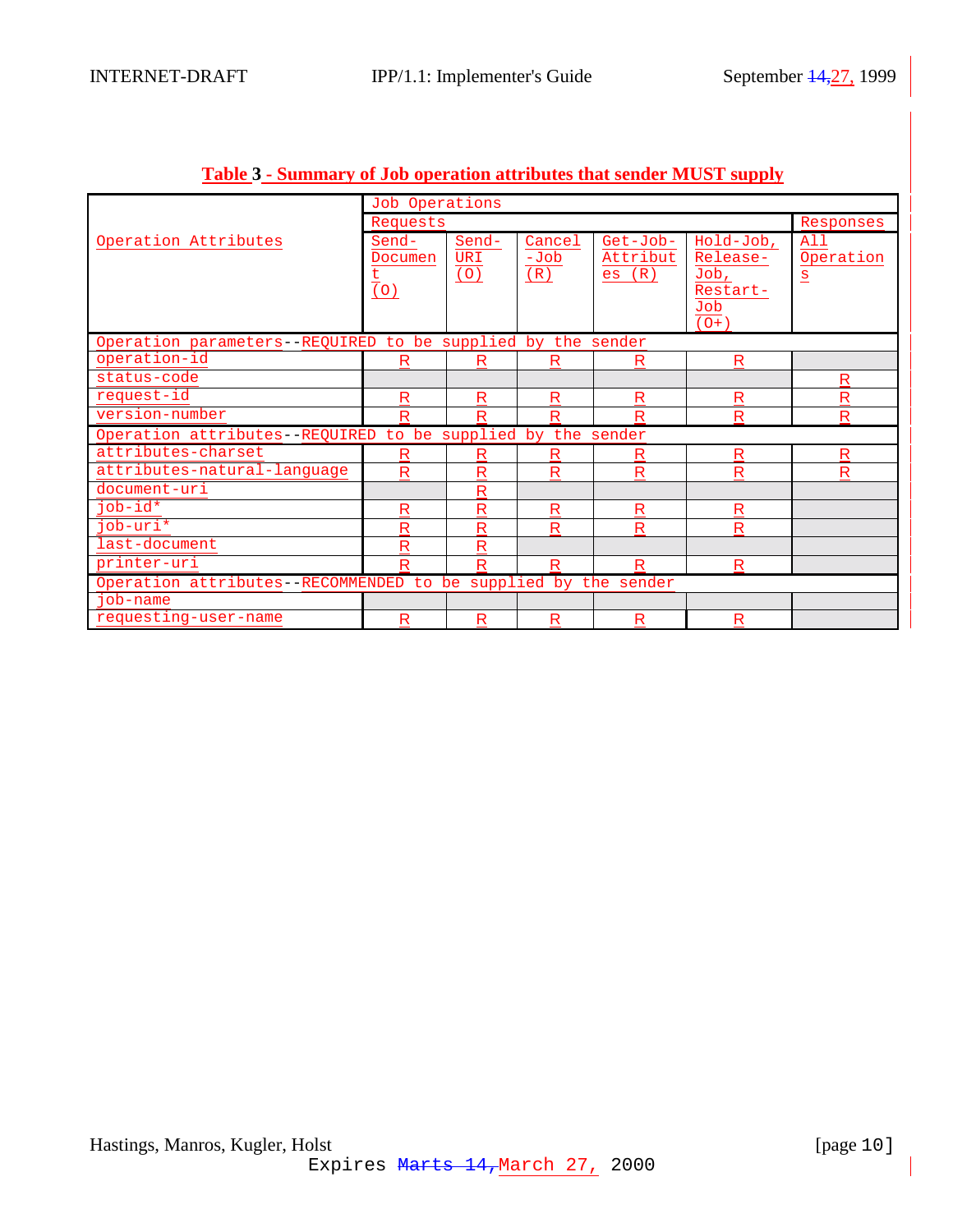<span id="page-10-0"></span>

|                                                                               | Job Operations<br>Respon |              |        |                   |         |         |                  |  |  |
|-------------------------------------------------------------------------------|--------------------------|--------------|--------|-------------------|---------|---------|------------------|--|--|
|                                                                               | Requests                 |              |        |                   |         |         |                  |  |  |
|                                                                               |                          |              |        |                   |         |         |                  |  |  |
| Operation Attributes                                                          | $Send-$                  | Send         | Cancel | $Get-$            | $Hold-$ | Releas  | All              |  |  |
|                                                                               | Document                 | $-URI$       | $-Job$ | $\underline{Job}$ | Job,    | $e-Job$ | Operat           |  |  |
|                                                                               | (0)                      | (0)          | (R)    | Attribu           | Restart | $(0+)$  | ions             |  |  |
|                                                                               |                          |              |        | tes $(R)$         | $-Job$  |         |                  |  |  |
|                                                                               |                          |              |        |                   | $(0+)$  |         |                  |  |  |
| Operation attributes--OPTIONAL to be supplied by the sender                   |                          |              |        |                   |         |         |                  |  |  |
| status-message                                                                |                          |              |        |                   |         |         | O                |  |  |
| detailed-status-message                                                       |                          |              |        |                   |         |         | $\Omega$         |  |  |
| document-access-error                                                         |                          |              |        |                   |         |         | $O^{\star\star}$ |  |  |
| compression                                                                   | O                        | O            |        |                   |         |         |                  |  |  |
| document-format                                                               | $\overline{\mathsf{R}}$  | $\mathsf{R}$ |        |                   |         |         |                  |  |  |
| document-name                                                                 | $\circ$                  | $\circ$      |        |                   |         |         |                  |  |  |
| document-natural-language                                                     | $\overline{O}$           | $\Omega$     |        |                   |         |         |                  |  |  |
| ipp-attribute-fidelity                                                        |                          |              |        |                   |         |         |                  |  |  |
| job-impressions                                                               |                          |              |        |                   |         |         |                  |  |  |
| job-k-octets                                                                  |                          |              |        |                   |         |         |                  |  |  |
| job-media-sheets                                                              |                          |              |        |                   |         |         |                  |  |  |
| limit                                                                         |                          |              |        |                   |         |         |                  |  |  |
| message                                                                       |                          |              | O      |                   | O       | $\circ$ |                  |  |  |
| job-hold-until                                                                |                          |              |        |                   | R       |         |                  |  |  |
| $my-jobs$                                                                     |                          |              |        |                   |         |         |                  |  |  |
| requested-attributes                                                          |                          |              |        | R                 |         |         |                  |  |  |
| which-jobs                                                                    |                          |              |        |                   |         |         |                  |  |  |
| "job-id" is REQUIRED only if used together with "printer-uri" to identify the |                          |              |        |                   |         |         |                  |  |  |
| target job; otherwise, "job-uri" is REQUIRED.                                 |                          |              |        |                   |         |         |                  |  |  |

## **Table 4 - Summary of Job operation attributes that sender MAY supply**

\*\* "document-access-error" applies to the Send-URI operation only.

## **Table 5 - Printer operation response attributes**

|                        |                      | Printer Operations     |                        |                         |                                         |                       |                                                                          |  |  |
|------------------------|----------------------|------------------------|------------------------|-------------------------|-----------------------------------------|-----------------------|--------------------------------------------------------------------------|--|--|
|                        |                      | Response               |                        |                         |                                         |                       |                                                                          |  |  |
| Operation Attributes   | Print<br>-Job<br>(R) | Validate<br>$-Job (R)$ | Print<br>$-URI$<br>(0) | Creat<br>$e-Job$<br>(0) | $Get-$<br>Printer-<br>Attribut<br>es(R) | $Get-$<br>Jobs<br>(R) | Pause-<br>Printer,<br>Resume-<br>Printer,<br>Purge-<br>Printer<br>$(0+)$ |  |  |
| job-uri                | $\mathbb{R}$         |                        | R                      | R                       |                                         |                       |                                                                          |  |  |
| job-id                 | $\mathbb{R}$         |                        | $\mathbb{R}$           | $\mathbb{R}$            |                                         |                       |                                                                          |  |  |
| job-state              | R                    |                        | $\mathbb{R}$           | $\mathbb{R}$            |                                         |                       |                                                                          |  |  |
| job-state-reasons      | $R+$                 |                        | $R+$                   | $R+$                    |                                         |                       |                                                                          |  |  |
| document-access-error+ |                      |                        |                        |                         |                                         |                       |                                                                          |  |  |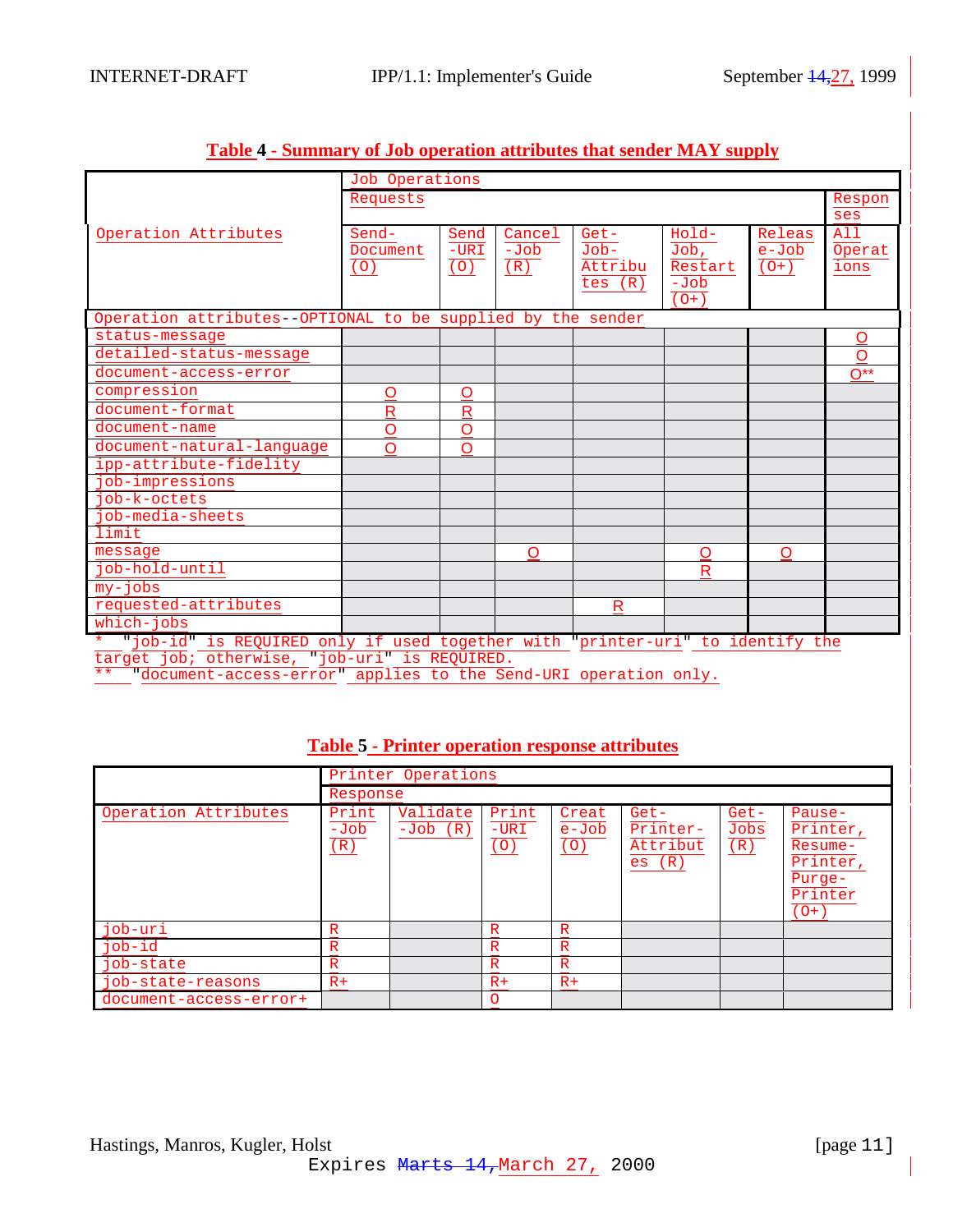## <span id="page-11-0"></span>3.1.2 Suggested Operation Processing Steps for IPP Objects (Issue 1.21)

This section suggests the steps and error checks that an IPP object MAY perform when processing requests and returning responses. An IPP object MAY perform some or all of the error checks. However, some implementations MAY choose to be more forgiving than the error checks shown here, in order to be able to accept requests from non-conforming clients. Not performing all of these error checks is a so-called "forgiving" implementation. On the other hand, clients that successfully submit requests to IPP objects that do perform all the error checks will be more likely to be able to interoperate with other IPP object implementations. Thus an implementer of an IPP object needs to decide whether to be a "forgiving" or a "strict" implementation. Therefore, the error status codes returned may differ between implementations. Consequentially, client SHOULD NOT expect exactly the error code processing described in this section.

When an IPP object receives a request, the IPP object either accepts or rejects the request. In order to determine whether or not to accept or reject the request, the IPP object SHOULD execute the following steps. The order of the steps may be rearranged and/or combined, including making one or multiple passes over the request.

A client MUST supply requests that would pass all of the error checks indicated here in order to be a conforming client. Therefore, a client SHOULD supply requests that are conforming, in order to avoid being rejected by some IPP object implementations and/or risking different semantics by different implementations of forgiving implementations. For example, a forgiving implementation that accepts multiple occurrences of the same attribute, rather than rejecting the request might use the first occurrences, while another might use the last occurrence. Thus such a non-conforming client would get different results from the two forgiving implementations.

In the following, processing continues step by step until a "RETURNS the xxx status code …" statement is encountered. Error returns are indicated by the verb: "REJECTS". Since clients have difficulty getting the status code before sending all of the document data in a Print-Job request, clients SHOULD use the Validate-Job operation before sending large documents to be printed, in order to validate whether the IPP Printer will accept the job or not.

It is assumed that security authentication and authorization has already taken place at a lower layer.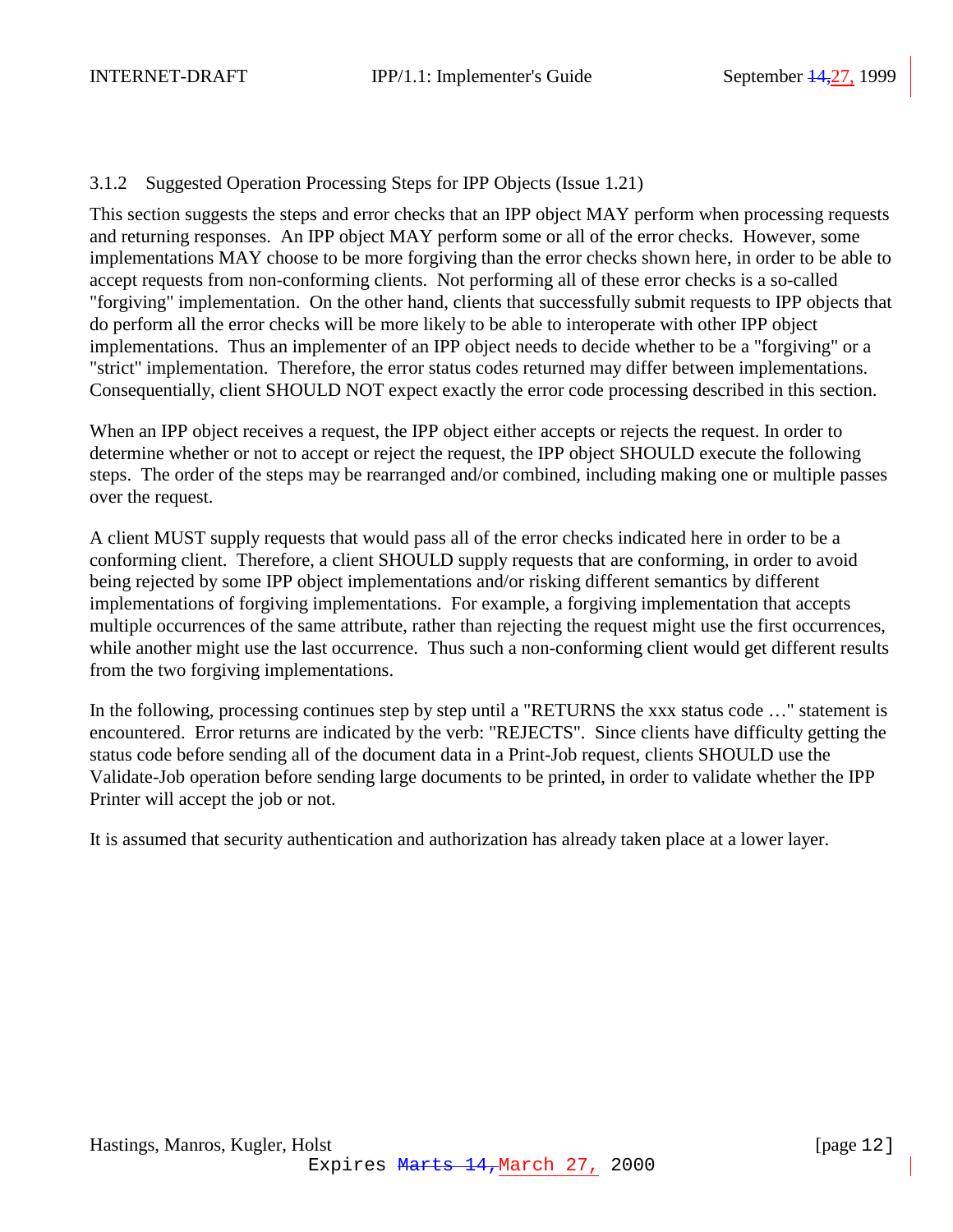#### <span id="page-12-0"></span>3.1.2.1 Suggested Operation Processing Steps for all Operations

This section is intended to apply to all operations. The next section contains the additional steps for the Print-Job, Validate-Job, Print-URI, Create-Job, Send-Document, and Send-URI operations that create jobs, adds documents, and validates jobs.

| IIG Sect #  | Flow                                 |                         |     | IPP error status codes                                                         |
|-------------|--------------------------------------|-------------------------|-----|--------------------------------------------------------------------------------|
|             |                                      |                         |     |                                                                                |
|             |                                      |                         |     |                                                                                |
|             | $\overline{V}$                       |                         | err |                                                                                |
| 3.1.2.1.1   |                                      |                         |     | <validate version=""> --&gt; server-error-version-not-supported</validate>     |
|             | $\mathsf{ok}$                        |                         |     |                                                                                |
|             |                                      |                         | err |                                                                                |
| 3.1.2.1.2   |                                      |                         |     | <validate operation=""> --&gt; server-error-operation-not-supported</validate> |
|             | $\mathsf{ok}$                        |                         |     |                                                                                |
|             |                                      |                         | err |                                                                                |
|             |                                      |                         |     | 3.1.2.1.4.1- <validate presence=""> --&gt; client-error-bad-request</validate> |
| 3.1.2.1.4.2 |                                      | <of attributes=""></of> |     |                                                                                |
|             | ok                                   |                         |     |                                                                                |
|             |                                      |                         | err |                                                                                |
|             |                                      |                         |     | 3.1.2.1.4.3 <validate presence=""> --&gt; client-error-bad-request</validate>  |
|             | <of attr="" operation=""></of>       |                         |     |                                                                                |
|             | ok                                   |                         |     |                                                                                |
|             |                                      |                         | err |                                                                                |
| 3.1.2.1.5   | <valied of="" values=""></valied>    |                         |     | --> client-error-bad-request                                                   |
|             | <operation attrs=""></operation>     |                         |     | client-error-request-value-too-long                                            |
|             | <(length, tag, range,>               |                         |     |                                                                                |
|             | $<$ multi-value) >                   |                         |     |                                                                                |
|             | ok                                   |                         |     |                                                                                |
|             |                                      |                         | err |                                                                                |
| 3.1.2.1.5   |                                      |                         |     | <validate values=""> --&gt; client-error-bad-request</validate>                |
|             | <with supported="" values=""></with> |                         |     | client-error-charset-not-supported                                             |
|             | ok                                   |                         |     | client-error-attributes-or-values-                                             |
|             |                                      |                         |     | not-supported                                                                  |
|             |                                      | $\overline{V}$          | err |                                                                                |
|             |                                      |                         |     | 3.1.2.1.6 <validate optionally=""> --&gt; client-error-bad-request</validate>  |
|             | <operation attr=""></operation>      |                         |     | client-error-natural-language-not-                                             |
|             | ok                                   |                         |     | supported                                                                      |
|             |                                      |                         |     | client-error-request-value-too-long                                            |
|             |                                      |                         |     | client-error-attributes-or-values-                                             |
|             | $\overline{\mathbf{V}}$              |                         |     | not-supported                                                                  |

#### 3.1.2.1.1 Validate version number

Every request and every response contains the "version-number" attribute. The value of this attribute is the major and minor version number of the syntax and semantics that the client and IPP object is using, respectively. The "version-number" attribute remains in a fixed position across all future versions so that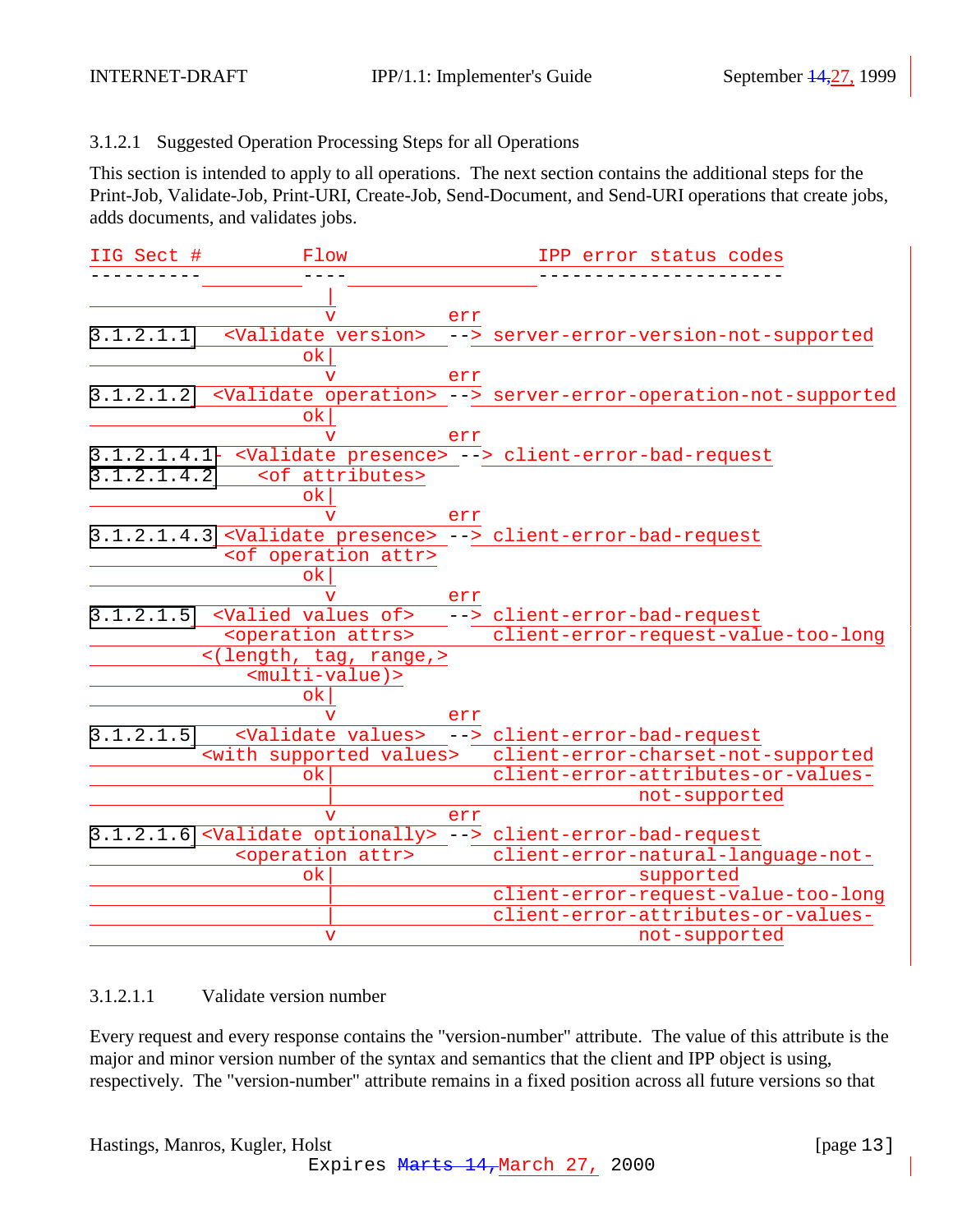<span id="page-13-0"></span>all clients and IPP object that support future versions can determine which version is being used. The IPP object checks to see if the major version number supplied in the request is supported. If not, the Printer object REJECTS the request and RETURNS the 'server-error-version-not-supported' status code in the response. The IPP object returns in the "version-number" response attribute the major and minor version for the error response. Thus the client can learn at least one major and minor version that the IPP object supports. The IPP object is encouraged to return the closest version number to the one supplied by the client.

The checking of the minor version number is implementation dependent, however if the client supplied minor version is explicitly supported, the IPP object MUST respond using that identical minor version number. If the major version number matches, but the minor version number does not, the Printer SHOULD accept and attempt to process the request, or MAY reject the request and return the 'server-errorversion-not-supported' status code. In all cases, the Printer MUST return the nearest version number that it supports. For example, suppose that an IPP/1.2 Printer supports versions '1.1' and '1.2'. The following responses are conforming:

| Client supplies | Printer Accept Request? | Printer returns |
|-----------------|-------------------------|-----------------|
| 1.0             | yes (SHOULD)            | 1.1             |
|                 | no (SHOULD NOT)         | 1.1             |
| 1.1             | yes (MUST)              | 1.1             |
| 1.2             | yes (MUST)              | 1.2             |
| 1.3             | yes (SHOULD)            | 1.2             |
|                 | no (SHOULD NOT)         | 1.2             |

|  |  | Table 6 - Examples of validating IPP version |  |
|--|--|----------------------------------------------|--|
|--|--|----------------------------------------------|--|

It is advantageous for Printers to support both IPP/1.1 and IPP/1.0, so that they can interoperate with either client implementations. Some implementations may allow an Administrator to explicitly disable support for one or the other by setting the "ipp-versions-supported" Printer description attribute.

Likewise, it is advantageous for clients to support both versions to allow interoperability with new and legacy Printers.

## 3.1.2.1.2 Validate operation identifier

The Printer object checks to see if the "operation-id" attribute supplied by the client is supported as indicated in the Printer object's "operations-supported" attribute. If not, the Printer REJECTS the request and returns the 'server-error-operation-not-supported' status code in the response.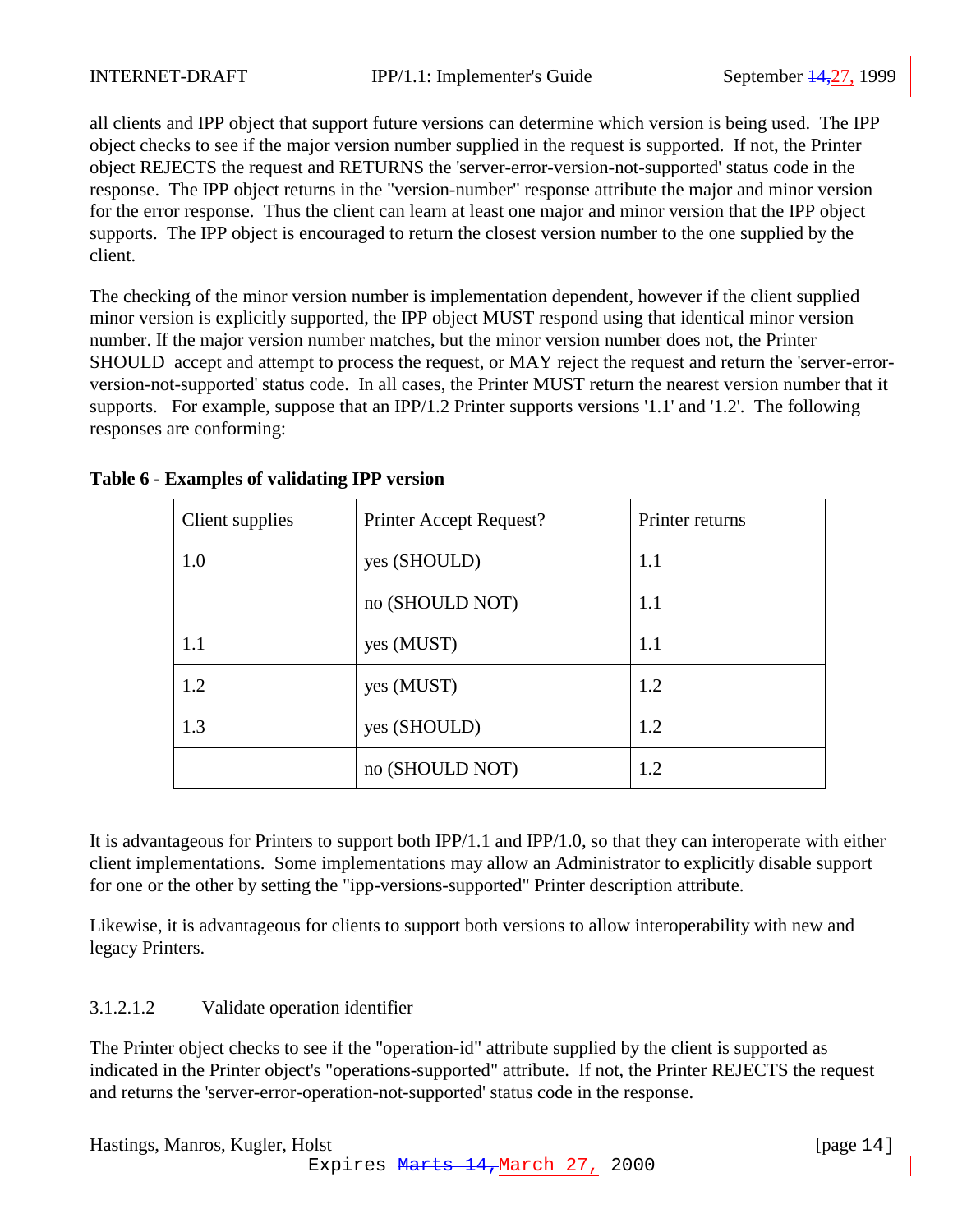## <span id="page-14-0"></span>3.1.2.1.3 Validate the request identifier

The Printer object SHOULD NOT check to see if the "request-id" attribute supplied by the client is in range: between 1 and 2\*\*31 - 1 (inclusive), but copies all 32 bits.

Note: The "version-number", "operation-id", and the "request-id" parameters are in fixed octet positions in the IPP/1.1 encoding. The "version-number" parameter will be the same fixed octet position in all versions of the protocol. These fields are validated before proceeding with the rest of the validation.

## 3.1.2.1.4 Validate attribute group and attribute presence and order

The order of the following validation steps depends on implementation.

## *3.1.2.1.4.1 Validate the presence and order of attribute groups*

Client requests and IPP object responses contain attribute groups that Section 3 requires to be present and in a specified order. An IPP object verifies that the attribute groups are present and in the correct order in requests supplied by clients (attribute groups without an \* in the following tables).

If an IPP object receives a request with (1) required attribute groups missing, or (2) the attributes groups are out of order, or (3) the groups are repeated, the IPP object REJECTS the request and RETURNS the 'clienterror-bad-request' status code. For example, it is an error for the Job Template Attributes group to occur before the Operation Attributes group, for the Operation Attributes group to be omitted, or for an attribute group to occur more than once, except in the Get-Jobs response.

Since this kind of attribute group error is most likely to be an error detected by a client developer rather than by a customer, the IPP object NEED NOT return an indication of which attribute group was in error in either the Unsupported Attributes group or the Status Message. Also, the IPP object NEED NOT find all attribute group errors before returning this error.

## *3.1.2.1.4.2 Ignore unknown attribute groups in the expected position*

Future attribute groups may be added to the specification at the end of requests just before the Document Content and at the end of response, except for the Get-Jobs response, where it maybe there or before the first job attributes returned. If an IPP object receives an unknown attribute group in these positions, it ignores the entire group, rather than returning an error, since that group may be a new group in a later minor version of the protocol that can be ignored. (If the new attribute group cannot be ignored without confusing the client, the major version number would have been increased in the protocol document and in the request). If the unknown group occurs in a different position, the IPP object REJECTS the request and RETURNS the 'client-error-bad-request' status code.

Clients also ignore unknown attribute groups returned in a response.

Note: By validating that requests are in the proper form, IPP objects force clients to use the proper form which, in turn, increases the chances that customers will be able to use such clients from multiple vendors with IPP objects from other vendors.

Hastings, Manros, Kugler, Holst [page 15]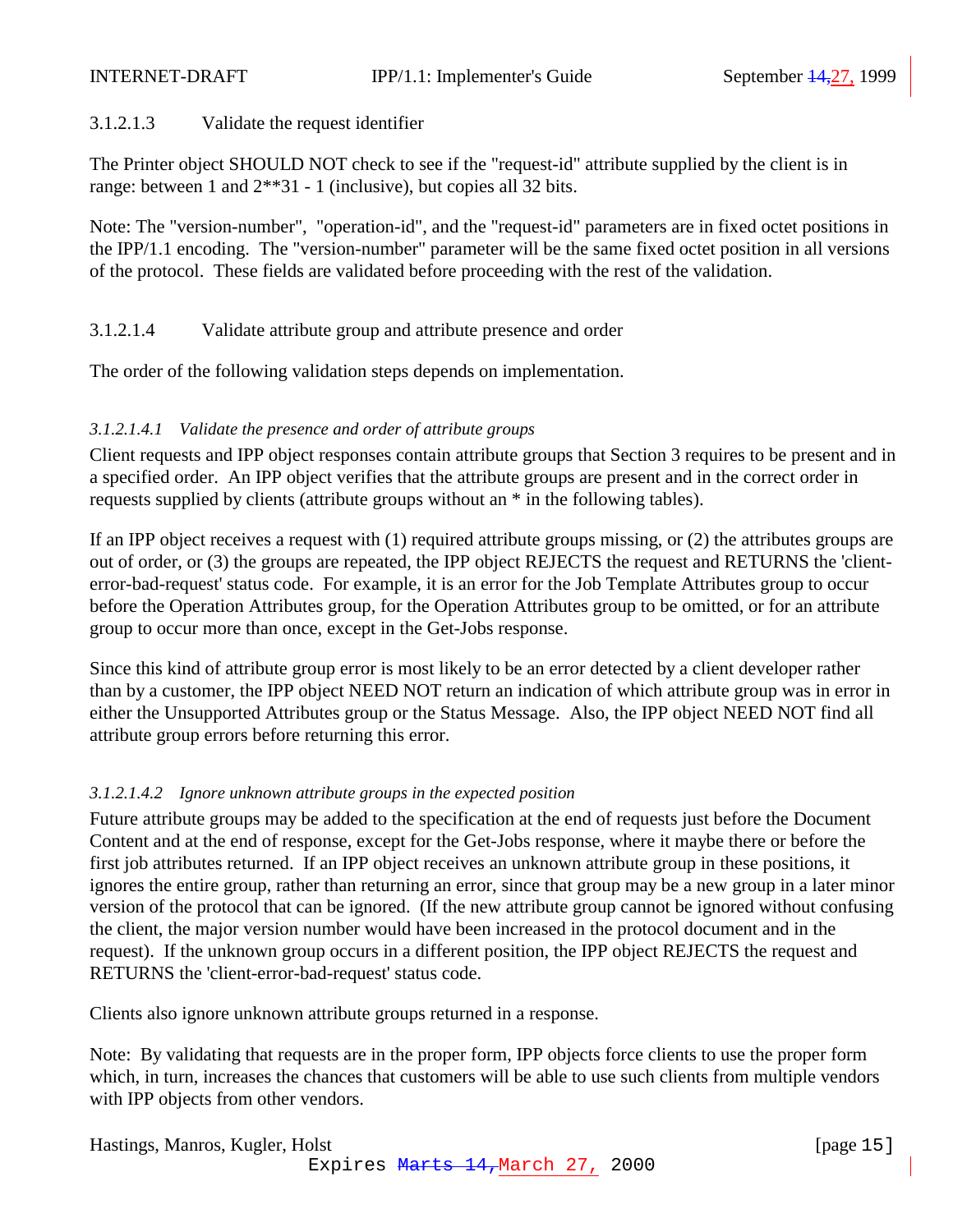## <span id="page-15-0"></span>*3.1.2.1.4.3 Validate the presence of a single occurrence of required Operation attributes*

Client requests and IPP object responses contain Operation attributes that [IPP-MOD] Section 3 requires to be present. Attributes within a group may be in any order, except for the ordering of target, charset, and natural languages attributes. These attributes MUST be first, and MUST be supplied in the following order: charset, natural language, and then target. An IPP object verifies that the attributes that Section 4 requires to be supplied by the client have been supplied in the request (attributes without an \* in the following tables). An asterisk (\*) indicates groups and Operation attributes that the client may omit in a request or an IPP object may omit in a response.

If an IPP object receives a request with required attributes missing or repeated from a group or in the wrong position, the behavior of the IPP object is IMPLEMENTATION DEPENDENT. Some of the possible implementations are:

- 1. REJECTS the request and RETURNS the 'client-error-bad-request' status code
- 2. accepts the request and uses the first occurrence of the attribute no matter where it is
- 3. accepts the request and uses the last occurrence of the attribute no matter where it is
- 4. accept the request and assume some default value for the missing attribute

Therefore, client MUST send conforming requests, if they want to receive the same behavior from all IPP object implementations. For example, it is an error for the "attributes-charset" or "attributes-naturallanguage" attribute to be omitted in any operation request, or for an Operation attribute to be supplied in a Job Template group or a Job Template attribute to be supplied in an Operation Attribute group in a create request. It is also an error to supply the "attributes-charset" attribute twice.

Since these kinds of attribute errors are most likely to be detected by a client developer rather than by a customer, the IPP object NEED NOT return an indication of which attribute was in error in either the Unsupported Attributes group or the Status Message. Also, the IPP object NEED NOT find all attribute errors before returning this error.

The following tables list all the attributes for all the operations by attribute group in each request and each response. The order of the groups is the order that the client supplies the groups as specified in [IPP-MOD] Section 3. The order of the attributes within a group is arbitrary, except as noted for some of the special operation attributes (charset, natural language, and target). The tables below use the following notation:

- R indicates a REQUIRED attribute or operation that an IPP object MUST support
- O indicates an OPTIONAL attribute or operation that an IPP object NEED NOT support
- \* indicates that a client MAY omit the attribute in a request and that an IPP object MAY omit the attribute in a response. The absence of an \* means that a client MUST supply the attribute in a request and an IPP object MUST supply the attribute in a response.
- + indicates that this is not a IPP/1.0 operation, but is only a part of IPP/1.1 and future versions of IPP.

Operation Requests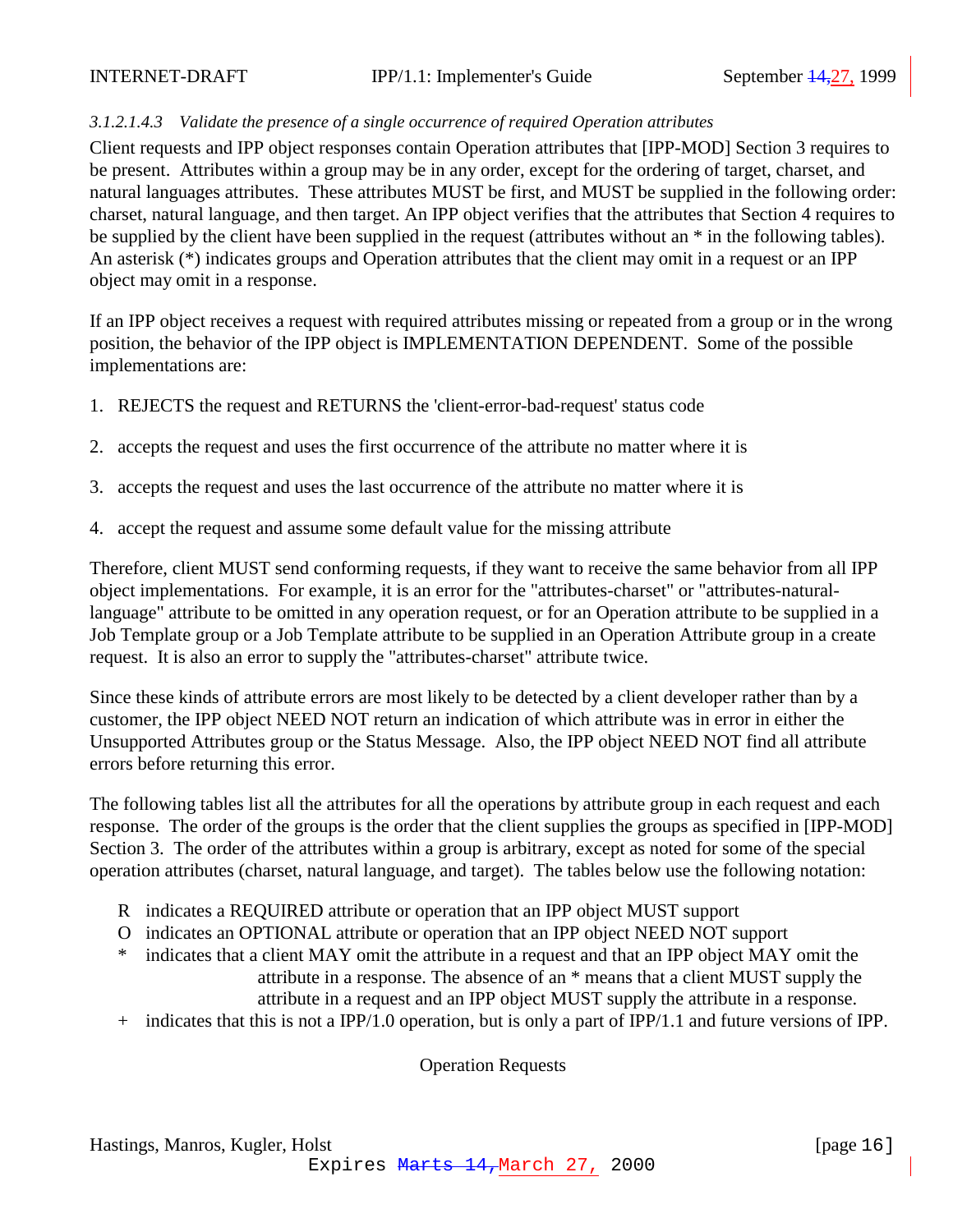The tables below show the attributes in their proper attribute groups for operation requests:

```
Note: All operation requests contain "version-number", "operation-id",
and "request-id" parameters.
Print-Job Request (R):
     Group 1: Operation Attributes (R)
          attributes-charset (R)
          attributes-natural-language (R)
          printer-uri (R)
          requesting-user-name (R*)
          job-name (R*)
          ipp-attribute-fidelity (R*)
          document-name (R*)
          document-format (R*)
          document-natural-language (O*)
          compression (O*)
          job-k-octets (O*)
          job-impressions (O*)
          job-media-sheets (O*)
     Group 2: Job Template Attributes (R*)
          <Job Template attributes> (O*)
               (see [IPP-MOD] Section 4.2)
     Group 3: Document Content (R)
          <document content>
Validate-Job Request (R):
     Group 1: Operation Attributes (R)
          attributes-charset (R)
          attributes-natural-language (R)
          printer-uri (R)
          requesting-user-name (R*)
          job-name (R*)
          ipp-attribute-fidelity (R*)
          document-name (R*)
          document-format (R*)
          document-natural-language (O*)
          compression (O*)
          job-k-octets (O*)
          job-impressions (O*)
          job-media-sheets (O*)
     Group 2: Job Template Attributes (R*)
          <Job Template attributes> (O*)
               (see [IPP-MOD] Section 4.2)
Print-URI Request (O):
     Group 1: Operation Attributes (R)
          attributes-charset (R)
```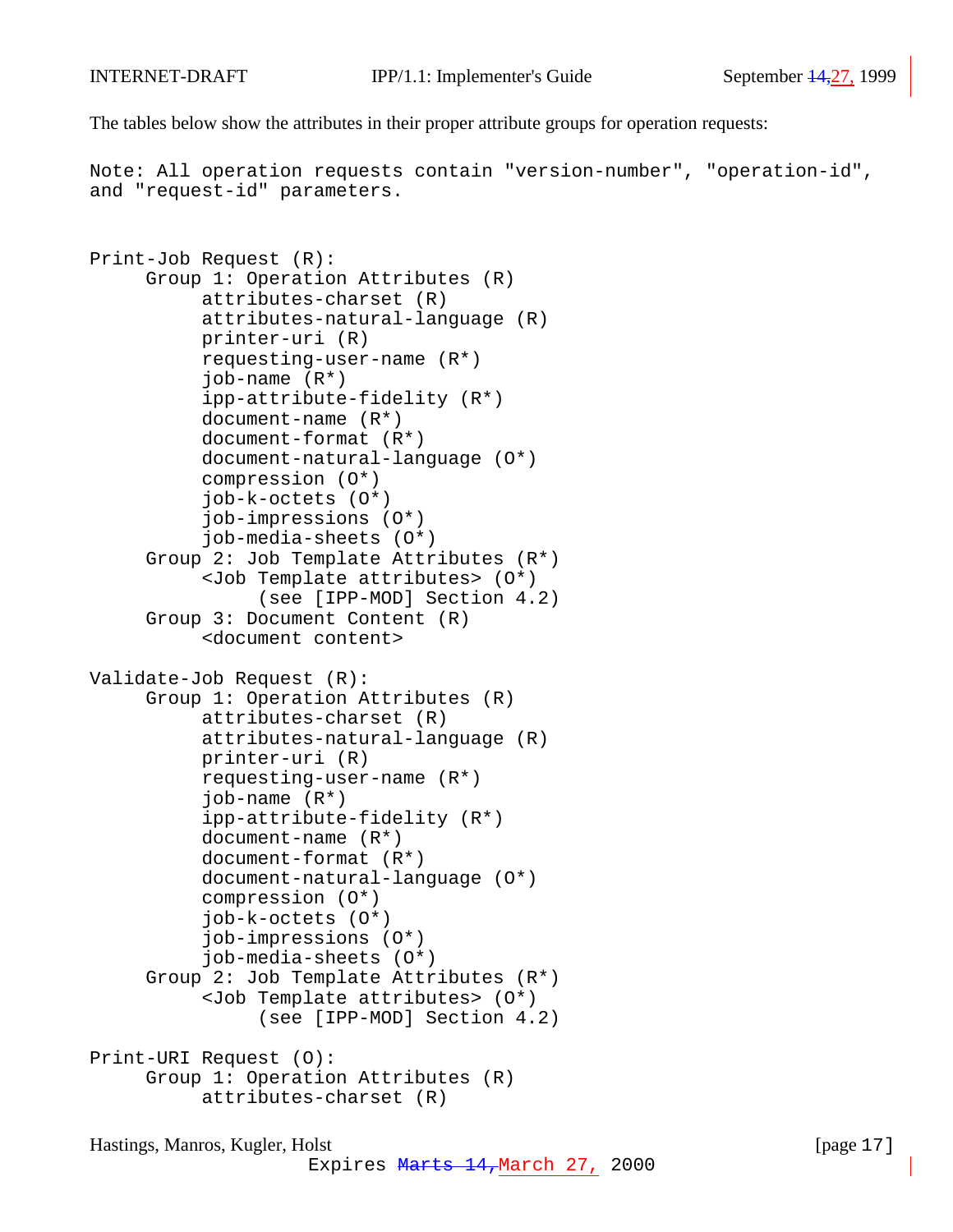```
attributes-natural-language (R)
          printer-uri (R)
          document-uri (R)
          requesting-user-name (R*)
          job-name (R*)
          ipp-attribute-fidelity (R*)
          document-name (R*)
          document-format (R*)
          document-natural-language (O*)
          compression (O*)
          job-k-octets (O*)
          job-impressions (O*)
          job-media-sheets (O*)
     Group 2: Job Template Attributes (R*)
          <Job Template attributes> (O*) (see
               (see [IPP-MOD] Section 4.2)
Create-Job Request (O):
     Group 1: Operation Attributes (R)
          attributes-charset (R)
          attributes-natural-language (R)
          printer-uri (R)
          requesting-user-name (R*)
          job-name (R*)
          ipp-attribute-fidelity (R*)
          job-k-octets (O*)
          job-impressions (O*)
          job-media-sheets (O*)
     Group 2: Job Template Attributes (R*)
          <Job Template attributes> (O*) (see
               (see [IPP-MOD] Section 4.2)
Get-Printer-Attributes Request (R):
     Group 1: Operation Attributes (R)
          attributes-charset (R)
          attributes-natural-language (R)
          printer-uri (R)
          requesting-user-name (R*)
          requested-attributes (R*)
          document-format (R*)
Get-Jobs Request (R):
     Group 1: Operation Attributes (R)
          attributes-charset (R)
          attributes-natural-language (R)
          printer-uri (R)
          requesting-user-name (R*)
          limit (R*)
          requested-attributes (R*)
          which-jobs (R*)
```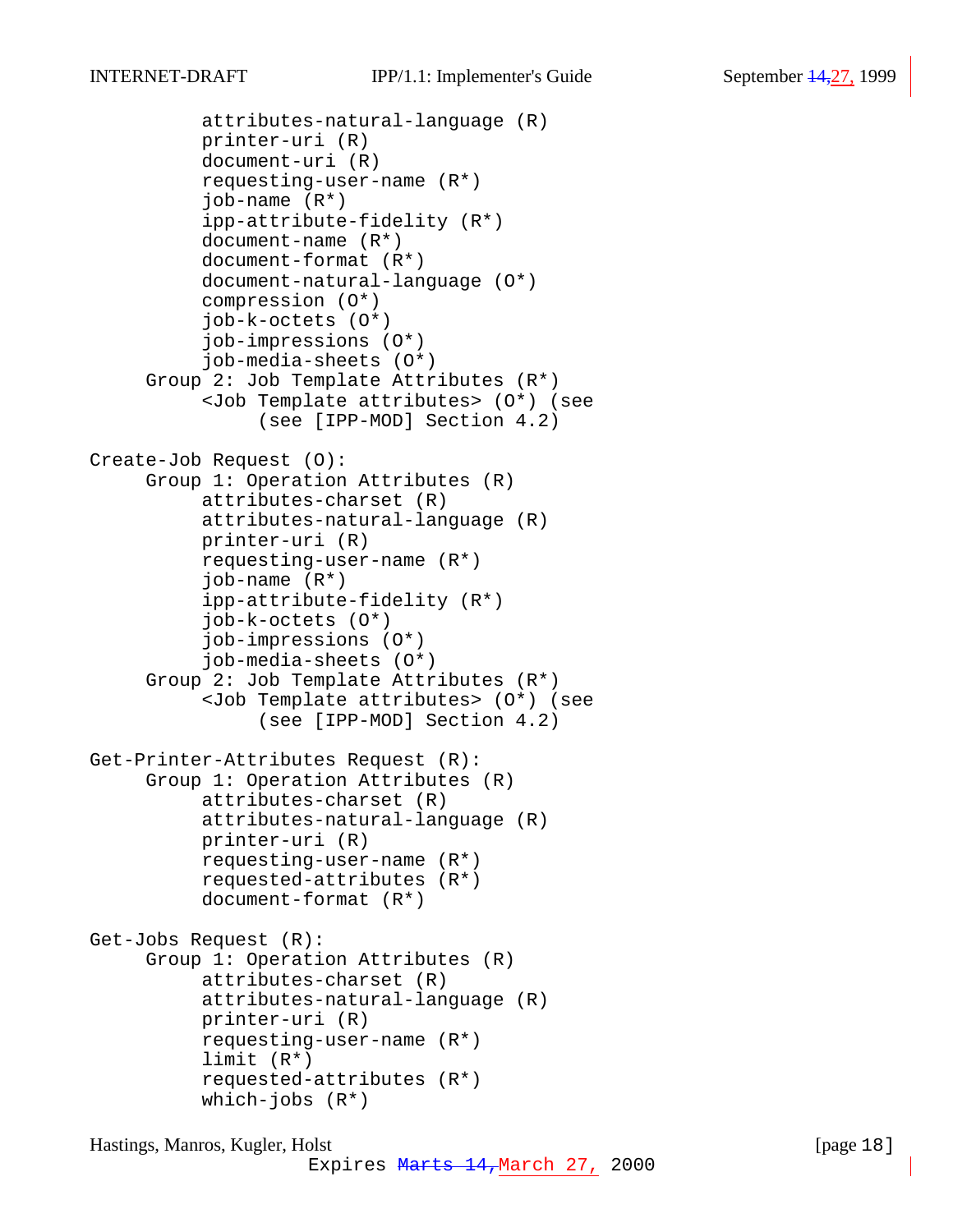```
my-ijobs (R*)Send-Document Request (O):
     Group 1: Operation Attributes (R)
          attributes-charset (R)
          attributes-natural-language (R)
          (printer-uri & job-id) | job-uri (R)
          last-document (R)
          requesting-user-name (R*)
          document-name (R*)
          document-format (R*)
          document-natural-language (O*)
          compression (O*)
     Group 2: Document Content (R*)
          <document content>
Send-URI Request (O):
     Group 1: Operation Attributes (R)
          attributes-charset (R)
          attributes-natural-language (R)
          (printer-uri & job-id) | job-uri (R)
          last-document (R)
          document-uri (R)
          requesting-user-name (R*)
          document-name (R*)
          document-format (R*)
          document-natural-language (O*)
          compression (O*)
Cancel-Job Request (R):
Release-Job Request (O+):
     Group 1: Operation Attributes (R)
          attributes-charset (R)
          attributes-natural-language (R)
          (printer-uri & job-id) | job-uri (R)
          requesting-user-name (R*)
          message (O*)
Get-Job-Attributes Request (R):
     Group 1: Operation Attributes (R)
          attributes-charset (R)
          attributes-natural-language (R)
          (printer-uri & job-id) | job-uri (R)
          requesting-user-name (R*)
          requested-attributes (R*)
Pause-Printer Request (O+):
Resume-Printer Request (O+):
Purge-Printer Request (O+):
     Group 1: Operation Attributes (R)
```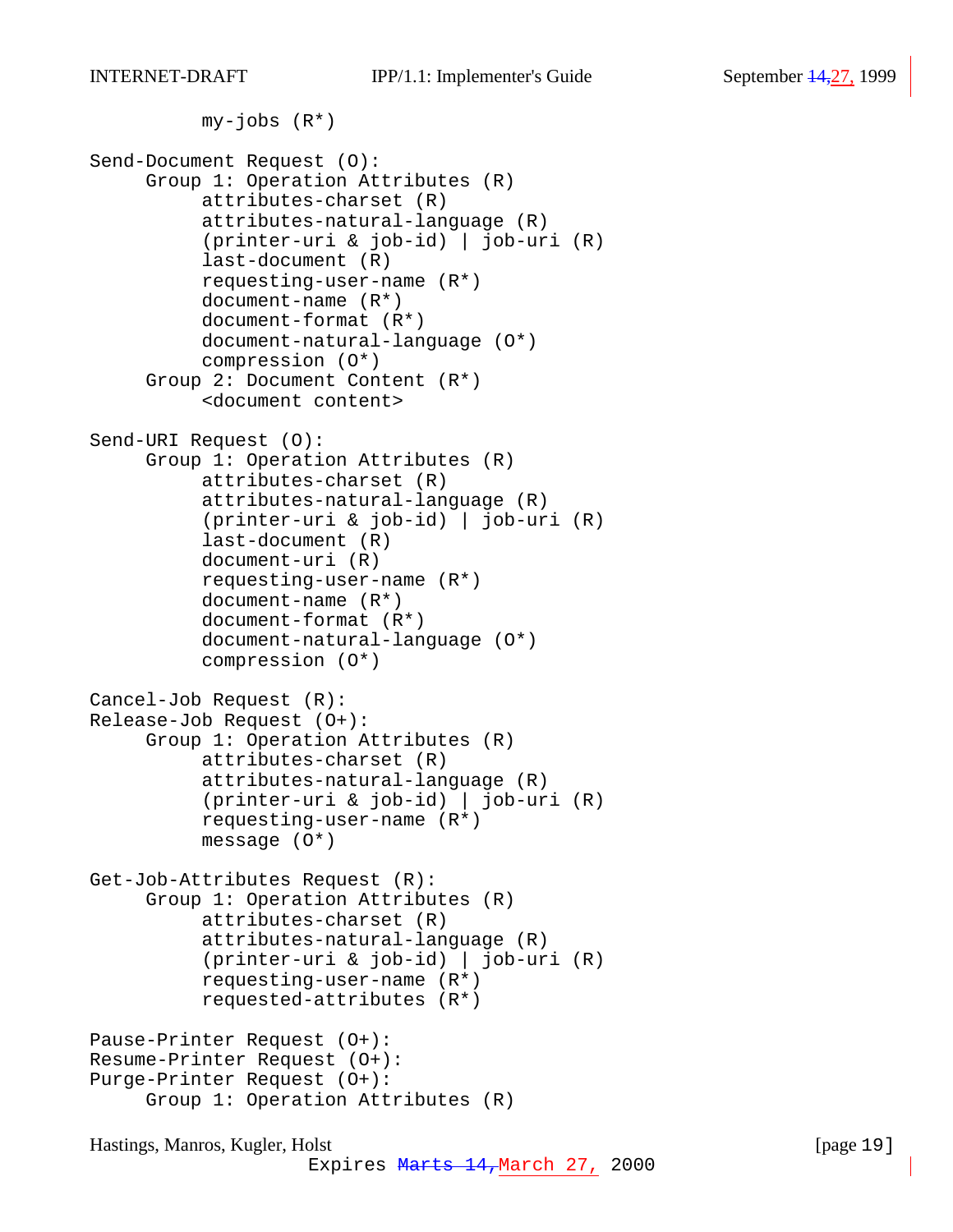attributes-charset (R) attributes-natural-language (R) printer-uri (R) requesting-user-name (R\*)

```
Hold-Job Request (O+):
Restart-Job Request (O+):
     Group 1: Operation Attributes (R)
          attributes-charset (R)
          attributes-natural-language (R)
          (printer-uri & job-id) | job-uri (R)
          requesting-user-name (R*)
          job-hold-until (R*)
          message (O*)
```
Operation Responses

The tables below show the response attributes in their proper attribute groups for responses.

Note: All operation responses contain "version-number", "status-code", and "request-id" parameters.

```
Print-Job Response (R):
Create-Job Response (O):
Send-Document Response (O):
     Group 1: Operation Attributes (R)
          attributes-charset (R)
          attributes-natural-language (R)
          status-message (O*)
          detailed-status-message (O*)
     Group 2: Unsupported Attributes (R*) (see Note 3)
          <unsupported attributes> (R*)
     Group 3: Job Object Attributes(R*) (see Note 2)
          job-uri (R)
          job-id (R)
          job-state (R)
          job-state-reasons (O* | R+)
          job-state-message (O*)
          number-of-intervening-jobs (O*)
Validate-Job Response (R):
Cancel-Job Response (R):
Hold-Job Response (O+):
Release-Job Response (O+):
Restart-Job Response (O+):
     Group 1: Operation Attributes (R)
          attributes-charset (R)
          attributes-natural-language (R)
          status-message (O*)
```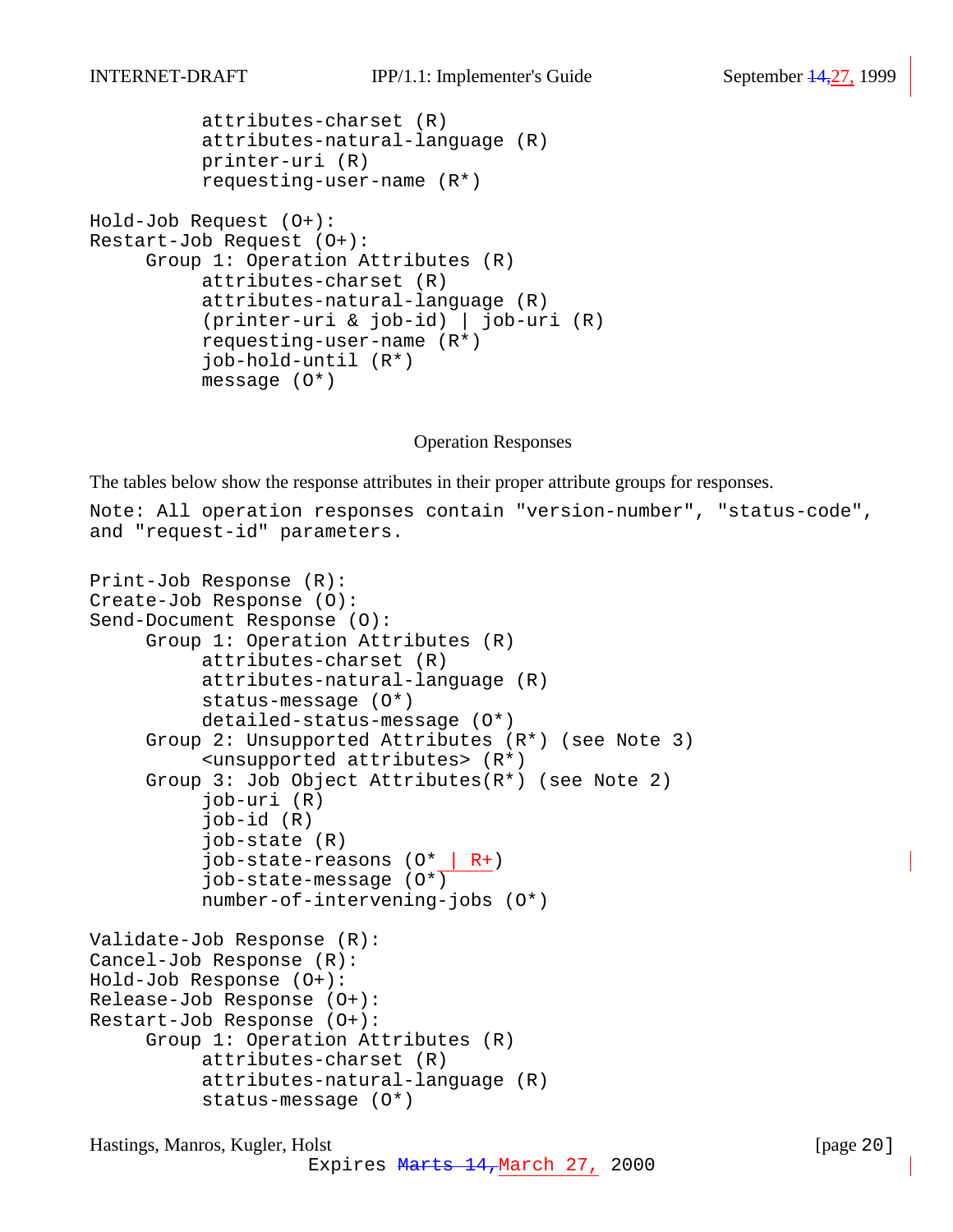detailed-status-message (O\*) Group 2: Unsupported Attributes (R\*) (see Note 3) <unsupported attributes> (R\*) Print-URI Response (O): Send-URI Response (O): Group 1: Operation Attributes (R) attributes-charset (R) attributes-natural-language (R) status-message (O\*) detailed-status-message (O\*) document-access-error (O\*) Group 2: Unsupported Attributes (R\*) (see Note 3) <unsupported attributes> (R\*) Group 3: Job Object Attributes(R\*) (see Note 2) job-uri (R) job-id (R) job-state (R) job-state-reasons (O\* | R+) job-state-message (O\*) number-of-intervening-jobs (O\*) Get-Printer-Attributes Response (R): Group 1: Operation Attributes (R) attributes-charset (R) attributes-natural-language (R) status-message (O\*) detailed-status-message (O\*) Group 2: Unsupported Attributes (R\*) (see Note 4) <unsupported attributes> (R\*) Group 3: Printer Object Attributes(R\*) (see Note 2) <requested attributes> (R\*) Get-Jobs Response (R): Group 1: Operation Attributes (R) attributes-charset (R) attributes-natural-language (R) status-message (O\*) detailed-status-message (O\*) Group 2: Unsupported Attributes (R\*) (see Note 4) <unsupported attributes> (R\*) Group 3: Job Object Attributes(R\*) (see Note 2, 5) <requested attributes> (R\*) Get-Job-Attributes Response (R): Group 1: Operation Attributes (R) attributes-charset (R) attributes-natural-language (R) status-message (O\*) detailed-status-message (O\*)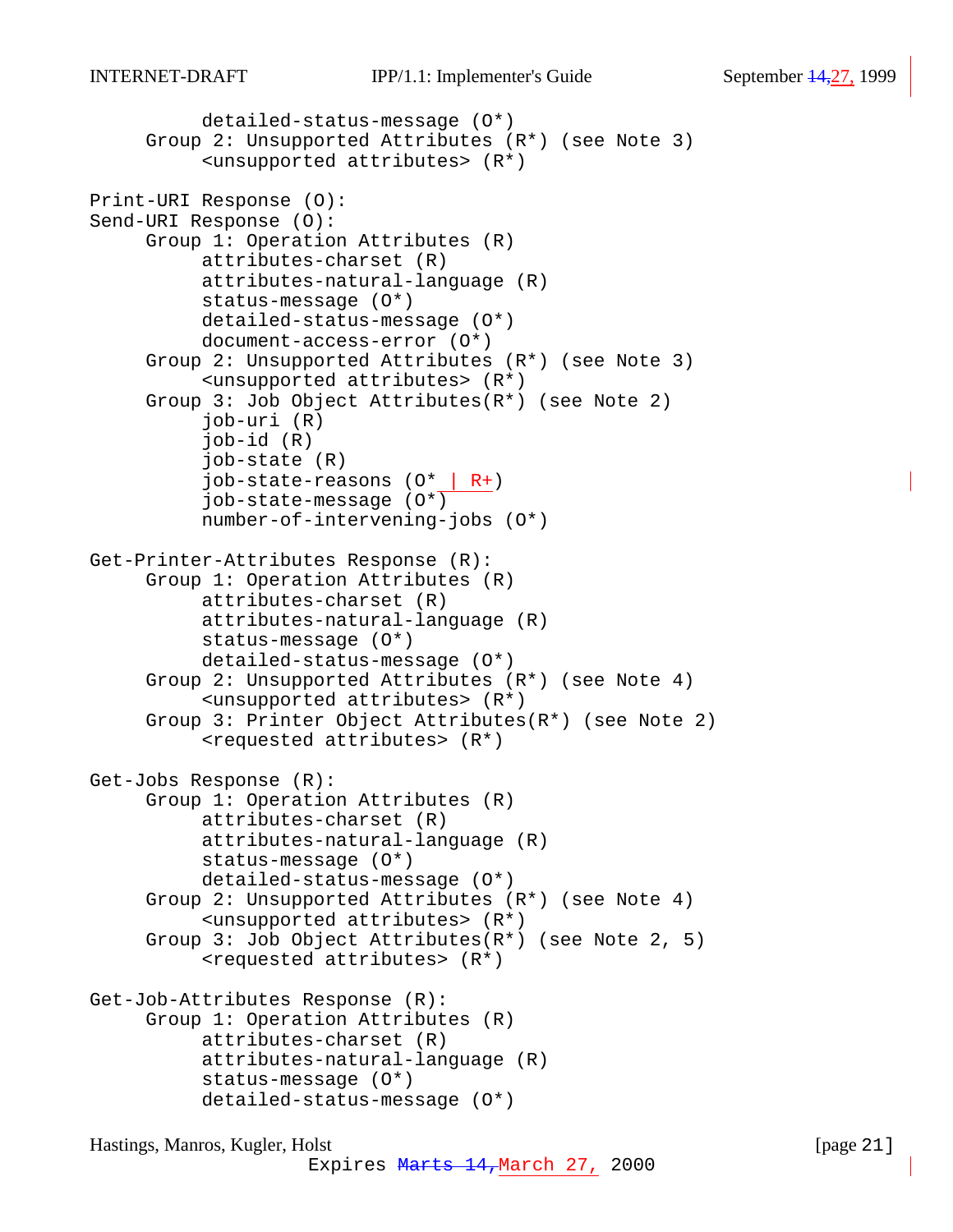<span id="page-21-0"></span>INTERNET-DRAFT IPP/1.1: Implementer's Guide September 44,27, 1999

```
Group 2: Unsupported Attributes (R*) (see Note 4)
          <unsupported attributes> (R*)
     Group 3: Job Object Attributes(R*) (see Note 2)
          <requested attributes> (R*)
Pause-Printer Response (O+):
Resume-Printer Response (O+):
Purge-Printer Response (O+):
     Group 1: Operation Attributes (R)
          attributes-charset (R)
          attributes-natural-language (R)
          status-message (O*)
          detailed-status-message (O*)
     Group 2: Unsupported Attributes (R*) (see Note 4)
          <unsupported attributes> (R*)
```
Note 2 - the Job Object Attributes and Printer Object Attributes are returned only if the IPP object returns one of the success status codes.

Note 3 - the Unsupported Attributes Group is present only if the client included some Operation and/or Job Template attributes or values that the Printer doesn't support whether a success or an error return.

Note 4 - the Unsupported Attributes Group is present only if the client included some Operation attributes that the Printer doesn't support whether a success or an error return.

Note 5: for the Get-Jobs operation the response contains a separate Job Object Attributes group 3 to N containing requested-attributes for each job object in the response.

3.1.2.1.5 Validate the values of the REQUIRED Operation attributes

An IPP object validates the values supplied by the client of the REQUIRED Operation attribute that the IPP object MUST support. The next section specifies the validation of the values of the OPTIONAL Operation attributes that IPP objects MAY support.

The IPP object performs the following syntactic validation checks of each Operation attribute value:

a) that the length of each Operation attribute value is correct for the attribute syntax tag supplied by the client according to [IPP-MOD] Section 4.1,

b) that the attribute syntax tag is correct for that Operation attribute according to [IPP-MOD] Section 3,

c) that the value is in the range specified for that Operation attribute according to [IPP-MOD] Section 3,

d) that multiple values are supplied by the client only for operation attributes that are multi-valued, i.e., that are 1setOf X according to [IPP-MOD] Section 3.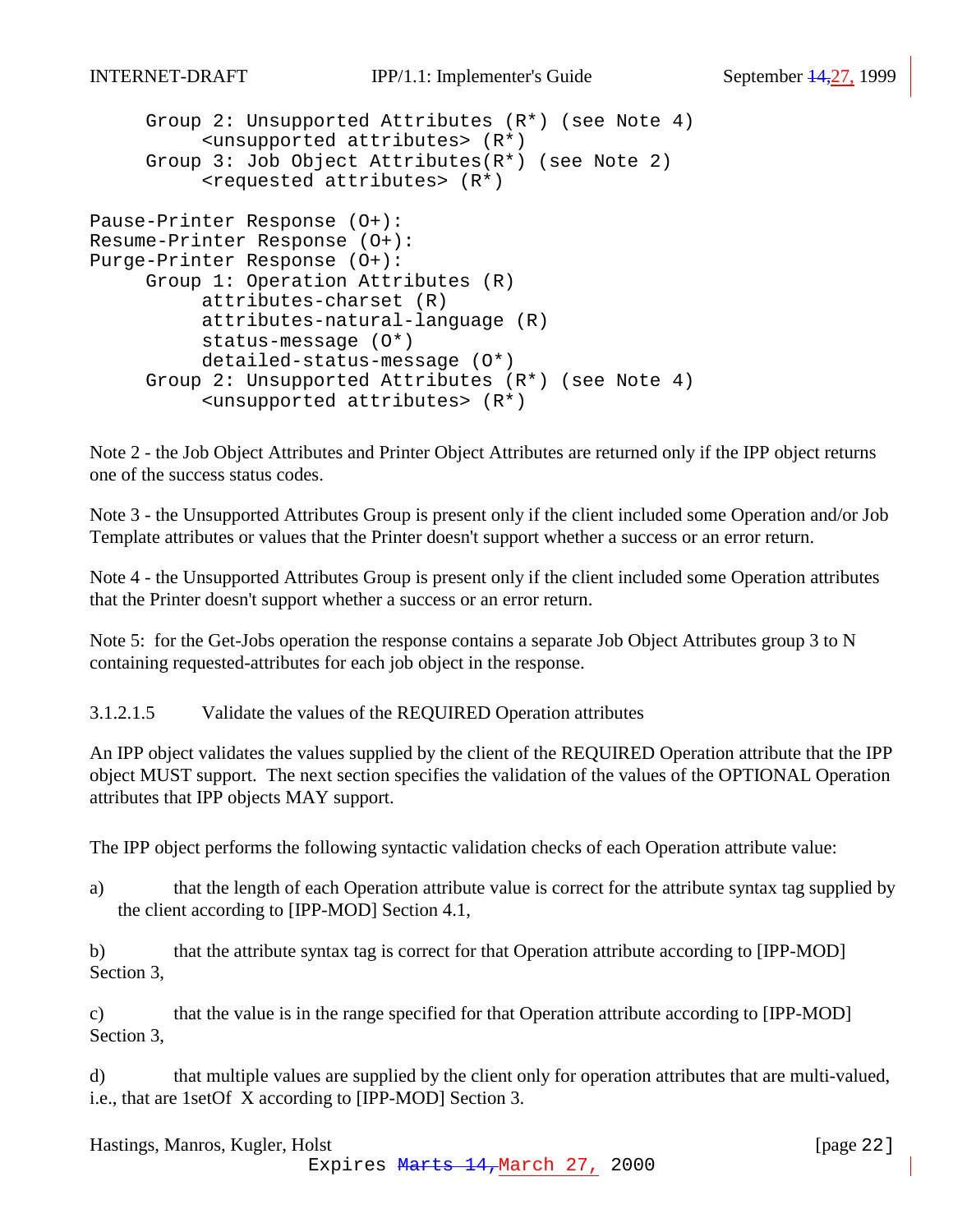If any of these checks fail, the IPP object REJECTS the request and RETURNS the 'client-error-badrequest' or the 'client-error-request-value-too-long' status code. Since such an error is most likely to be an error detected by a client developer, rather than by an end-user, the IPP object NEED NOT return an indication of which attribute had the error in either the Unsupported Attributes Group or the Status Message. The description for each of these syntactic checks is explicitly expressed in the first IF statement in the following table.

In addition, the IPP object checks each Operation attribute value against some Printer object attribute or some hard-coded value if there is no "xxx-supported" Printer object attribute defined. If its value is not among those supported or is not in the range supported, then the IPP object REJECTS the request and RETURNS the error status code indicated in the table by the second IF statement. If the value of the Printer object's "xxx-supported" attribute is 'no-value' (because the system administrator hasn't configured a value), the check always fails.

-----------------------------------------------

attributes-charset (charset)

IF NOT a single non-empty 'charset' value, REJECT/RETURN 'client-error-bad-request'. IF the value length is greater than 63 octets, REJECT/RETURN 'client-error-request-value-too-long'. IF NOT in the Printer object's "charset-supported" attribute, REJECT/RETURN "client-error-charsetnot-supported".

attributes-natural-language(naturalLanguage)

IF NOT a single non-empty 'naturalLanguage' value, REJECT/RETURN 'client-error-bad-request'. IF the value length is greater than 63 octets, REJECT/RETURN 'client-error-request-value-too-long'. ACCEPT the request even if not a member of the set in the Printer object's "generated-natural-languagesupported" attribute. If the supplied value is not a member of the Printer object's "generated-naturallanguage-supported" attribute, use the Printer object's "natural-language-configured" value.

#### requesting-user-name

IF NOT a single 'name' value, REJECT/RETURN 'client-error-bad-request'. IF the value length is greater than 255 octets, REJECT/RETURN 'client-error-request-value-too-long'. IF the IPP object can obtain a better-authenticated name, use it instead.

#### job-name(name)

IF NOT a single 'name' value, REJECT/RETURN 'client-error-bad-request'.

IF the value length is greater than 255 octets, REJECT/RETURN 'client-error-request-value-too-long'. IF NOT supplied by the client, the Printer object creates a name from the document-name or documenturi.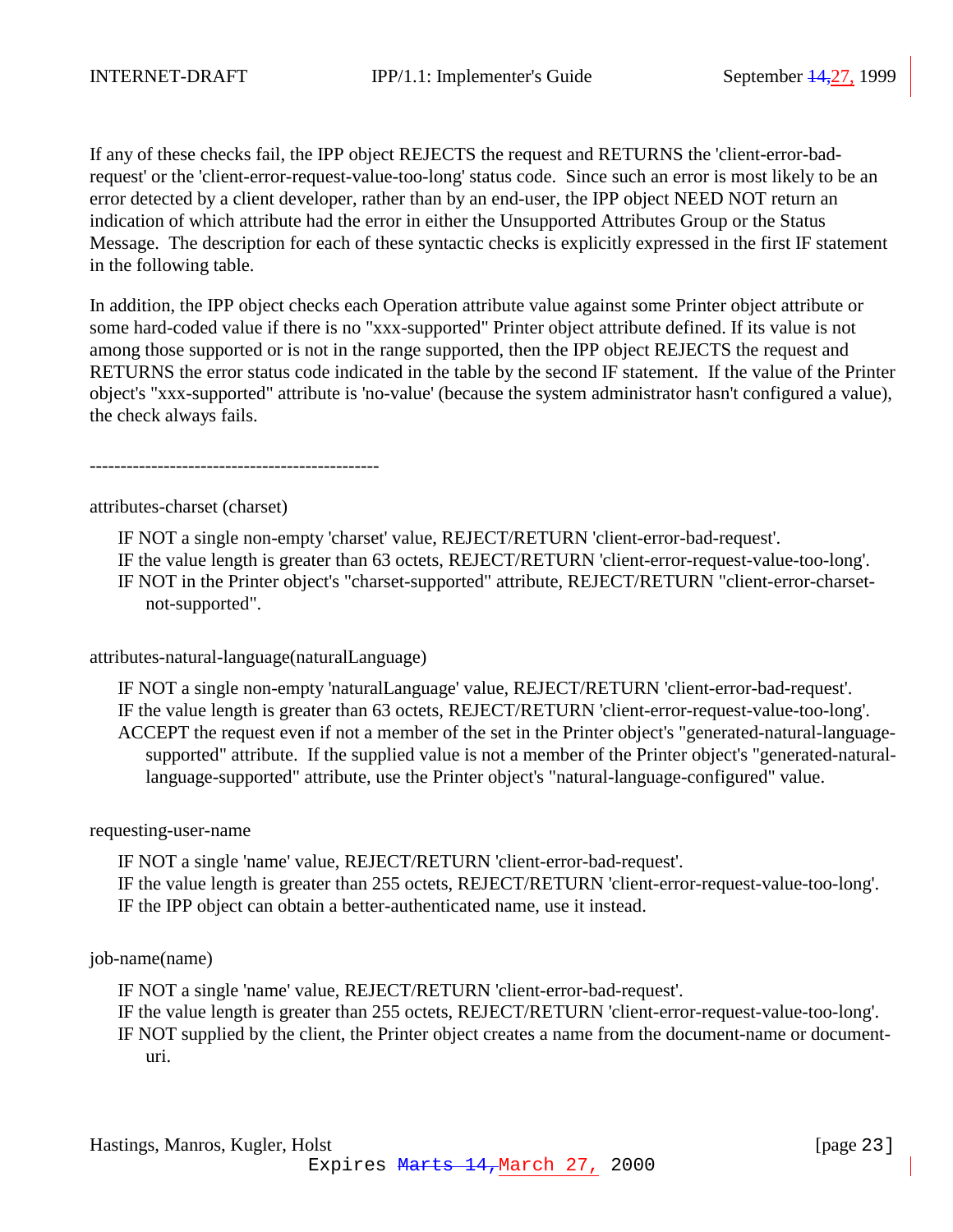document-name (name)

IF NOT a single 'name' value, REJECT/RETURN 'client-error-bad-request'.

IF the value length is greater than 255 octets, REJECT/RETURN 'client-error-request-value-too-long'.

ipp-attribute-fidelity (boolean)

IF NEITHER a single 'true' NOR a single 'false' 'boolean' value, REJECT/RETURN 'client-error-badrequest'.

IF the value length is NOT equal to 1 octet, REJECT/RETURN 'client-error-request-value-too-long' IF NOT supplied by the client, the IPP object assumes the value 'false'.

document-format (mimeMediaType)

IF NOT a single non-empty 'mimeMediaType' value, REJECT/RETURN 'client-error-bad-request'. IF the value length is greater than 255 octets, REJECT/RETURN 'client-error-request-value-too-long'.

- IF NOT in the Printer object's "document-format-supported" attribute, REJECT/RETURN 'client-errordocument-format-not-supported'
- IF NOT supplied by the client, the IPP object assumes the value of the Printer object's "documentformat-default" attribute.

document-uri (uri)

IF NOT a single non-empty 'uri' value, REJECT/RETURN 'client-error-bad-request'.

IF the value length is greater than 1023 octets, REJECT/RETURN 'client-error-request-value-too-long'. IF the URI syntax is not valid, REJECT/RETURN 'client-error-bad-request'.

If the client-supplied URI scheme is not supported, i.e. the value is not in the Printer object's referenceduri-scheme-supported" attribute, the Printer object MUST reject the request and return the 'clienterror-uri-scheme-not-supported' status code. The Printer object MAY check to see if the document exists and is accessible. If the document is not found or is not accessible, REJECT/RETURN 'client-error-not found'.

last-document (boolean)

- IF NEITHER a single 'true' NOR a single 'false' 'boolean' value, REJECT/RETURN 'client-error-badrequest'.
- IF the value length is NOT equal to 1 octet, REJECT/RETURN 'client-error-request-value-too-long'

job-id (integer(1:MAX))

- IF NOT an single 'integer' value equal to 4 octets AND in the range 1 to MAX, REJECT/RETURN 'client-error-bad-request'.
- IF NOT a job-id of an existing Job object, REJECT/RETURN 'client-error-not-found' or 'client-errorgone' status code, if keep track of recently deleted jobs.

requested-attributes (1setOf keyword)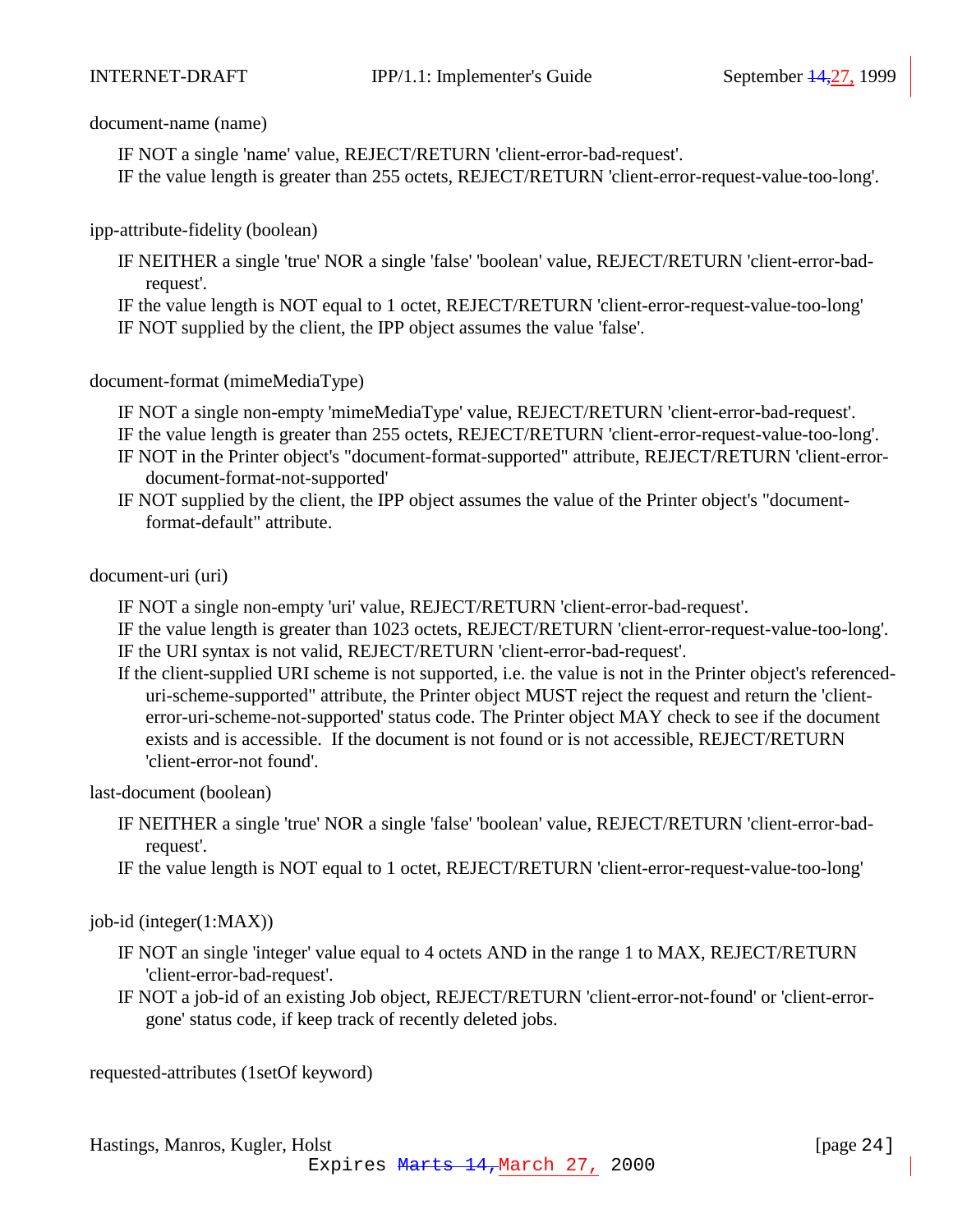<span id="page-24-0"></span>IF NOT one or more 'keyword' values, REJECT/RETURN 'client-error-bad-request'.

IF the value length is greater than 255 octets, REJECT/RETURN 'client-error-request-value-too-long'.

Ignore unsupported values, which are the keyword names of unsupported attributes. Don't bother to copy such requested (unsupported) attributes to the Unsupported Attribute response group since the response will not return them.

which-jobs (type2 keyword)

IF NOT a single 'keyword' value, REJECT/RETURN 'client-error-bad-request'.

- IF the value length is greater than 255 octets, REJECT/RETURN 'client-error-request-value-too-long'.
- IF NEITHER 'completed' NOR 'not-completed', copy the attribute and the unsupported value to the Unsupported Attributes response group and REJECT/RETURN 'client-error-attributes-or-valuesnot-supported'.
- Note: a Printer still supports the 'completed' value even if it keeps no completed/canceled/aborted jobs: by returning no jobs when so queried.

IF NOT supplied by the client, the IPP object assumes the 'not-completed' value.

my-jobs (boolean)

IF NEITHER a single 'true' NOR a single 'false' 'boolean' value, REJECT/RETURN 'client-error-badrequest'.

IF the value length is NOT equal to 1 octet, REJECT/RETURN 'client-error-request-value-too-long' IF NOT supplied by the client, the IPP object assumes the 'false' value.

limit (integer(1:MAX))

- IF NOT a single 'integer' value equal to 4 octets AND in the range 1 to MAX, REJECT/RETURN 'client-error-bad-request'.
- IF NOT supplied by the client, the IPP object returns all jobs, no matter how many.

-----------------------------------------------

## 3.1.2.1.6 Validate the values of the OPTIONAL Operation attributes

OPTIONAL Operation attributes are those that an IPP object MAY or MAY NOT support. An IPP object validates the values of the OPTIONAL attributes supplied by the client. The IPP object performs the same syntactic validation checks for each OPTIONAL attribute value as in Section 3.1.2.1.5. As in Section 3.1.2.1.5, if any fail, the IPP object REJECTS the request and RETURNS the 'client-error-bad-request' or the 'client-error-request-value-too-long' status code.

In addition, the IPP object checks each Operation attribute value against some Printer attribute or some hard-coded value if there is no "xxx-supported" Printer attribute defined. If its value is not among those supported or is not in the range supported, then the IPP object REJECTS the request and RETURNS the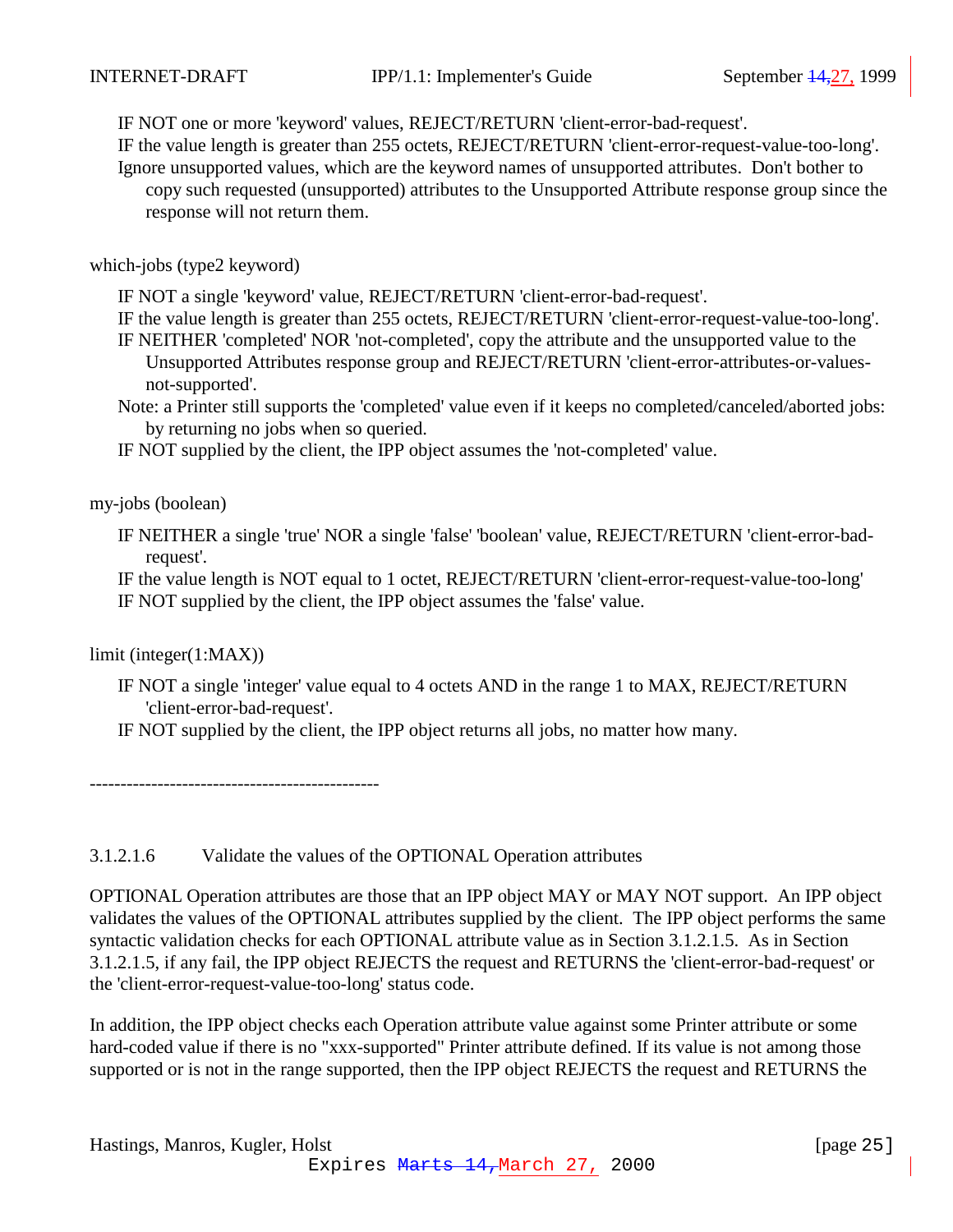error status code indicated in the table. If the value of the Printer object's "xxx-supported" attribute is 'novalue' (because the system administrator hasn't configured a value), the check always fails.

If the IPP object doesn't recognize/support an attribute, the IPP object treats the attribute as an unknown or unsupported attribute (see the last row in the table below).

-----------------------------------------------

document-natural-language (naturalLanguage)

IF NOT a single non-empty 'naturalLanguage' value, REJECT/RETURN 'client-error-bad-request'. IF the value length is greater than 63 octets, REJECT/RETURN 'client-error-request-value-too-long'. IF NOT a value that the Printer object supports in document formats, (no corresponding "xxxsupported" Printer attribute), REJECT/RETURN 'client-error-natural-language-not-supported'.

compression (type3 keyword)

IF NOT a single 'keyword' value, REJECT/RETURN 'client-error-bad-request'.

IF the value length is greater than 255 octets, REJECT/RETURN 'client-error-request-value-too-long'. IF NOT in the Printer object's "compression-supported" attribute, copy the attribute and the unsupported value to the Unsupported Attributes response group and REJECT/RETURN 'client-error-attributesor-values-not-supported'.

Note to IPP/1.0 implementers: Support for the compression attribute was optional in IPP/1.0. However, an IPP/1.0 object SHOULD at least check for the "compression" attribute being present and reject the create request, if they don't support "compression". Not checking is a bug, since the data will be unintelligible. job-k-octets (integer(0:MAX))

IF NOT a single 'integer' value equal to 4 octets,

REJECT/RETURN 'client-error-bad-request'.

IF NOT in the range of the Printer object's "job-k-octets-supported" attribute, copy the attribute and the unsupported value to the Unsupported Attributes response group and REJECT/RETURN 'clienterror-attributes-or-values-not-supported'.

job-impressions (integer(0:MAX))

IF NOT a single 'integer' value equal to 4 octets,

REJECT/RETURN 'client-error-bad-request'.

IF NOT in the range of the Printer object's "job-impressions-supported" attribute, copy the attribute and the unsupported value to the Unsupported Attributes response group and REJECT/RETURN 'clienterror-attributes-or-values-not-supported'.

job-media-sheets (integer(0:MAX))

IF NOT a single 'integer' value equal to 4 octets, REJECT/RETURN 'client-error-bad-request'.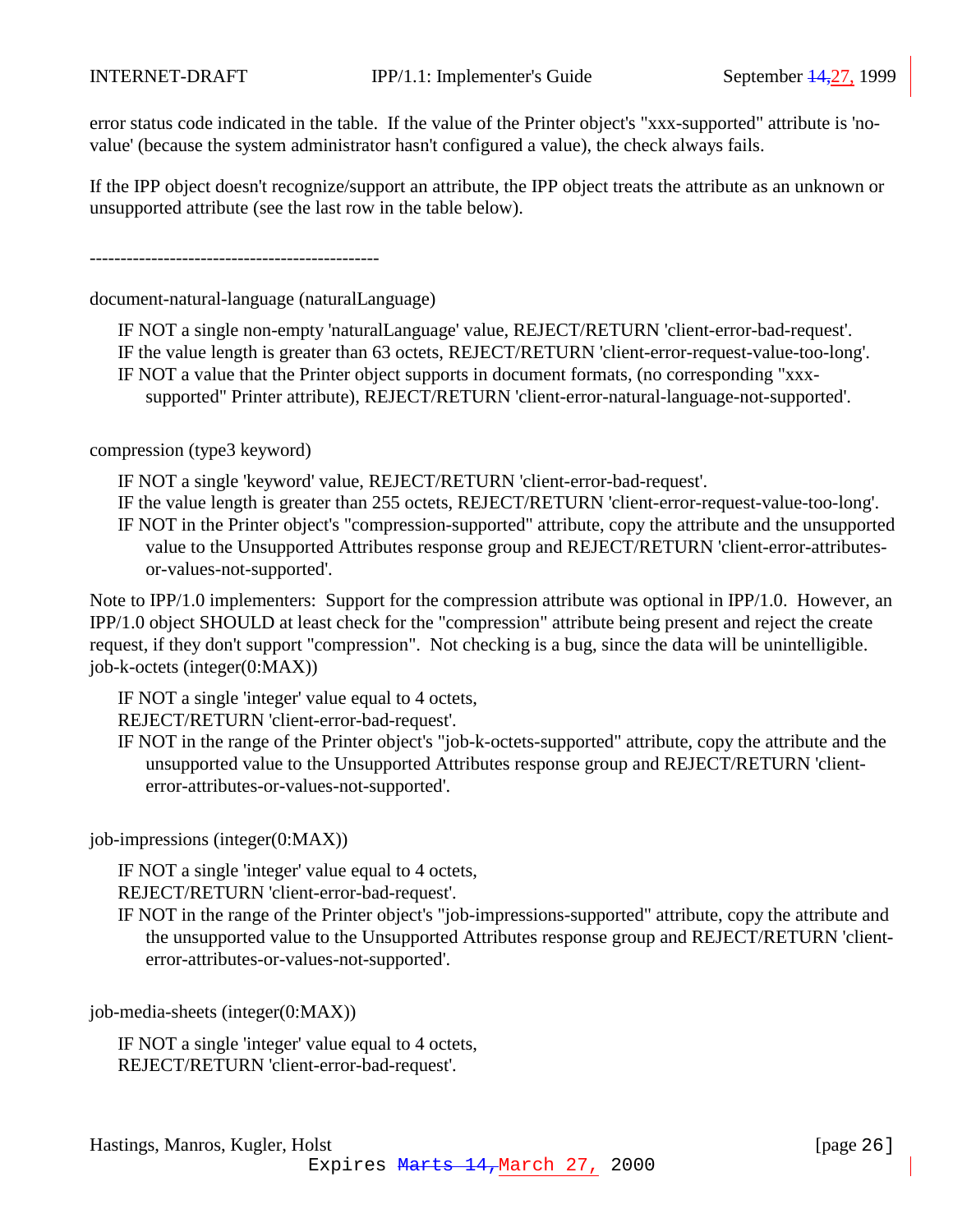IF NOT in the range of the Printer object's "job-media-sheets-supported" attribute, copy the attribute and the unsupported value to the Unsupported Attributes response group and REJECT/RETURN 'client-error-attributes-or-values-not-supported'.

message (text(127))

IF NOT a single 'text' value, REJECT/RETURN 'client-error-bad-request'. IF the value length is greater than 127 octets, REJECT/RETURN 'client-error-request-value-too-long'.

unknown or unsupported attribute

- IF the attribute syntax supplied by the client is supported but the length is not legal for that attribute syntax, REJECT/RETURN 'client-error-request-value-too-long'.
- ELSE copy the attribute and value to the Unsupported Attributes response group and change the attribute value to the "out-of-band" 'unsupported' value, but otherwise ignore the attribute.

Note: Future Operation attributes may be added to the protocol specification that may occur anywhere in the specified group. When the operation is otherwise successful, the IPP object returns the 'successful-okignored-or-substituted-attributes' status code. Ignoring unsupported Operation attributes in all operations is analogous to the handling of unsupported Job Template attributes in the create and Validate-Job operations when the client supplies the "ipp-attribute-fidelity" Operation attribute with the 'false' value. This last rule is so that we can add OPTIONAL Operation attributes to future versions of IPP so that older clients can interwork with new IPP objects and newer clients can inter-work with older IPP objects. (If the new attribute cannot be ignored without performing unexpectedly, the major version number would have been increased in the protocol document and in the request). This rule for Operation attributes is independent of the value of the "ipp-attribute-fidelity" attribute. For example, if an IPP object doesn't support the OPTIONAL "jobk-octets" attribute', the IPP object treats "job-k-octets" as an unknown attribute and only checks the length for the 'integer' attribute syntax supplied by the client. If it is not four octets, the IPP object REJECTS the request and RETURNS the 'client-error-bad-request' status code, else the IPP object copies the attribute to the Unsupported Attribute response group, setting the value to the "out-of-band" 'unsupported' value, but otherwise ignores the attribute.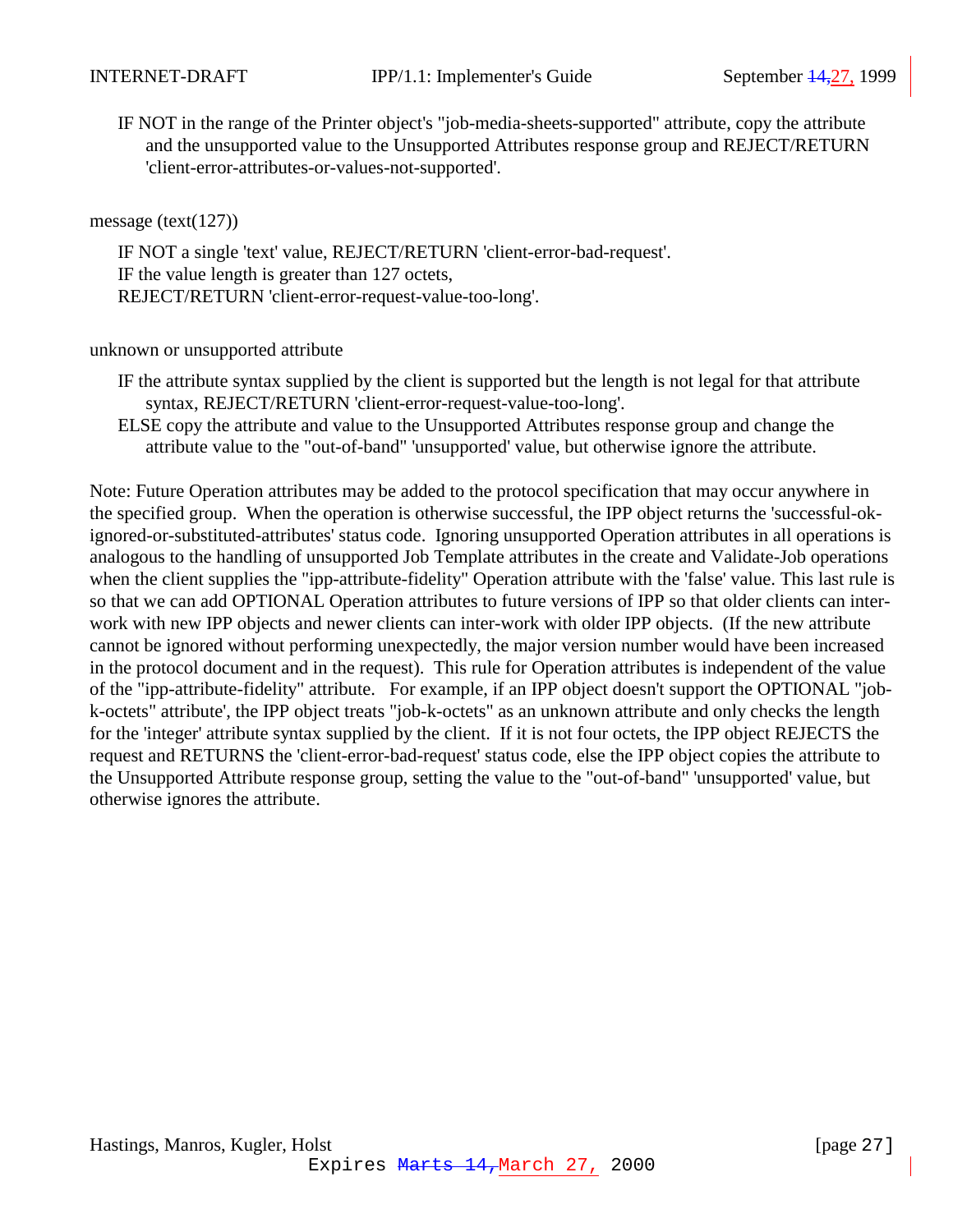## <span id="page-27-0"></span>3.1.2.2 Suggested Additional Processing Steps for Operations that Create/Validate Jobs and Add Documents

This section in combination with the previous section recommends the processing steps for the Print-Job, Validate-Job, Print-URI, Create-Job, Send-Document, and Send-URI operations that IPP objects SHOULD use. These are the operations that create jobs, validate a Print-Job request, and add documents to a job.

| IIG Sect #                                                  | Flow                                      |                           |     | IPP error status codes                                                  |
|-------------------------------------------------------------|-------------------------------------------|---------------------------|-----|-------------------------------------------------------------------------|
|                                                             |                                           |                           |     |                                                                         |
|                                                             |                                           |                           |     |                                                                         |
|                                                             | $\overline{V}$                            |                           |     | No                                                                      |
| 3.1.2.2.1 <ipp-attribute-fidelity></ipp-attribute-fidelity> |                                           |                           |     |                                                                         |
|                                                             | <supplied?></supplied?>                   |                           |     |                                                                         |
|                                                             | Yes                                       |                           |     |                                                                         |
|                                                             |                                           |                           |     | ipp-attribute-fidelity = no                                             |
|                                                             |                                           |                           |     |                                                                         |
|                                                             | ٦T                                        |                           | No  |                                                                         |
| 3.1.2.2.2                                                   |                                           | <printer is=""></printer> |     | --> server-error-not-accepting-jobs                                     |
|                                                             | <accepting jobs?=""></accepting>          |                           |     |                                                                         |
|                                                             | Yes                                       |                           |     |                                                                         |
|                                                             |                                           |                           | err |                                                                         |
| 3.1.2.3                                                     |                                           |                           |     | <validate of="" values=""> --&gt; client-error-bad-request</validate>   |
|                                                             | <job attributes="" template=""></job>     |                           |     | client-error-request-value-too-long                                     |
|                                                             | <(length, tag, range,>                    |                           |     |                                                                         |
|                                                             | $<$ multi-value) >                        |                           |     |                                                                         |
|                                                             | ok                                        |                           |     |                                                                         |
|                                                             |                                           |                           | err |                                                                         |
| 3.1.2.3                                                     |                                           |                           |     | <validate values="" with=""> --&gt; client-error-bad-request</validate> |
|                                                             | <supported values=""></supported>         |                           |     | client-error-attributes-or-values-                                      |
|                                                             | ok                                        |                           |     | not-supported                                                           |
|                                                             | v                                         |                           | err |                                                                         |
| 3.1.2.3.1                                                   | <any conflicting=""></any>                |                           |     | --> client-error-conflicting-attributes                                 |
|                                                             | <job attr="" template="" values=""></job> |                           |     | client-error-attributes-or-values-                                      |
|                                                             | ok                                        |                           |     | not-supported                                                           |
|                                                             | $\overline{\mathbf{V}}$                   |                           |     |                                                                         |

## 3.1.2.2.1 Default "ipp-attribute-fidelity" if not supplied

The Printer object checks to see if the client supplied an "ipp-attribute-fidelity" Operation attribute. If the attribute is not supplied by the client, the IPP object assumes that the value is 'false'.

3.1.2.2.2 Check that the Printer object is accepting jobs

If the value of the Printer objects "printer-is-accepting-jobs" is 'false', the Printer object REJECTS the request and RETURNS the 'server-error-not-accepting-jobs' status code.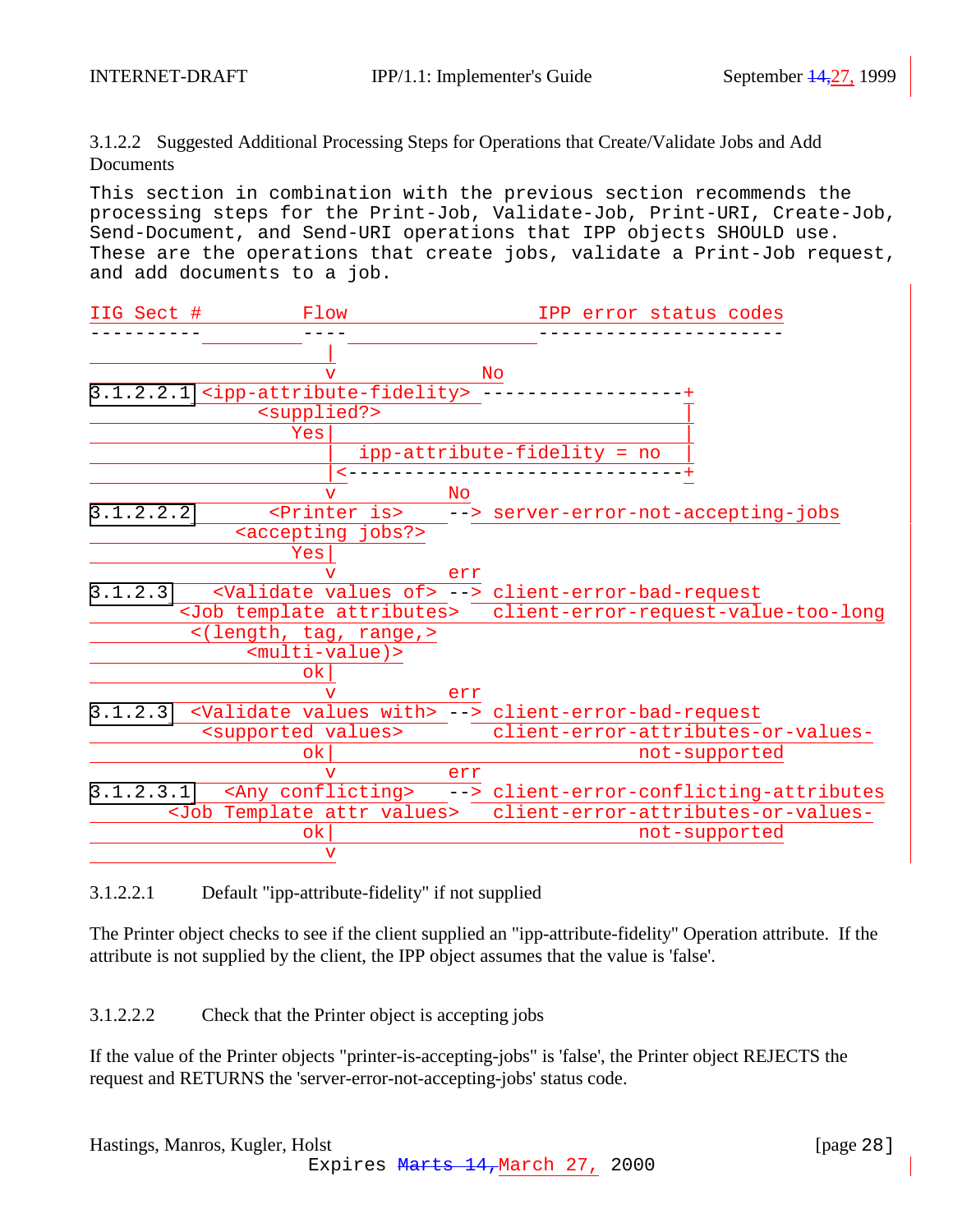## <span id="page-28-0"></span>3.1.2.2.3 Validate the values of the Job Template attributes

An IPP object validates the values of all Job Template attribute supplied by the client. The IPP object performs the analogous syntactic validation checks of each Job Template attribute value that it performs for Operation attributes (see Section 3.1.2.1.5.):

a) that the length of each value is correct for the attribute syntax tag supplied by the client according to [IPP-MOD] Section 4.1.

b) that the attribute syntax tag is correct for that attribute according to [IPP-MOD] Sections 4.2 to 4.4.

c) that multiple values are supplied only for multi-valued attributes, i.e., that are 1setOf X according to [IPP-MOD] Sections 4.2 to 4.4.

As in Section 3.1.2.1.5, if any of these syntactic checks fail, the IPP object REJECTS the request and RETURNS the 'client-error-bad-request' or 'client-error-request-value-too-long' status code as appropriate, independent of the value of the "ipp-attribute-fidelity". Since such an error is most likely to be an error detected by a client developer, rather than by an end-user, the IPP object NEED NOT return an indication of which attribute had the error in either the Unsupported Attributes Group or the Status Message. The description for each of these syntactic checks is explicitly expressed in the first IF statement in the following table.

Each Job Template attribute MUST occur no more than once. If an IPP Printer receives a create request with multiple occurrences of a Job Template attribute, it MAY:

- 1. reject the operation and return the 'client-error-bad syntax' error status code
- 2. accept the operation and use the first occurrence of the attribute
- 3. accept the operation and use the last occurrence of the attribute

depending on implementation. Therefore, clients MUST NOT supply multiple occurrences of the same Job Template attribute in the Job Attributes group in the request.

#### 3.1.2.3 Algorithm for job validation

The process of validating a Job-Template attribute "xxx" against a Printer attribute "xxx-supported" can use the following validation algorithm (see section 3.2.1.2 in [ipp-mod]).

To validate the value U of Job-Template attribute "xxx" against the value V of Printer "xxx-supported", perform the following algorithm:

1. If U is multi-valued, validate each value X of U by performing the algorithm in [Table 7](#page-29-0) with each value X. Each validation is separate from the standpoint of returning unsupported values. Example: If U is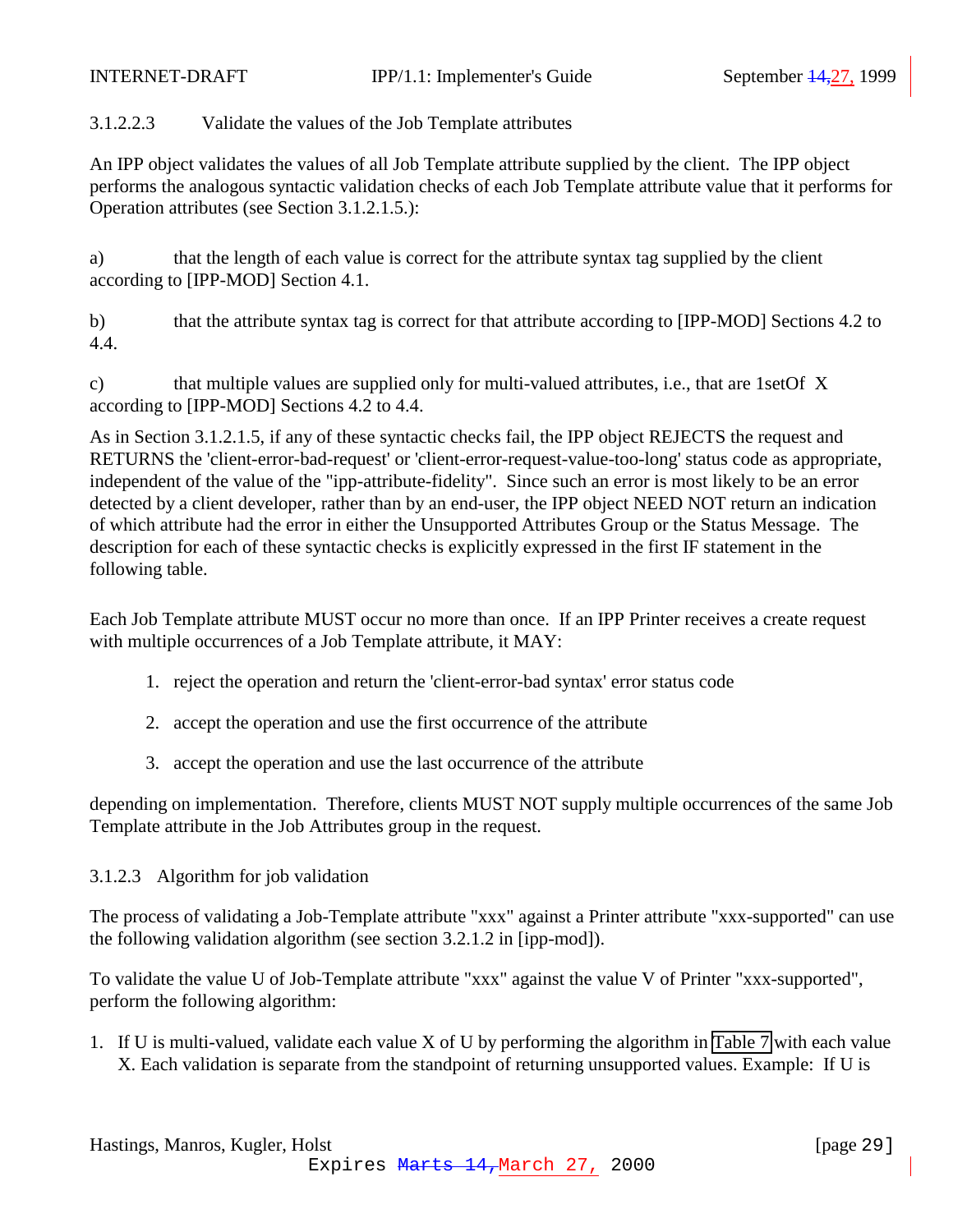<span id="page-29-0"></span>"finishings" that the client supplies with 'staple', 'bind' values, then X takes on the successive values: 'staple', then 'bind'

- 2. If V is multi-valued, validate X against each Z of V by performing the algorithm in Table 7 with each value Z. If a value Z validates, the validation for the attribute value X succeeds. If it fails, the algorithm is applied to the next value Z of V. If there are no more values Z of V, validation fails. Example" If V is "sides-supported" with values: 'one-sided', 'two-sided-long', and 'two-sided-short', then Z takes on the successive values: 'one-sided', 'two-sided-long', and 'two-sided-short'. If the client supplies "sides" with 'two-sided-long', the first comparison fails ('one-sided' is not equal to 'two-sided-long'), the second comparison succeeds ('two-sided-long' is equal to 'two-sided-long"), and the third comparison ('twosided-short' with 'two-sided-long') is not even performed.
- 3. If both U and V are single-valued, let X be U and Z be V and use the validation rules in Table 7.

| Attribute syntax<br>of X | attribute syntax of Z | validated if:                       |
|--------------------------|-----------------------|-------------------------------------|
| integer                  | rangeOfInteger        | X is within the range of Z          |
| uri                      | uriScheme             | the uri scheme in X is equal to $Z$ |
| any                      | boolean               | the value of Z is TRUE              |
| any                      | any                   | X and Z are of the same type and    |
|                          |                       | are equal.                          |

**Table 7 - Rules for validating single values X against Z**

If the value of the Printer object's "xxx-supported" attribute is 'no-value' (because the system administrator hasn't configured a value), the check always fails. If the check fails, the IPP object copies the attribute to the Unsupported Attributes response group with its unsupported value. If the attribute contains more than one value, each value is checked and each unsupported value is separately copied, while supported values are not copied. If an IPP object doesn't recognize/support a Job Template attribute, i.e., there is no corresponding Printer object "xxx-supported" attribute, the IPP object treats the attribute as an unknown or unsupported attribute (see the last row in the table below).

If some Job Template attributes are supported for some document formats and not for others or the values are different for different document formats, the IPP object SHOULD take that into account in this validation using the value of the "document-format" supplied by the client (or defaulted to the value of the Printer's "document-format-default" attribute, if not supplied by the client). For example, if "number-up" is supported for the 'text/plain' document format, but not for the 'application/postscript' document format, the check SHOULD (though it NEED NOT) depend on the value of the "document-format" operation attribute. See "document-format" in [IPP-MOD] section 3.2.1.1 and 3.2.5.1.

Note: whether the request is accepted or rejected is determined by the value of the "ipp-attribute-fidelity" attribute in a subsequent step, so that all Job Template attribute supplied are examined and all unsupported attributes and/or values are copied to the Unsupported Attributes response group.

-----------------------------------------------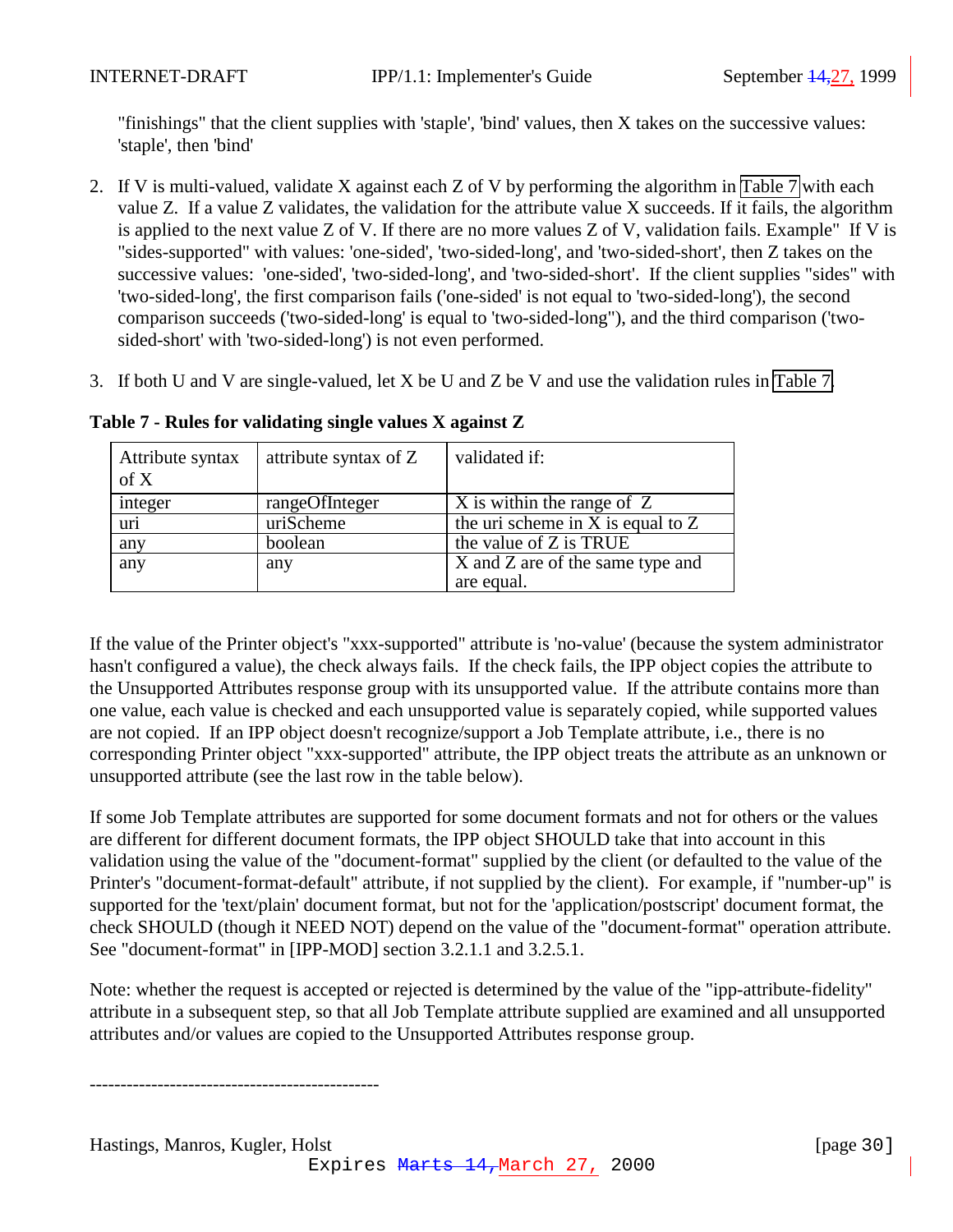job-priority (integer(1:100))

- IF NOT a single 'integer' value with a length equal to 4 octets, REJECT/RETURN 'client-error-badrequest'.
- IF NOT supplied by the client, use the value of the Printer object's "job-priority-default" attribute at job submission time.
- IF NOT in the range 1 to 100, inclusive, copy the attribute and the unsupported value to the Unsupported Attributes response group.
- Map the value to the nearest supported value in the range 1:100 as specified by the number of discrete values indicated by the value of the Printer's "job-priority-supported" attribute. See the formula in [IPP-MOD] Section 4.2.1.

job-hold-until (type3 keyword | name)

IF NOT a single 'keyword' or 'name' value, REJECT/RETURN 'client-error-bad-request'.

IF the value length is greater than 255 octets, REJECT/RETURN 'client-error-request-value-too-long'.

- IF NOT supplied by the client, use the value of the Printer object's "job-hold-until" attribute at job submission time.
- IF NOT in the Printer object's "job-hold-until-supported" attribute, copy the attribute and the unsupported value to the Unsupported Attributes response group.

job-sheets (type3 keyword | name)

IF NOT a single 'keyword' or 'name' value, REJECT/RETURN 'client-error-bad-request'.

IF the value length is greater than 255 octets, REJECT/RETURN 'client-error-request-value-too-long'. IF NOT in the Printer object's "job-sheets-supported" attribute, copy the attribute and the unsupported value to the Unsupported Attributes response group.

multiple-document-handling (type2 keyword)

IF NOT a single 'keyword' value, REJECT/RETURN 'client-error-bad-request'.

IF the value length is greater than 255 octets, REJECT/RETURN 'client-error-request-value-too-long'. IF NOT in the Printer object's "multiple-document-handling-supported" attribute, copy the attribute and

the unsupported value to the Unsupported Attributes response group.

copies (integer(1:MAX))

IF NOT a single 'integer' value with a length equal to 4 octets, REJECT/RETURN 'client-error-bad-request'. IF NOT in range of the Printer object's "copies-supported" attribute copy the attribute and the unsupported value to the Unsupported Attributes response group.

finishings (1setOf type2 enum)

IF NOT an 'enum' value(s) each with a length equal to 4 octets, REJECT/RETURN 'client-error-badrequest'.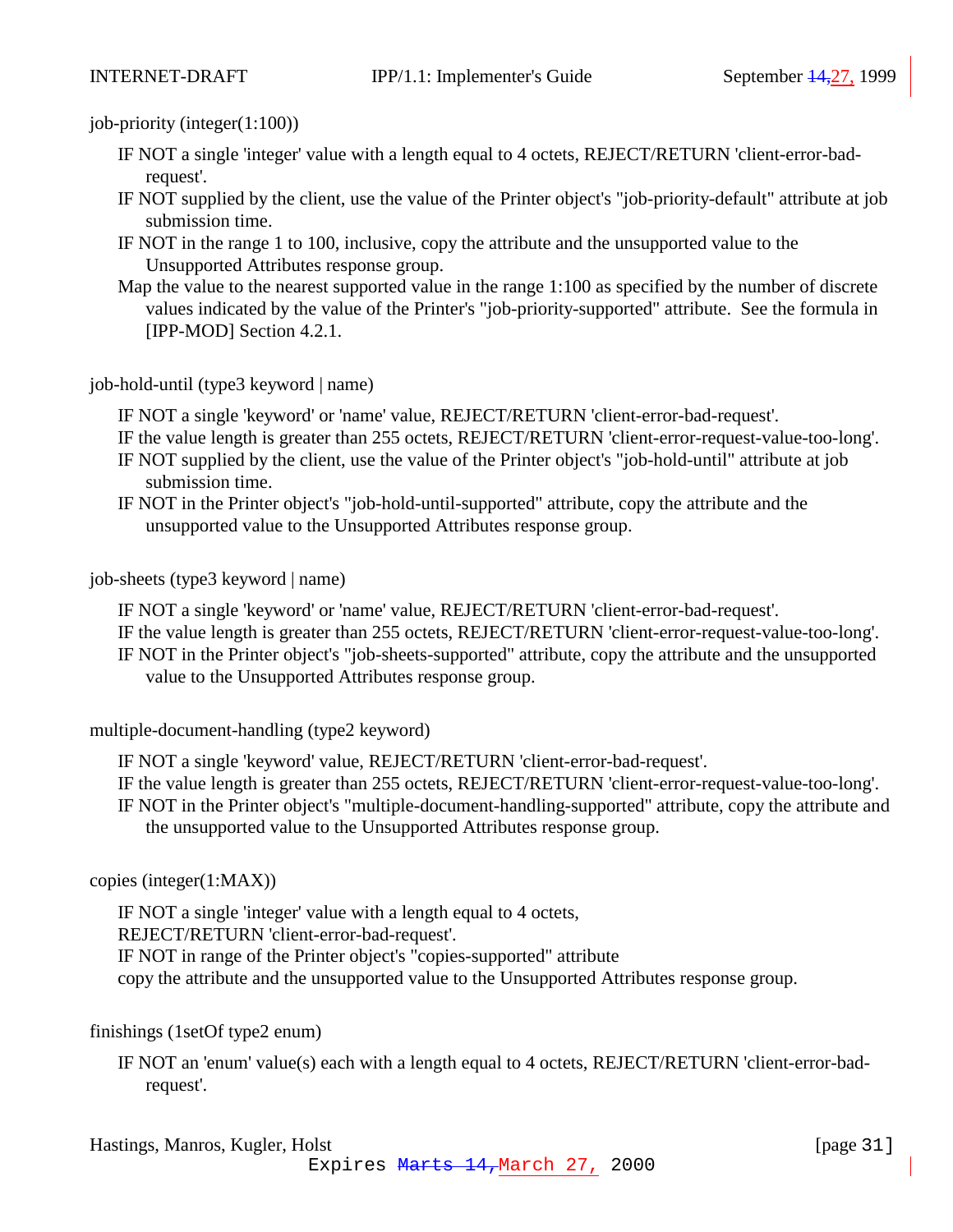IF NOT in the Printer object's "finishings-supported" attribute, copy the attribute and the unsupported value(s), but not any supported values, to the Unsupported Attributes response group.

#### page-ranges (1setOf rangeOfInteger(1:MAX))

- IF NOT a 'rangeOfInteger' value(s) each with a length equal to 8 octets, REJECT/RETURN 'clienterror-bad-request'.
- IF first value is greater than second value in any range, the ranges are not in ascending order, or ranges overlap, REJECT/RETURN 'client-error-bad-request'.
- IF the value of the Printer object's "page-ranges-supported" attribute is 'false', copy the attribute to the Unsupported Attributes response group and set the value to the "out-of-band" 'unsupported' value.

#### sides (type2 keyword)

IF NOT a single 'keyword' value, REJECT/RETURN 'client-error-bad-request'.

IF the value length is greater than 255 octets, REJECT/RETURN 'client-error-request-value-too-long'. IF NOT in the Printer object's "sides-supported" attribute, copy the attribute and the unsupported value to the Unsupported Attributes response group.

#### number-up (integer(1:MAX))

IF NOT a single 'integer' value with a length equal to 4 octets,

REJECT/RETURN 'client-error-bad-request'.

IF NOT a value or in the range of one of the values of the Printer object's "number-up-supported" attribute, copy the attribute and value to the Unsupported Attribute response group.

#### orientation-requested (type2 enum)

IF NOT a single 'enum' value with a length equal to 4 octets,

REJECT/RETURN 'client-error-bad-request'.

IF NOT in the Printer object's "orientation-requested-supported" attribute, copy the attribute and the unsupported value to the Unsupported Attributes response group.

media (type3 keyword | name)

IF NOT a single 'keyword' or 'name' value, REJECT/RETURN 'client-error-bad-request'.

IF the value length is greater than 255 octets, REJECT/RETURN 'client-error-request-value-too-long'.

IF NOT in the Printer object's "media-supported" attribute, copy the attribute and the unsupported value to the Unsupported Attributes response group.

printer-resolution (resolution)

IF NOT a single 'resolution' value with a length equal to 9 octets,

REJECT/RETURN 'client-error-bad-request'.

IF NOT in the Printer object's "printer-resolution-supported" attribute, copy the attribute and the unsupported value to the Unsupported Attributes response group.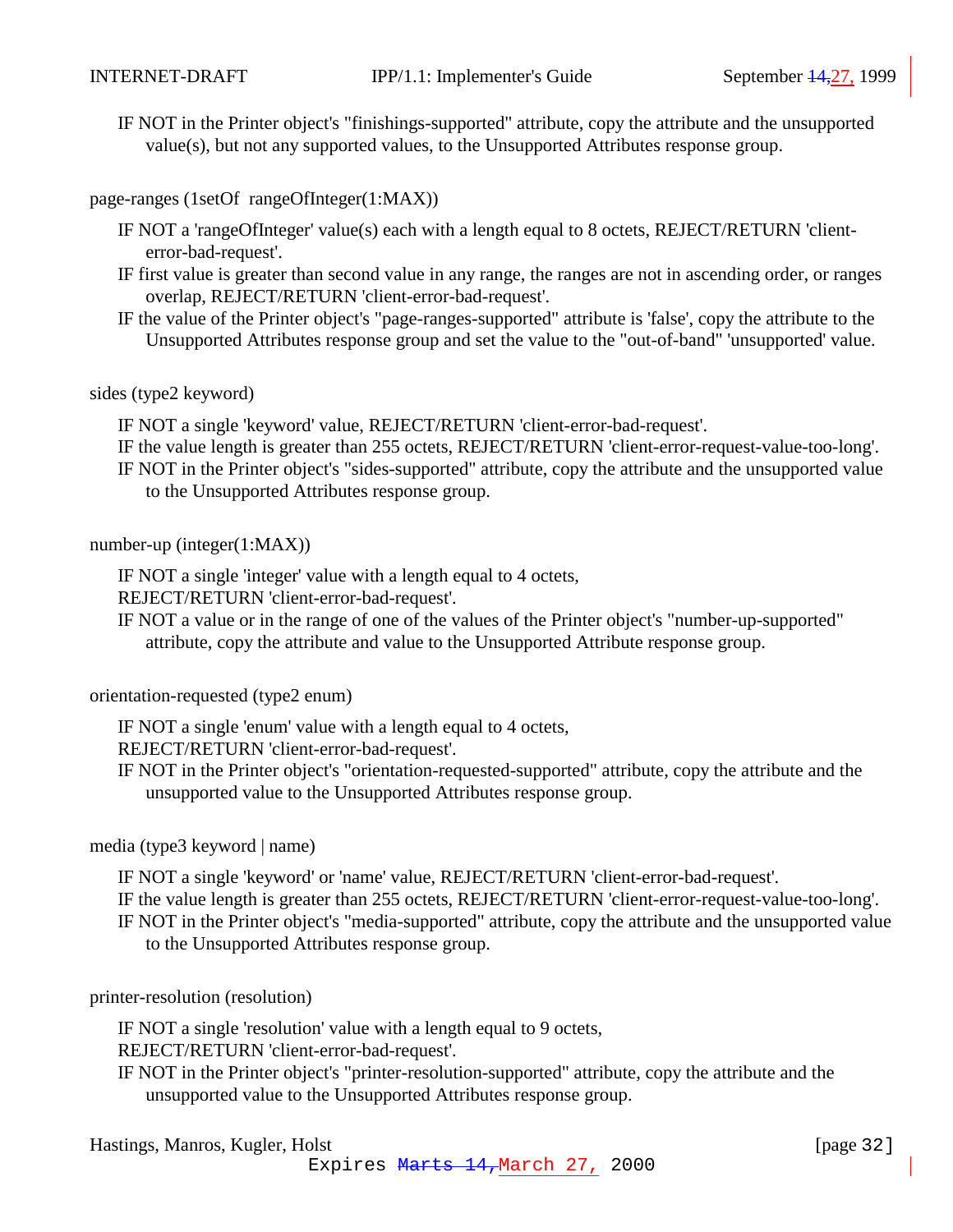print-quality (type2 enum)

IF NOT a single 'enum' value with a length equal to 4 octets,

REJECT/RETURN 'client-error-bad-request'.

IF NOT in the Printer object's "print-quality-supported" attribute, copy the attribute and the unsupported value to the Unsupported Attributes response group.

unknown or unsupported attribute (i.e., there is no corresponding Printer object "xxx-supported" attribute)

IF the attribute syntax supplied by the client is supported but the length is not legal for that attribute syntax,

REJECT/RETURN 'client-error-bad-request' if the length of the attribute syntax is fixed or 'client-errorrequest-value-too-long' if the length of the attribute syntax is variable.

ELSE copy the attribute and value to the Unsupported Attributes response group and change the attribute value to the "out-of-band" 'unsupported' value. Any remaining Job Template Attributes are either unknown or unsupported Job Template attributes and are validated algorithmically according to their attribute syntax for proper length (see below).

-----------------------------------------------

If the attribute syntax is supported AND the length check fails, the IPP object REJECTS the request and RETURNS the 'client-error-bad-request' if the length of the attribute syntax is fixed or the 'client-errorrequest-value-too-long' status code if the length of the attribute syntax is variable. Otherwise, the IPP object copies the unsupported Job Template attribute to the Unsupported Attributes response group and changes the attribute value to the "out-of-band" 'unsupported' value. The following table shows the length checks for all attribute syntaxes. In the following table: "<=" means less than or equal, "=" means equal to:

| Name                             | Octet length check for read-write attributes          |
|----------------------------------|-------------------------------------------------------|
|                                  | 'textWithLanguage <= 1023 AND 'naturalLanguage' <= 63 |
| 'textWithoutLanguage' $\le$ 1023 |                                                       |
|                                  | 'nameWithLanguage' <= 255 AND 'naturalLanguage' <= 63 |
| 'nameWithoutLanguage' $\le$ 255  |                                                       |
| 'keyword'                        | $\leq$ 255                                            |
| 'enum'                           | $= 4$                                                 |
| 'uri'                            | $\leq$ 1023                                           |
| 'uriScheme'                      | $\leq$ 63                                             |
| 'charset'                        | $\leq$ 63                                             |
| $'naturalLanguage'$ <= 63        |                                                       |
| 'mimeMediaType' <= 255           |                                                       |
| $'octetString'$ <= 1023          |                                                       |
| 'boolean'                        | $=$ 1                                                 |
| 'integer'                        | $= 4$                                                 |
| 'rangeOfInteger'                 | $= 8$                                                 |
| 'dateTime'                       | $= 11$                                                |
| 'resolution'                     | $= 9$                                                 |
| '1setOf X'                       |                                                       |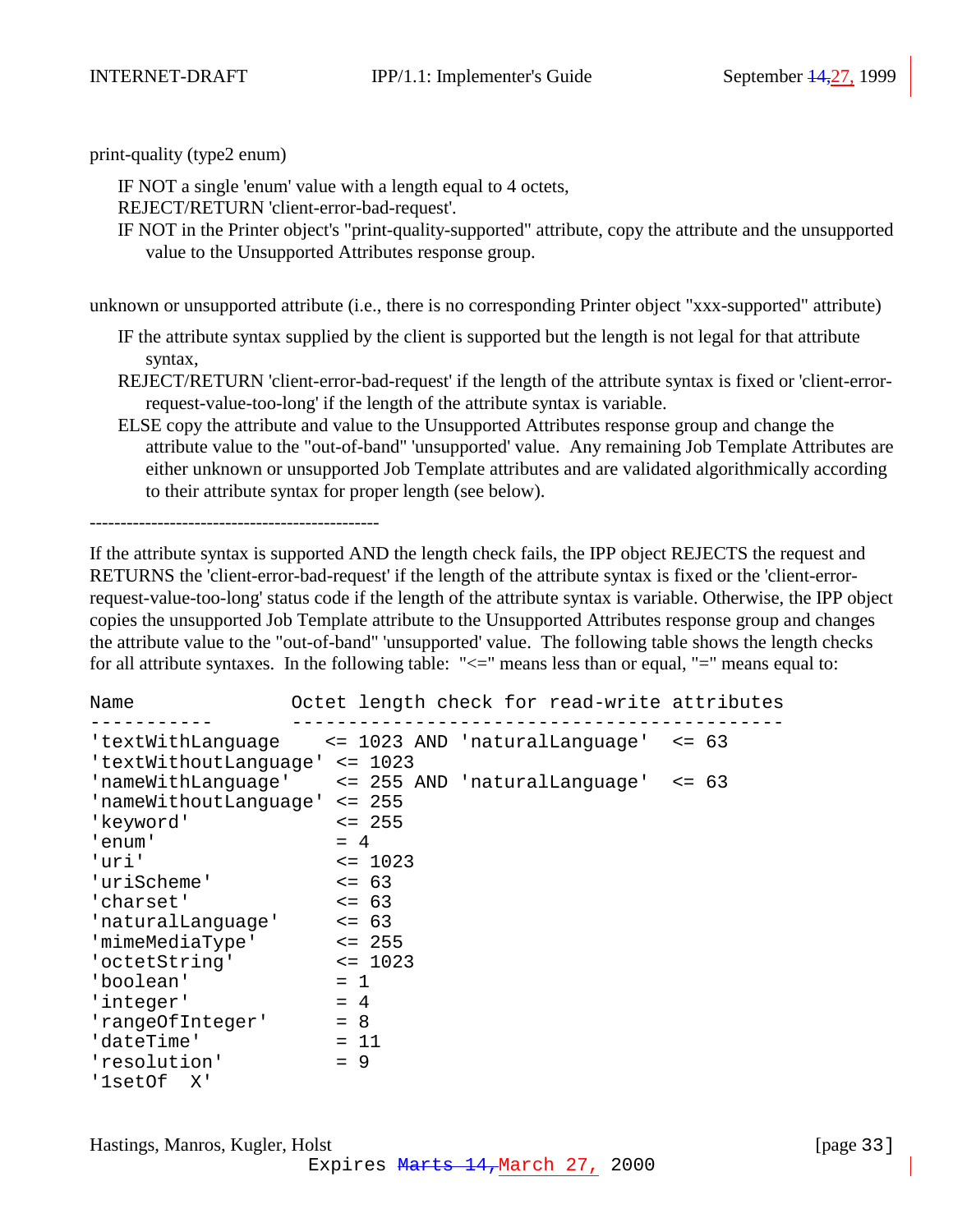<span id="page-33-0"></span>Note: It's possible for a Printer to receive a zero length keyword in a request. Since this is a keyword, its value needs to be compared with the supported values. Assuming that the printer doesn't have any values in its corresponding "xxx-supported" attribute that are keywords of zero length, the comparison will fail. Then the request will be accepted or rejected depending on the value of "ipp-attributes-fidelity" being 'false' or 'true', respectively. No special handling is required for

## 3.1.2.3.1 Check for conflicting Job Template attributes values

Once all the Operation and Job Template attributes have been checked individually, the Printer object SHOULD check for any conflicting values among all the supported values supplied by the client. For example, a Printer object might be able to staple and to print on transparencies, however due to physical stapling constraints, the Printer object might not be able to staple transparencies. The IPP object copies the supported attributes and their conflicting attribute values to the Unsupported Attributes response group. The Printer object only copies over those attributes that the Printer object either ignores or substitutes in order to resolve the conflict, and it returns the original values which were supplied by the client. For example suppose the client supplies "finishings" equals 'staple' and "media" equals 'transparency', but the Printer object does not support stapling transparencies. If the Printer chooses to ignore the stapling request in order to resolve the conflict, the Printer objects returns "finishings" equal to 'staple' in the Unsupported Attributes response group. If any attributes are multi-valued, only the conflicting values of the attributes are copied.

Note: The decisions made to resolve the conflict (if there is a choice) is implementation dependent.

## 3.1.2.3.2 Decide whether to REJECT the request

If there were any unsupported Job Template attributes or unsupported/conflicting Job Template attribute values and the client supplied the "ipp-attribute-fidelity" attribute with the 'true' value, the Printer object REJECTS the request and return the status code:

- (1) 'client-error-conflicting-attributes' status code, if there were any conflicts between attributes supplied by the client.
- (2) 'client-error-attributes-or-values-not-supported' status code, otherwise.

Note: Unsupported Operation attributes or values that are returned do not affect the status returned in this step. If the unsupported Operation attribute was a serious error, the above already rejected the request in a previous step. If control gets to this step with unsupported Operation attributes being returned, they are not serious errors.

In general, the final results of Job processing are unknown at Job submission time. The client has to rely on notifications or polling to find out what happens at Job processing time. However, there are cases in which some Printers can determine at Job submission time that Job processing is going to fail. As an optimization, we'd like to have the Printer reject the Job in these cases.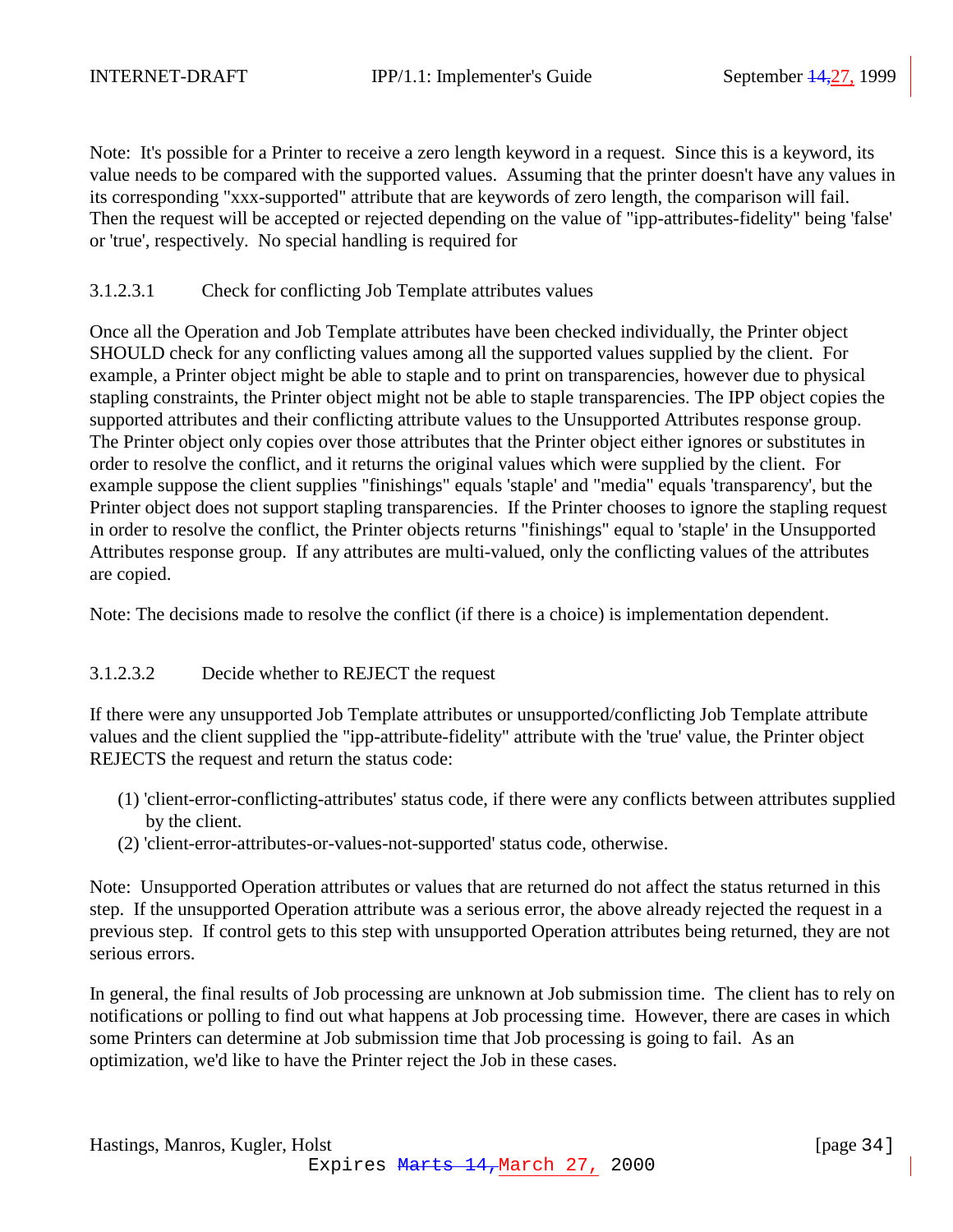<span id="page-34-0"></span>There are three types of "processing" errors that might be detectable at Job submission time:

1. 'client-error-document-format-not-supported' : For the Print-Job, Send-Document, Print-URI, and Send-URI operations, if all these conditions are true:

- the Printer supports auto-sensing,
- · the request "document-format" operation attribute is 'application/octet-stream',
- the Printer receives document data before responding,
- the Printer auto-senses the document format before responding,
- the sensed document format is not supported by the Printer

then the Printer should respond with 'client-error-document-format-not-supported' status.

2. 'client-error-compression-error': For the Print-Job, Send-Document, Print-URI, and Send-URI operations, if all these conditions are true:

- · the client supplies a supported value for the "compression" operation attribute in the request
- the Printer receives document data before responding,
- · the Printer attempts to decompress the document data before responding,
	- · the document data cannot be decompressed using the algorithm specified by the

## "compression" operation attribute

then the Printer should respond with 'client-error-compression-error' status.

3. 'client-error-document-access-error': For the Print-URI, and Send-URI operations, if the Printer attempts and fails to pull the referenced document data before responding, it should respond with 'client-errordocument-access-error' status.

Some Printers are not able to detect these errors until Job processing time. In that case, the errors are recorded in the corresponding job-state and job-state reason attributes. (There is no standard way for a client to determine whether a Printer can detect these errors at Job submission time.) For example, if autosensing happens AFTER the job is accepted (as opposed to auto-sensing at submit time before returning the response), the implementation aborts the job, puts the job in the 'aborted' state and sets the 'unsupporteddocument-format' value in the job's "job-state-reasons".

A client should always provide a valid "document-format" operation attribute whenever practical. In the absence of other information, a client itself may sniff the document data to determine document format.

Auto sensing at Job submission time may be more difficult for the Printer when combined with compression. For auto-sensed Jobs, a client may be better off deferring compression to the transfer protocol layer, e.g.; by using the HTTP Content-Encoding header.

3.1.2.3.3 For the Validate-Job operation, RETURN one of the success status codes

If the requested operation is the Validate-Job operation, the Printer object returns: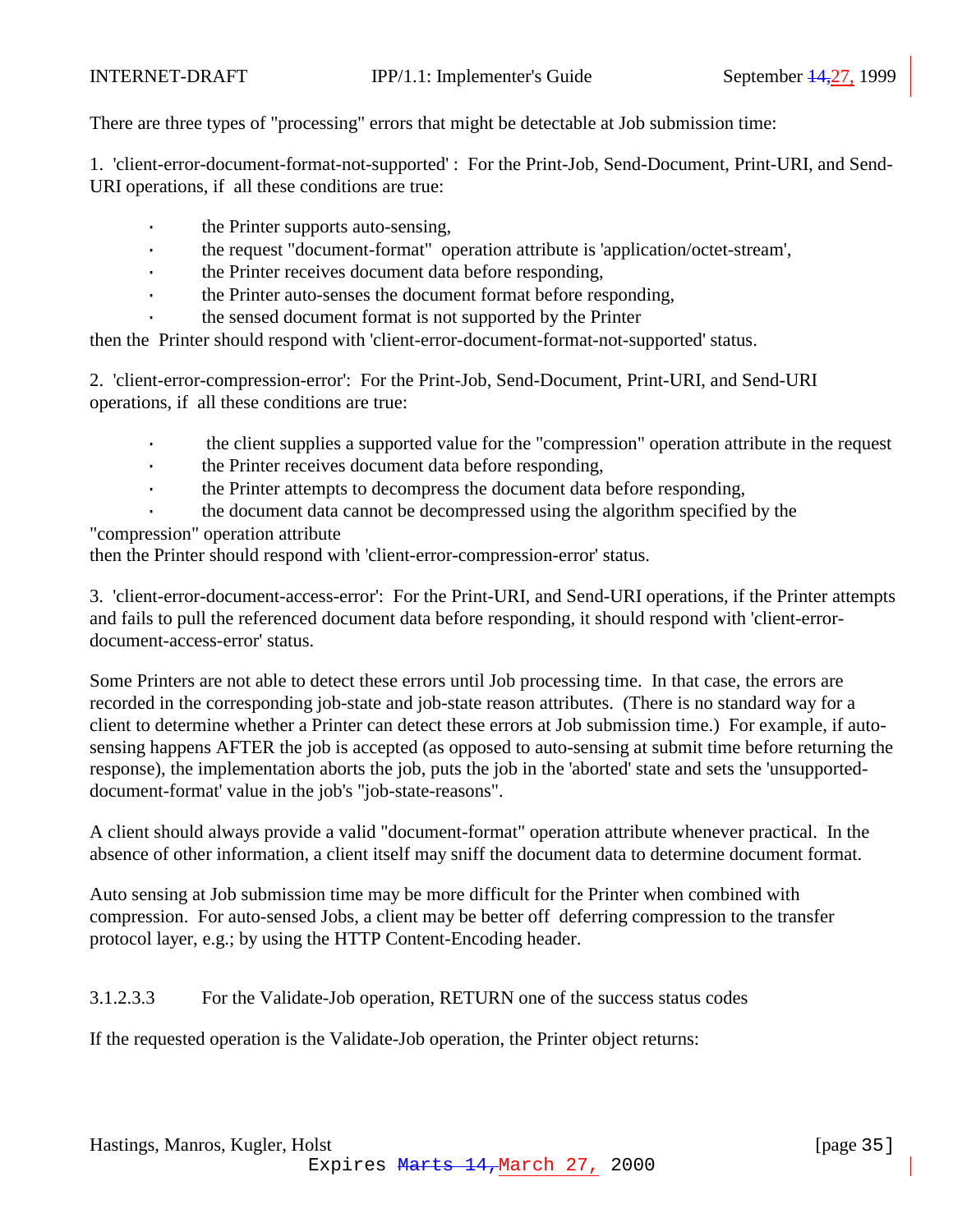- <span id="page-35-0"></span>(1) the "successful-ok" status code, if there are no unsupported or conflicting Job Template attributes or values.
- (2) the "successful-ok-conflicting-attributes, if there are any conflicting Job Template attribute or values.
- (3) the "successful-ok-ignored-or-substituted-attributes, if there are only unsupported Job Template attributes or values.

Note: Unsupported Operation attributes or values that are returned do not affect the status returned in this step. If the unsupported Operation attribute was a serious error, the above already rejected the request in a previous step. If control gets to this step with unsupported Operation attributes being returned, they are not serious errors.

## 3.1.2.3.4 Create the Job object with attributes to support

If "ipp-attribute-fidelity" is set to 'false' (or it was not supplied by the client), the Printer object:

- (1) creates a Job object, assigns a unique value to the job's "job-uri" and "job-id" attributes, and initializes all of the job's other supported Job Description attributes.
- (2) removes all unsupported attributes from the Job object.
- (3) for each unsupported value, removes either the unsupported value or substitutes the unsupported attribute value with some supported value. If an attribute has no values after removing unsupported values from it, the attribute is removed from the Job object (so that the normal default behavior at job processing time will take place for that attribute).
- (4) for each conflicting value, removes either the conflicting value or substitutes the conflicting attribute value with some other supported value. If an attribute has no values after removing conflicting values from it, the attribute is removed from the Job object (so that the normal default behavior at job processing time will take place for that attribute).

If there were no attributes or values flagged as unsupported, or the value of 'ipp-attribute-fidelity" was 'false', the Printer object is able to accept the create request and create a new Job object. If the "ippattribute-fidelity" attribute is set to 'true', the Job Template attributes that populate the new Job object are necessarily all the Job Template attributes supplied in the create request. If the "ipp-attribute-fidelity" attribute is set to 'false', the Job Template attributes that populate the new Job object are all the client supplied Job Template attributes that are supported or that have value substitution. Thus, some of the requested Job Template attributes may not appear in the Job object because the Printer object did not support those attributes. The attributes that populate the Job object are persistently stored with the Job object for that Job. A Get-Job-Attributes operation on that Job object will return only those attributes that are persistently stored with the Job object.

Note: All Job Template attributes that are persistently stored with the Job object are intended to be "override values"; that is, they that take precedence over whatever other embedded instructions might be in the document data itself. However, it is not possible for all Printer objects to realize the semantics of "override". End users may query the Printer's "pdl-override-supported" attribute to determine if the Printer either attempts or does not attempt to override document data instructions with IPP attributes.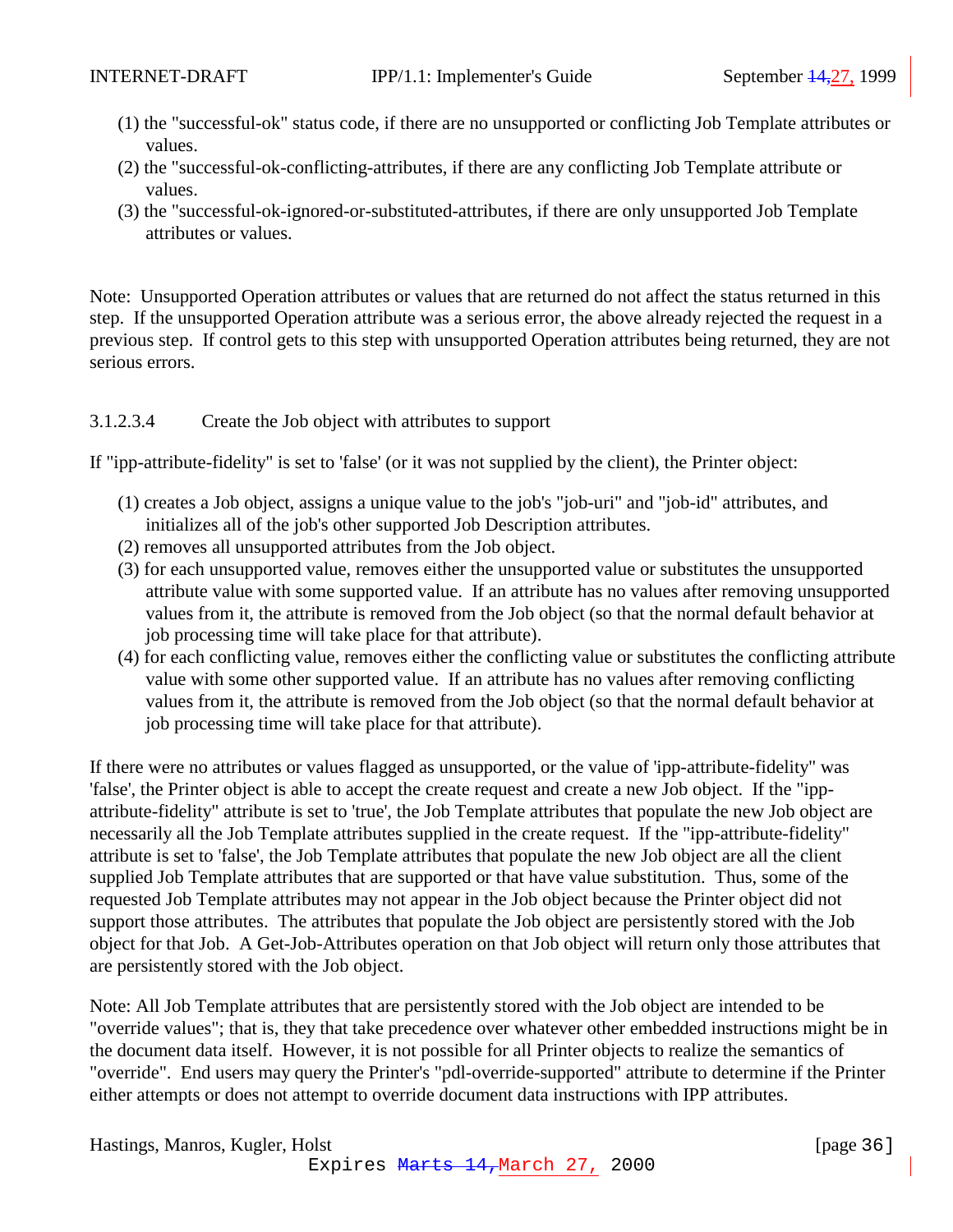<span id="page-36-0"></span>There are some cases, where a Printer supports a Job Template attribute and has an associated default value set for that attribute. In the case where a client does not supply the corresponding attribute, the Printer does not use its default values to populate Job attributes when creating the new Job object; only Job Template attributes actually in the create request are used to populate the Job object. The Printer's default values are only used later at Job processing time if no other IPP attribute or instruction embedded in the document data is present.

Note: If the default values associated with Job Template attributes that the client did not supply were to be used to populate the Job object, then these values would become "override values" rather than defaults. If the Printer supports the 'attempted' value of the "pdl-override-supported" attribute, then these override values could replace values specified within the document data. This is not the intent of the default value mechanism. A default value for an attribute is used only if the create request did not specify that attribute (or it was ignored when allowed by "ipp-attribute-fidelity" being 'false') and no value was provided within the content of the document data.

If the client does not supply a value for some Job Template attribute, and the Printer does not support that attribute, as far as IPP is concerned, the result of processing that Job (with respect to the missing attribute) is undefined.

## 3.1.2.3.5 Return one of the success status codes

Once the Job object has been created, the Printer object accepts the request and returns to the client:

- (1) the 'successful-ok' status code, if there are no unsupported or conflicting Job Template attributes or values.
- (2) the 'successful-ok-conflicting-attributes' status code, if there are any conflicting Job Template attribute or values.
- (3) the 'successful-ok-ignored-or-substituted-attributes' status code, if there are only unsupported Job Template attributes or values.

Note: Unsupported Operation attributes or values that are returned do not affect the status returned in this step. If the unsupported Operation attribute was a serious error, the above already rejected the request in a previous step. If control gets to this step with unsupported Operation attributes being returned, they are not serious errors.

The Printer object also returns Job status attributes that indicate the initial state of the Job ('pending', 'pending-held', 'processing', etc.), etc. See Print-Job Response, [IPP-MOD] section 3.2.1.2.

## 3.1.2.3.6 Accept appended Document Content

The Printer object accepts the appended Document Content data and either starts it printing, or spools it for later processing.

#### 3.1.2.3.7 Scheduling and Starting to Process the Job

#### Hastings, Manros, Kugler, Holst [page 37]

Expires Marts 14, March 27, 2000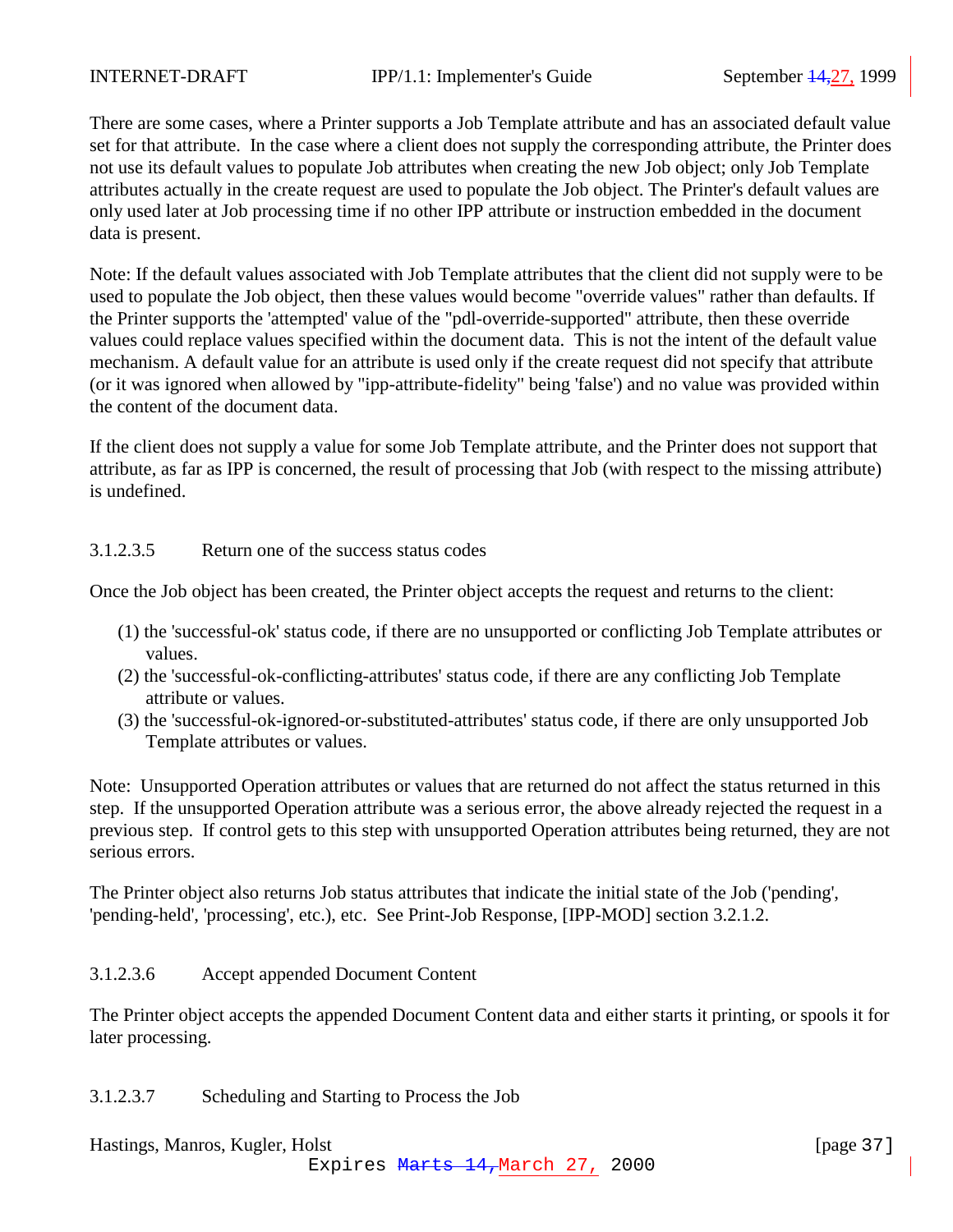<span id="page-37-0"></span>The Printer object uses its own configuration and implementation specific algorithms for scheduling the Job in the correct processing order. Once the Printer object begins processing the Job, the Printer changes the Job's state to 'processing'. If the Printer object supports PDL override (the "pdl-override-supported" attribute set to 'attempted'), the implementation does its best to see that IPP attributes take precedence over embedded instructions in the document data.

## 3.1.2.3.8 Completing the Job

The Printer object continues to process the Job until it can move the Job into the 'completed' state. If an Cancel-Job operation is received, the implementation eventually moves the Job into the 'canceled' state. If the system encounters errors during processing that do not allow it to progress the Job into a completed state, the implementation halts all processing, cleans up any resources, and moves the Job into the 'aborted' state.

## 3.1.2.3.9 Destroying the Job after completion

Once the Job moves to the 'completed', 'aborted', or 'canceled' state, it is an implementation decision as to when to destroy the Job object and release all associated resources. Once the Job has been destroyed, the Printer would return either the "client-error-not-found" or "client-error-gone" status codes for operations directed at that Job.

Note: the Printer object SHOULD NOT re-use a "job-uri" or "job-id" value for a sufficiently long time after a job has been destroyed, so that stale references kept by clients are less likely to access the wrong (newer) job.

## 3.1.2.3.10 Interaction with "ipp-attribute-fidelity"

Some Printer object implementations may support "ipp-attribute-fidelity" set to 'true' and "pdl-overridesupported" set to 'attempted' and yet still not be able to realize exactly what the client specifies in the create request. This is due to legacy decisions and assumptions that have been made about the role of job instructions embedded within the document data and external job instructions that accompany the document data and how to handle conflicts between such instructions. The inability to be 100% precise about how a given implementation will behave is also compounded by the fact that the two special attributes, "ippattribute-fidelity" and "pdl-"pdl-override-supported", apply to the whole job rather than specific values for each attribute. For example, some implementations may be able to override almost all Job Template attributes except for "number-up". Character Sets, natural languages, and internationalization

This section discusses character set support, natural language support and internationalization.

## 3.1.2.3.11 Character set code conversion support (Issue 1.5)

IPP clients and IPP objects are REQUIRED to support UTF-8. They MAY support additional charsets. It is RECOMMENDED that an IPP object also support US-ASCII, since many clients support US-ASCII, and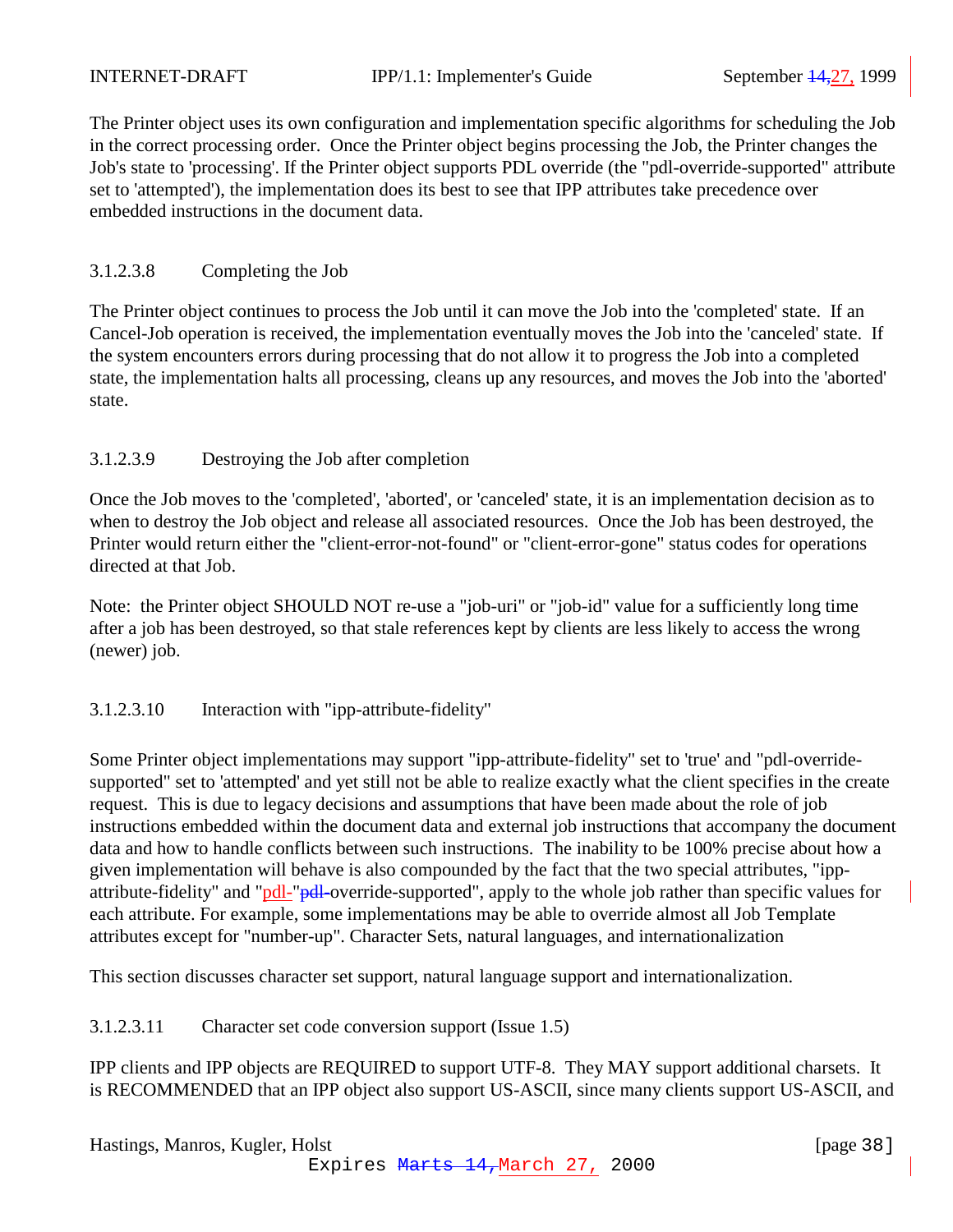<span id="page-38-0"></span>indicate that UTF-8 and US-ASCII are supported by populating the Printer's "charset-supported" with 'utf-8' and 'us-ascii' values. An IPP object is required to code covert with as little loss as possible between the charsets that it supports, as indicated in the Printer's "charsets-supported" attribute.

How should the server handle the situation where the "attributes-charset" of the response itself is "us-ascii", but one or more attributes in that response is in the "utf-8" format?

Example: Consider a case where a client sends a Print-Job request with "utf-8" as the value of "attributescharset" and with the "job-name" attribute supplied. Later another client submits a Get-Job-Attribute or Get-Jobs request. This second request contains the "attributes-charset" with value "us-ascii" and "requested-attributes" attribute with exactly one value "job-name".

According to the IPP-Mod document (section 3.1.4.2), the value of the "attributes-charset" for the response of the second request must be "us-ascii" since that is the charset specified in the request. The "job-name" value, however, is in "utf-8" format. Should the request be rejected even though both "utf-8" and "us-ascii" charsets are supported by the server? or should the "job-name" value be converted to "us-ascii" and return "successful-ok-conflicting-attributes" (0x0002) as the status code?

Answer: An IPP object that supports both utf-8 (REQUIRED) and us-ascii, the second paragraph of section 3.1.4.2 applies so that the IPP object MUST accept the request, perform code set conversion between these two charsets with "the highest fidelity possible" and return 'successful-ok', rather than a warning 'successful-ok-conflicting-attributes, or an error. The printer will do the best it can to convert between each of the character sets that it supports--even if that means providing a string of question marks because none of the characters are representable in US ASCII. If it can't perform such conversion, it MUST NOT advertise us-ascii as a value of its "attributes-charset-supported" and MUST reject any request that requests 'us-ascii'.

One IPP object implementation strategy is to convert all request text and name values to a Unicode internal representation. This is 16-bit and virtually universal. Then convert to the specified operation attributescharset on output.

Also it would be smarter for a client to ask for 'utf-8', rather than 'us-ascii' and throw away characters that it doesn't understand, rather than depending on the code conversion of the IPP object.

3.1.2.3.12 What charset to return when an unsupported charset is requested (Issue 1.19)?

Section 3.1.4.1 Request Operation attributes was clarified in November 1998 as follows:

All clients and IPP objects MUST support the 'utf-8' charset [RFC2044] and MAY support additional charsets provided that they are registered with IANA [IANA-CS]. If the Printer object does not support the client supplied charset value, the Printer object MUST reject the request, set the "attributes-charset" to 'utf-8' in the response, and return the 'client-error-charset-not-supported' status code and any 'text' or 'name' attributes using the 'utf-8' charset.

Since the client and IPP object MUST support UTF-8, returning any text or name attributes in UTF-8 when the client requests a charset that is not supported should allow the client to display the text or name.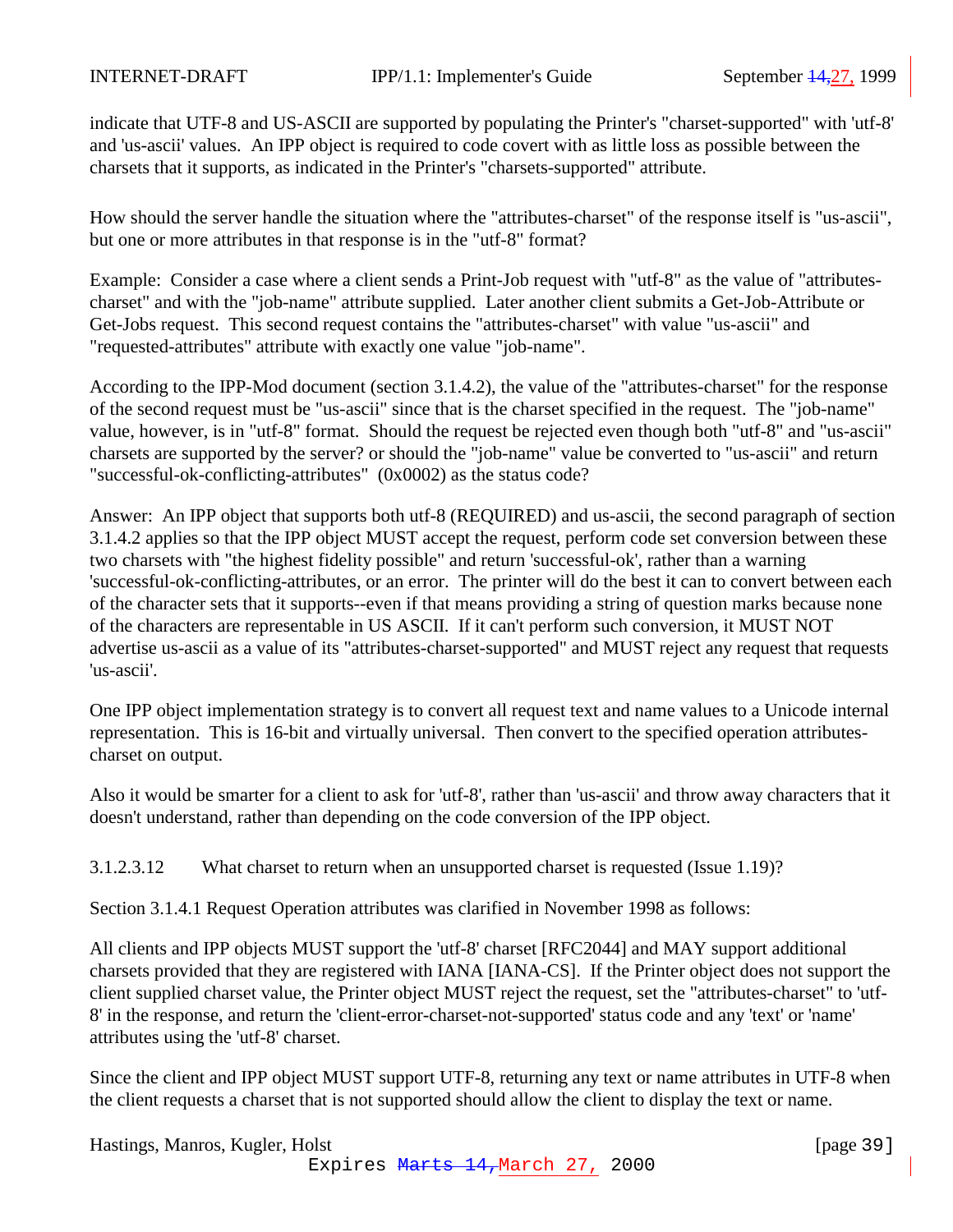<span id="page-39-0"></span>Since such an error is a client error, rather than a user error, the client should check the status code first so that it can avoid displaying any other returned 'text' and 'name' attributes that are not in the charset requested.

Furthermore, [ipp-mod] section 14.1.4.14 client-error-charset-not-supported (0x040D) was clarified in November 1998 as follows:

For any operation, if the IPP Printer does not support the charset supplied by the client in the "attributescharset" operation attribute, the Printer MUST reject the operation and return this status and any 'text' or 'name' attributes using the 'utf-8' charset (see Section 3.1.4.1).

## 3.1.2.3.13 Natural Language Override (NLO) (Issue 1.45)

The 'text' and 'name' attributes each have two forms. One has an implicit natural language, and the other has an explicit natural language. The 'textWithoutLanguage' and 'textWithLanguage' are the two 'text' forms. The 'nameWithoutLanguage" and 'nameWithLanguage are the two 'name' forms. If a receiver (IPP object or IPP client) supports an attribute with attribute syntax 'text', it MUST support both forms in a request and a response. A sender (IPP client or IPP object) MAY send either form for any such attribute. When a sender sends a WithoutLanguage form, the implicit natural language is specified in the "attributesnatural-language" operation attribute, which all senders MUST include in every request and response.

When a sender sends a WithLanguage form, it MAY be different from the implicit natural language supplied by the sender or it MAY be the same. The receiver MUST treat either form equivalently.

There is an implementation decision for senders, whether to always send the WithLanguage forms or use the WithoutLanguage form when the attribute's natural language is the same as the request or response. The former approach makes the sender implementation simpler. The latter approach is more efficient on the wire and allows inter-working with non-conforming receivers that fail to support the WithLanguage forms. As each approach have advantages, the choice is completely up to the implementer of the sender.

Furthermore, when a client receives a 'text' or 'name' job attribute that it had previously supplied, that client MUST NOT expect to see the attribute in the same form, i.e., in the same WithoutLanguage or WithLanguage form as the client supplied when it created the job. The IPP object is free to transform the attribute from the WithLanguage form to the WithoutLanguage form and vice versa, as long as the natural language is preserved. However, in order to meet this latter requirement, it is usually simpler for the IPP object implementation to store the natural language explicitly with the attribute value, i.e., to store using an internal representation that resembles the WithLanguage form.

The IPP Printer MUST copy the natural language of a job, i.e., the value of the "attributes-natural-language" operation attribute supplied by the client in the create operation, to the Job object as a Job Description attribute, so that a client is able to query it. In returning a Get-Job-Attributes response, the IPP object MAY return one of three natural language values in the response's "attributes-natural-language" operation attribute:  $(1)$  that requested by the requester,  $(2)$  the natural language of the job, or  $(3)$  the configured natural language of the IPP Printer, if the requested language is not supported by the IPP Printer.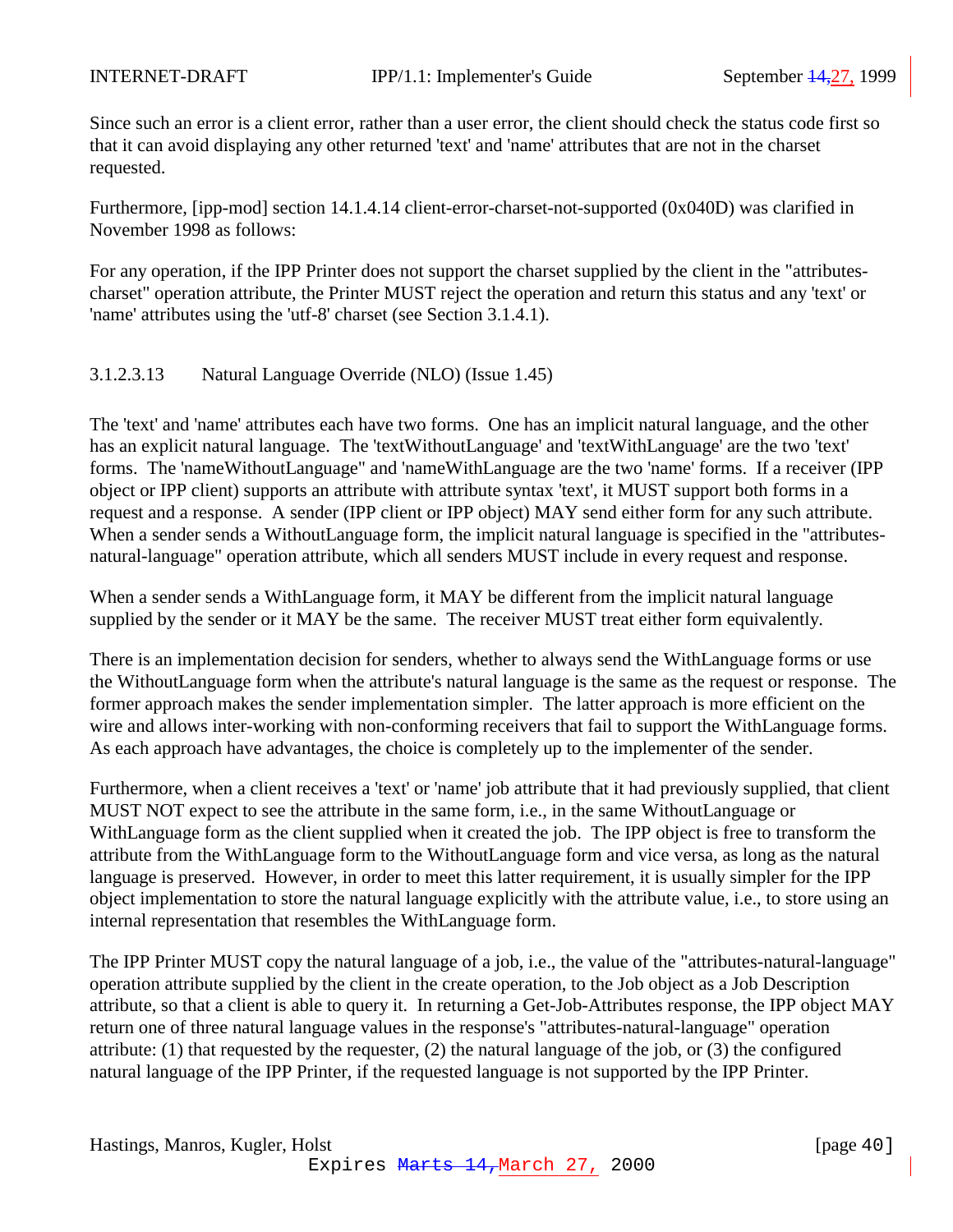<span id="page-40-0"></span>This "attributes-natural-language" Job Description attribute is useful for an IPP object implementation that prints start sheets in the language of the user who submitted the job. This same Job Description attribute is useful to a multi-lingual operator who has to communicate with different job submitters in different natural languages. This same Job Description attribute is expected to be used in the future to generate notification messages in the natural language of the job submitter.

Early drafts of [IPP-MOD] contained a job-level natural language override (NLO) for the Get-Jobs response. A job-level (NLO) is an (unrequested) Job Attribute which then specified the implicit natural language for any other WithoutLanguage job attributes returned in the response for that job. Interoperability testing of early implementations showed that no one was implementing the job-level NLO in Get-Job responses. So the job-level NLO was eliminated from the Get-Jobs response. This simplification makes all requests and responses consistent in that the implicit natural language for any WithoutLanguage 'text' or 'name' form is always supplied in the request's or response's "attributes-naturallanguage" operation attribute.

3.1.3 Status codes returned by operation (Issue 1.50)

This section corresponds to [IPP-MOD] section 3.1.6 "Operation Response Status Codes and Status Messages". This section lists all status codes once in the first operation (Print-Job). Then it lists the status codes that are different or specialized for subsequent operations under each operation.

3.1.3.1 Printer Operations

## 3.1.3.1.1 Print-Job

The Printer object MUST return one of the following "status-code" values for the indicated reason. Whether all of the document data has been accepted or not before returning the success or error response depends on implementation. See Section 13 in [IPP-MOD] for a more complete description of each status code.

For the following success status codes, the Job object has been created and the "job-id", and "job-uri" assigned and returned in the response:

successful-ok: no request attributes were substituted or ignored.

- successful-ok-ignored-or-substituted-attributes: some supplied (1) attributes were ignored or (2) unsupported attribute syntaxes or values were substituted with supported values or were ignored. Unsupported attributes, attribute syntax's, or values MUST be returned in the Unsupported Attributes group of the response.
- successful-ok-conflicting-attributes: some supplied attribute values conflicted with the values of other supplied attributes and were either substituted or ignored. Attributes or values which conflict with other attributes and have been substituted or ignored MUST be returned in the Unsupported Attributes group of the response as supplied by the client.

[ipp-mod] section 3.1.6 Operation Status Codes and Messages states (Issue 1.19):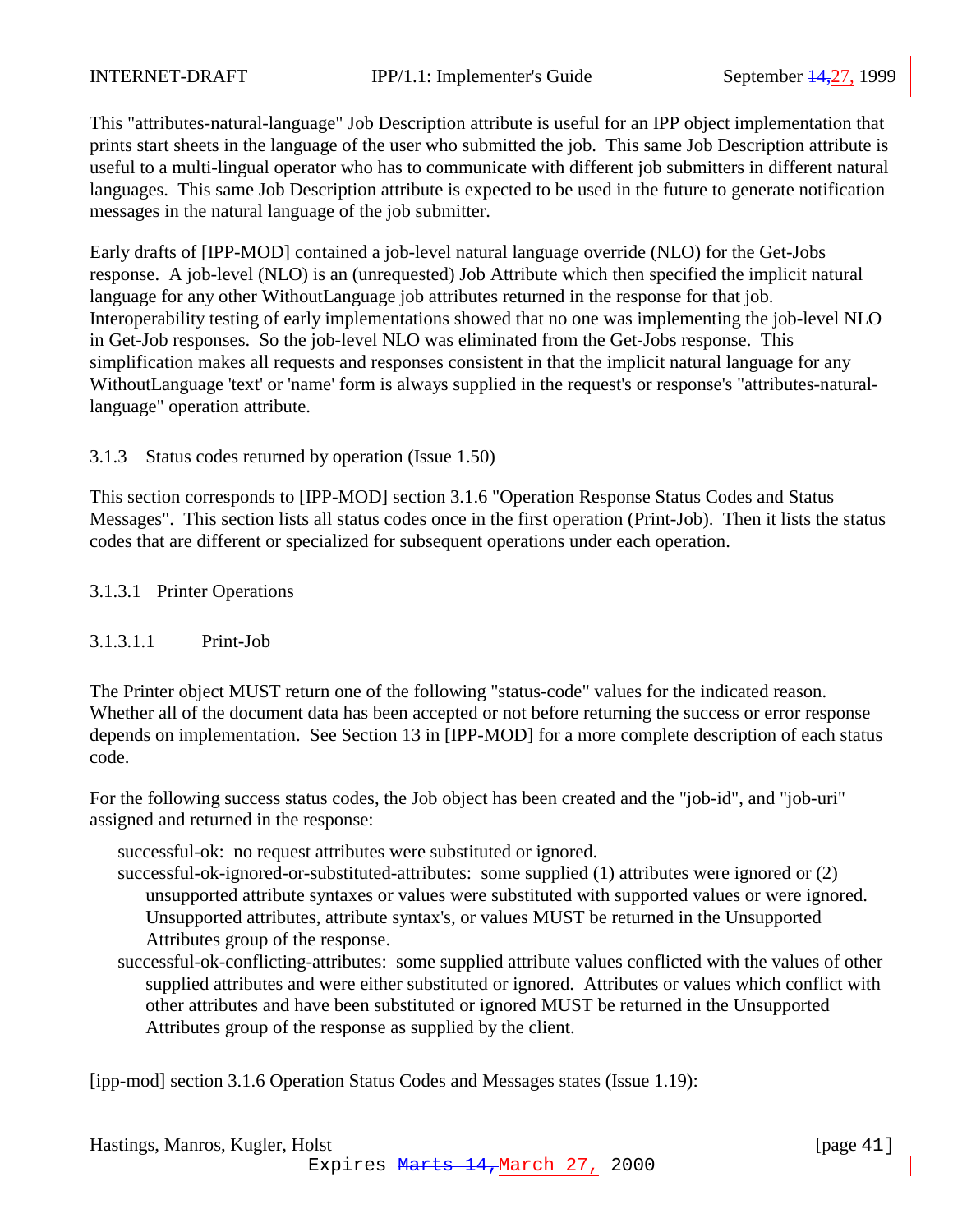If the Printer object supports the "status-message" operation attribute, it SHOULD use the REQUIRED 'utf-8' charset to return a status message for the following error status codes (see section 13 in [IPP-MOD]): 'client-error-bad-request', 'client-error-charset-not-supported', 'server-error-internal-error', 'server-erroroperation-not-supported', and 'server-error-version-not-supported'. In this case, it MUST set the value of the "attributes-charset" operation attribute to 'utf-8' in the error response.

For the following error status codes, no job is created and no "job-id" or "job-uri" is returned:

client-error-bad-request: The request syntax does not conform to the specification.

client-error-forbidden: The request is being refused for authorization or authentication reasons. The implementation security policy is to not reveal whether the failure is one of authentication or authorization.

client-error-not-authenticated: Either the request requires authentication information to be supplied or the authentication information is not sufficient for authorization.

client-error-not-authorized: The requester is not authorized to perform the request on the target object. client-error-not-possible: The request cannot be carried out because of the state of the system. See also

'server-error-not-accepting-jobs' status code, which MUST take precedence if the Printer object's "printer-accepting-jobs" attribute is 'false'.

client-error-timeout: not applicable.

client-error-not-found: the target object does not exist.

client-error-gone: the target object no longer exists and no forwarding address is known.

client-error-request-entity-too-large: the size of the request and/or print data exceeds the capacity of the IPP Printer to process it.

client-error-request-value-too-long: the size of request variable length attribute values, such as 'text' and 'name' attribute syntax's, exceed the maximum length specified in [IPP-MOD] for the attribute and

MUST be returned in the Unsupported Attributes Group.

client-error-document-format-not-supported: the document format supplied is not supported. The "document-format" attribute with the unsupported value MUST be returned in the Unsupported Attributes Group. This error SHOULD take precedence over any other 'xxx-not-supported' error, except 'client-error-charset-not-supported'.

client-error-attributes-or-values-not-supported: one or more supplied attributes, attribute syntax's, or values are not supported and the client supplied the "ipp-attributes-fidelity" operation attribute with a 'true' value. They MUST be returned in the Unsupported Attributes Group as explained below.

client-error-uri-scheme-not-supported: not applicable.

- client-error-charset-not-supported: the charset supplied in the "attributes-charset" operation attribute is not supported. The Printer's "configured-charset" MUST be returned in the response as the value of the "attributes-charset" operation attribute and used for any 'text' and 'name' attributes returned in the error response. This error SHOULD take precedence over any other error, unless the request syntax is so bad that the client's supplied "attributes-charset" cannot be determined.
- client-error-conflicting-attributes: one or more supplied attribute values conflicted with each other and the client supplied the "ipp-attributes-fidelity" operation attribute with a 'true' value. They MUST be returned in the Unsupported Attributes Group as explained below.

server-error-internal-error: an unexpected condition prevents the request from being fulfilled.

server-error-operation-not-supported: not applicable (since Print-Job is REQUIRED).

server-error-service-unavailable: the service is temporarily overloaded.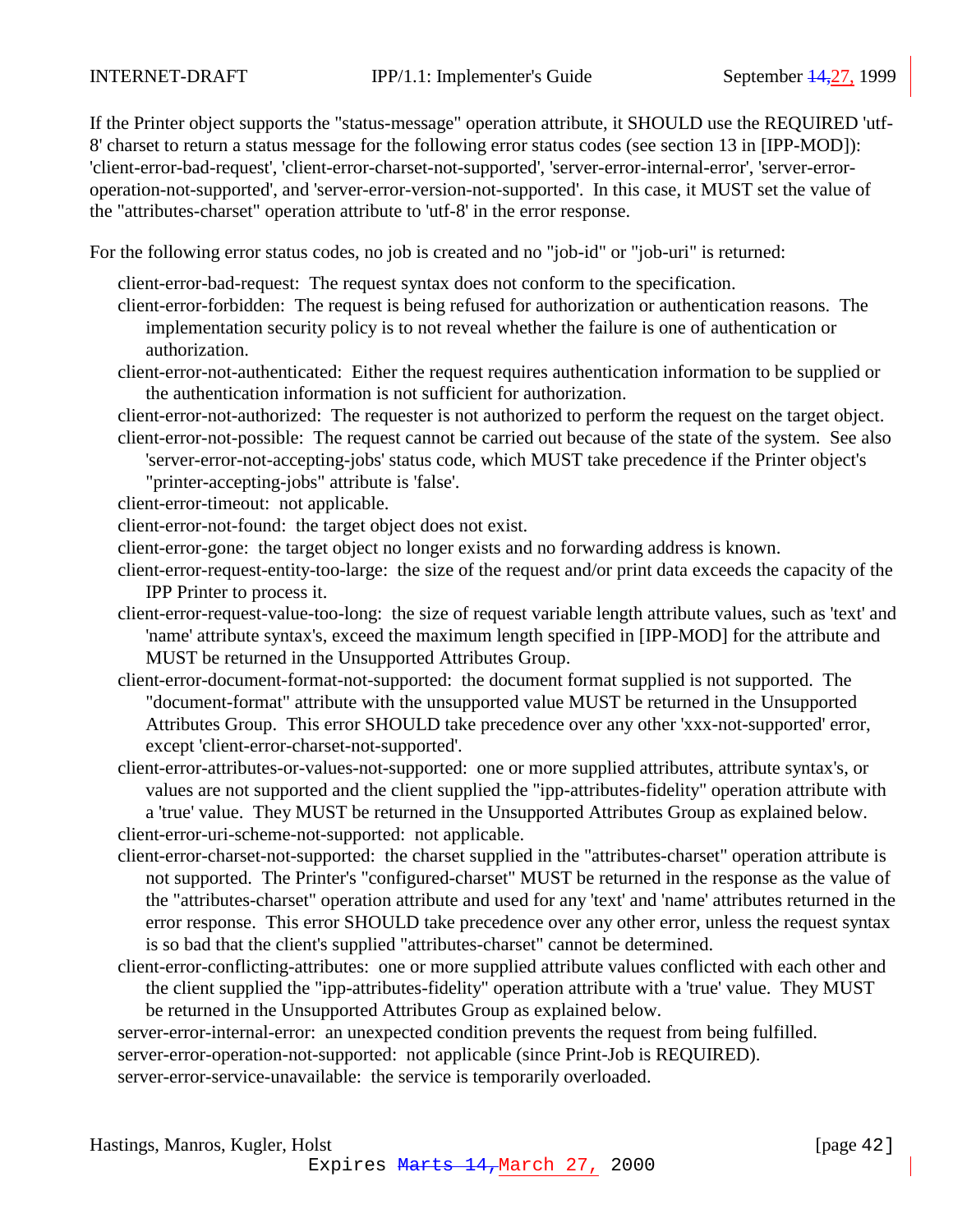- <span id="page-42-0"></span>server-error-version-not-supported: the version in the request is not supported. The "closest" version number supported MUST be returned in the response.
- server-error-device-error: a device error occurred while receiving or spooling the request or document data or the IPP Printer object can only accept one job at a time.

server-error-temporary-error: a temporary error such as a buffer full write error, a memory overflow, or a disk full condition occurred while receiving the request and/or the document data.

server-error-not-accepting-jobs: the Printer object's "printer-is-not-accepting-jobs" attribute is 'false'. server-error-busy: the Printer is too busy processing jobs to accept another job at this time.

server-error-job-canceled: the job has been canceled by an operator or the system while the client was transmitting the document data.

#### 3.1.3.1.2 Print-URI

All of the Print-Job status codes described in Section [3.1.3.1.1](#page-40-0) Print-Job Response are applicable to Print-URI with the following specializations and differences. See Section 14 for a more complete description of each status code.

client-error-uri-scheme-not-supported: the URI scheme supplied in the "document-uri" operation attribute is not supported and is returned in the Unsupported Attributes group. server-error-operation-not-supported: the Print-URI operation is not supported.

#### 3.1.3.1.3 Validate-Job

All of the Print-Job status codes described in Section [3.1.3.1.1](#page-40-0) Print-Job Response are applicable to Validate-Job. See Section 13 in [IPP-MOD] for a more complete description of each status code.

#### 3.1.3.1.4 Create-Job

All of the Print-Job status codes described in Section [3.1.3.1.1](#page-40-0) Print-Job Response are applicable to Create-Job with the following specializations and differences. See Section 13 in [IPP-MOD] for a more complete description of each status code.

server-error-operation-not-supported: the Create-Job operation is not supported.

## 3.1.3.1.5 Get-Printer-Attributes

All of the Print-Job status codes described in Section [3.1.3.1.1](#page-40-0) Print-Job Response are applicable to the Get-Printer-Attributes operation with the following specialization's and differences. See Section 13 in [IPP-MOD] for a more complete description of each status code.

For the following success status codes, the requested attributes are returned in Group 3 in the response:

successful-ok: no request attributes were substituted or ignored (same as Print-Job) and no requested attributes were unsupported.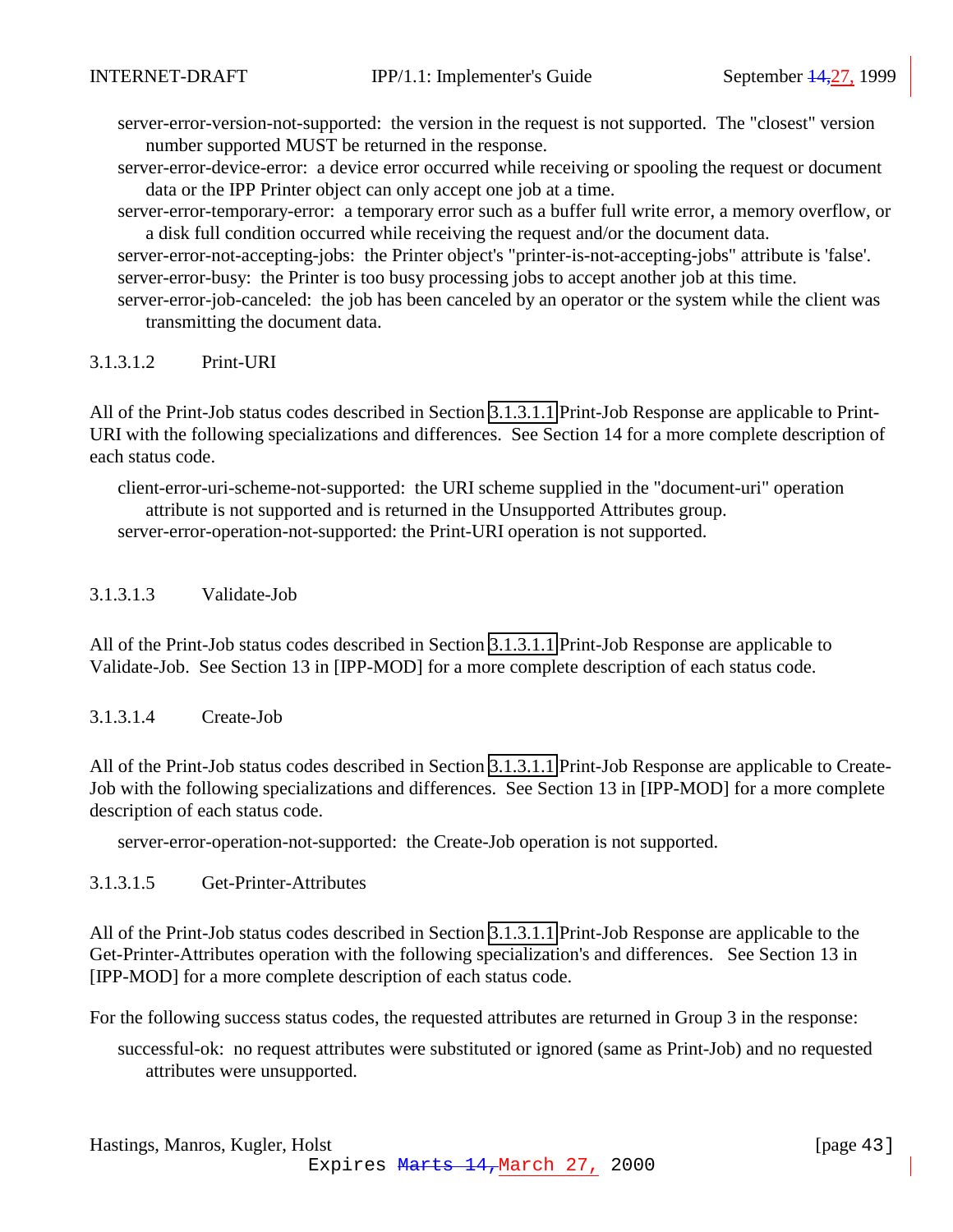<span id="page-43-0"></span>successful-ok-ignored-or-substituted-attributes: same as Print-Job, except the "requested-attributes" operation attribute MAY, but NEED NOT, be returned with the unsupported values. successful-ok-conflicting-attributes: same as Print-Job.

For the error status codes, Group 3 is returned containing no attributes or is not returned at all:

client-error-not-possible: Same as Print-Job, in addition the Printer object is not accepting any requests. client-error-request-entity-too-large: same as Print-job, except that no print data is involved. client-error-attributes-or-values-not-supported: not applicable, since unsupported operation attributes

MUST be ignored and 'successful-ok-ignored-or-substituted-attributes' returned. client-error-conflicting-attributes: same as Print-Job, except that "ipp-attribute-fidelity" is not involved. server-error-operation-not-supported: not applicable (since Get-Printer-Attributes is REQUIRED). server-error-device-error: same as Print-Job, except that no document data is involved. server-error-temporary-error: same as Print-Job, except that no document data is involved. server-error-not-accepting-jobs: not applicable.. server-error-busy: same as Print-Job, except the IPP object is too busy to accept even query requests.

server-error-job-canceled: not applicable..

## 3.1.3.1.6 Get-Jobs

All of the Print-Job status codes described in Section [3.1.3.1.1](#page-40-0) Print-Job Response are applicable to the Get-Jobs operation with the following specialization's and differences. See Section 13 in [IPP-MOD] for a more complete description of each status code.

For the following success status codes, the requested attributes are returned in Group 3 in the response:

- successful-ok: no request attributes were substituted or ignored (same as Print-Job) and no requested attributes were unsupported.
- successful-ok-ignored-or-substituted-attributes: same as Print-Job, except the "requested-attributes" operation attribute MAY, but NEED NOT, be returned with the unsupported values. successful-ok-conflicting-attributes: same as Print-Job.

For any error status codes, Group 3 is returned containing no attributes or is not returned at all. The following brief error status code descriptions contain unique information for use with Get-Jobs operation. See section 14 for the other error status codes that apply uniformly to all operations:

client-error-not-possible: Same as Print-Job, in addition the Printer object is not accepting any requests. client-error-request-entity-too-large: same as Print-job, except that no print data is involved. client-error-document-format-not-supported: not applicable.

client-error-attributes-or-values-not-supported: not applicable, since unsupported operation attributes MUST be ignored and 'successful-ok-ignored-or-substituted-attributes' returned.

client-error-conflicting-attributes: same as Print-Job, except that "ipp-attribute-fidelity" is not involved. server-error-operation-not-supported: not applicable (since Get-Jobs is REQUIRED).

server-error-device-error: same as Print-Job, except that no document data is involved.

server-error-temporary-error: same as Print-Job, except that no document data is involved.

server-error-not-accepting-jobs: not applicable.

server-error-job-canceled: not applicable.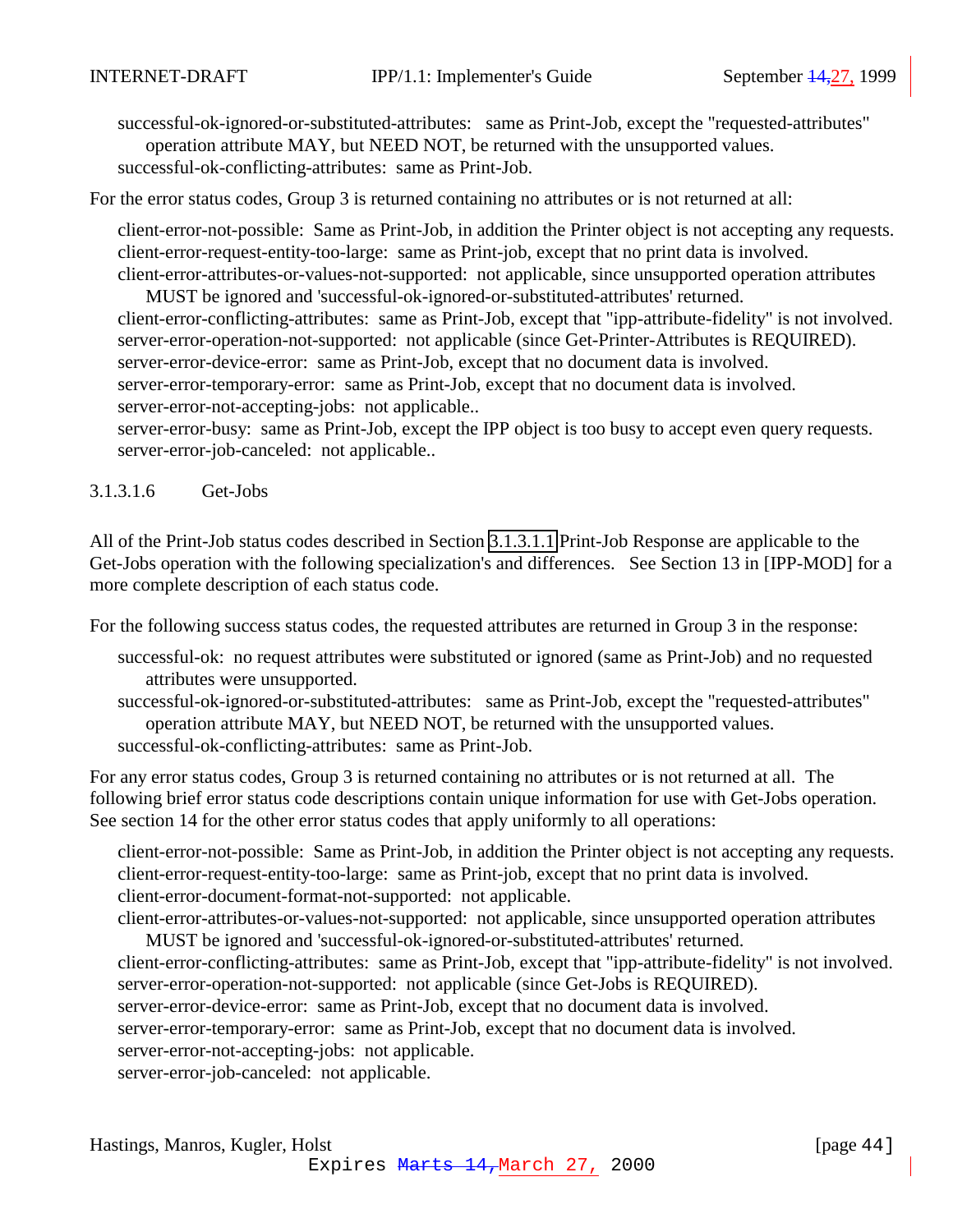## <span id="page-44-0"></span>3.1.3.1.7 Pause-Printer

All of the Print-Job status codes described in Section [3.1.3.1.1](#page-40-0) Print-Job Response are applicable to Pause-Printer with the following specializations and differences. See Section 13 in [IPP-MOD] for a more complete description of each status code.

For the following success status codes, the Printer object is being stopped from scheduling jobs on all its devices.

successful-ok: no request attributes were substituted or ignored (same as Print-Job). successful-ok-ignored-or-substituted-attributes: same as Print-Job. successful-ok-conflicting-attributes: same as Print-Job.

For any of the error status codes, the Printer object has not been stopped from scheduling jobs on all its devices.

client-error-not-possible: not applicable.

client-error-not-found: the target Printer object does not exist.

client-error-gone: the target Printer object no longer exists and no forwarding address is known. client-error-request-entity-too-large: same as Print-Job, except no document data is involved.

client-error-document-format-not-supported: not applicable.

client-error-conflicting-attributes: same as Print-Job, except that the Printer's "printer-is-acceptingjobs" attribute is not involved.

server-error-operation-not-supported: the Pause-Printer operation is not supported. server-error-device-error: not applicable.

server-error-temporary-error: same as Print-Job, except no document data is involved. server-error-not-accepting-jobs: not applicable.

server-error-job-canceled: not applicable.

## 3.1.3.1.8 Resume-Printer

All of the Print-Job status code descriptions in Section [3.1.3.1.1](#page-40-0) Print-Job Response with the specialization's described for Pause-Printer are applicable to Resume-Printer. See Section 13 in [IPP-MOD] for a more complete description of each status code.

For the following success status codes, the Printer object resumes scheduling jobs on all its devices.

successful-ok: no request attributes were substituted or ignored (same as Print-Job). successful-ok-ignored-or-substituted-attributes: same as Print-Job. successful-ok-conflicting-attributes: same as Print-Job.

For any of the error status codes, the Printer object does not resume scheduling jobs.

server-error-operation-not-supported: the Resume-Printer operation is not supported.

3.1.3.1.9 Purge-Printer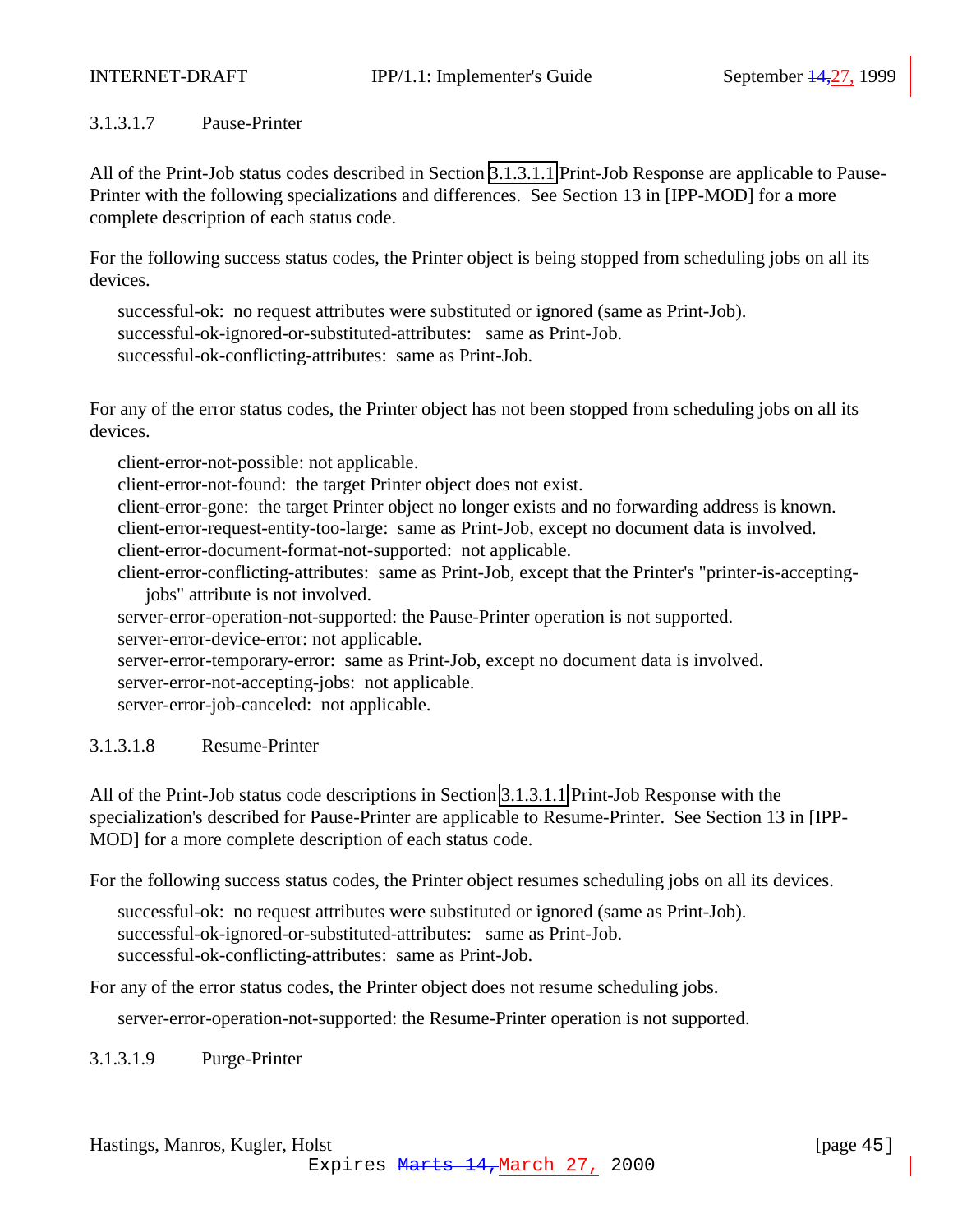<span id="page-45-0"></span>All of the Print-Job status code descriptions in Section [3.1.3.1.1](#page-40-0) Print-Job Response with the specialization's described for Pause-Printer are applicable to Purge-Printer. See Section 13 in [IPP-MOD] for a more complete description of each status code.

For the following success status codes, the Printer object purges all it's jobs.

successful-ok: no request attributes were substituted or ignored (same as Print-Job). successful-ok-ignored-or-substituted-attributes: same as Print-Job. successful-ok-conflicting-attributes: same as Print-Job.

For any of the error status codes, the Printer object does not purge any jobs.

server-error-operation-not-supported: the Purge-Printer operation is not supported.

3.1.3.2 Job Operations

3.1.3.2.1 Send-Document

All of the Print-Job status codes described in Section [3.1.3.1.1](#page-40-0) Print-Job Response are applicable to the Get-Printer-Attributes operation with the following specialization's and differences. See Section 13 in [IPP-MOD] for a more complete description of each status code.

For the following success status codes, the document has been added to the specified Job object and the job's "number-of-documents" attribute has been incremented:

successful-ok: no request attributes were substituted or ignored (same as Print-Job). successful-ok-ignored-or-substituted-attributes: same as Print-Job. successful-ok-conflicting-attributes: same as Print-Job.

For the error status codes, no document has been added to the Job object and the job's "number-ofdocuments" attribute has not been incremented:

client-error-not-possible: Same as Print-Job, except that the Printer's "printer-is-accepting-jobs" attribute is not involved, so that the client is able to finish submitting a multi-document job after this attribute has been set to 'true'. Another condition is that the state of the job precludes Send-Document, i.e., the job has already been closed out by the client. However, if the IPP Printer closed out the job due to timeout, the 'client-error-timeout' error status SHOULD be returned instead. client-error-timeout: This request was sent after the Printer closed the job, because it has not received a

Send-Document or Send-URI operation within the Printer's "multiple-operation-time-out" period . client-error-request-entity-too-large: same as Print-Job.

client-error-conflicting-attributes: same as Print-Job, except that "ipp-attributes-fidelity" operation attribute is not involved..

server-error-operation-not-supported: the Send-Document request is not supported. server-error-not-accepting-jobs: not applicable.

server-error-job-canceled: the job has been canceled by an operator or the system while the client was transmitting the data.

3.1.3.2.2 Send-URI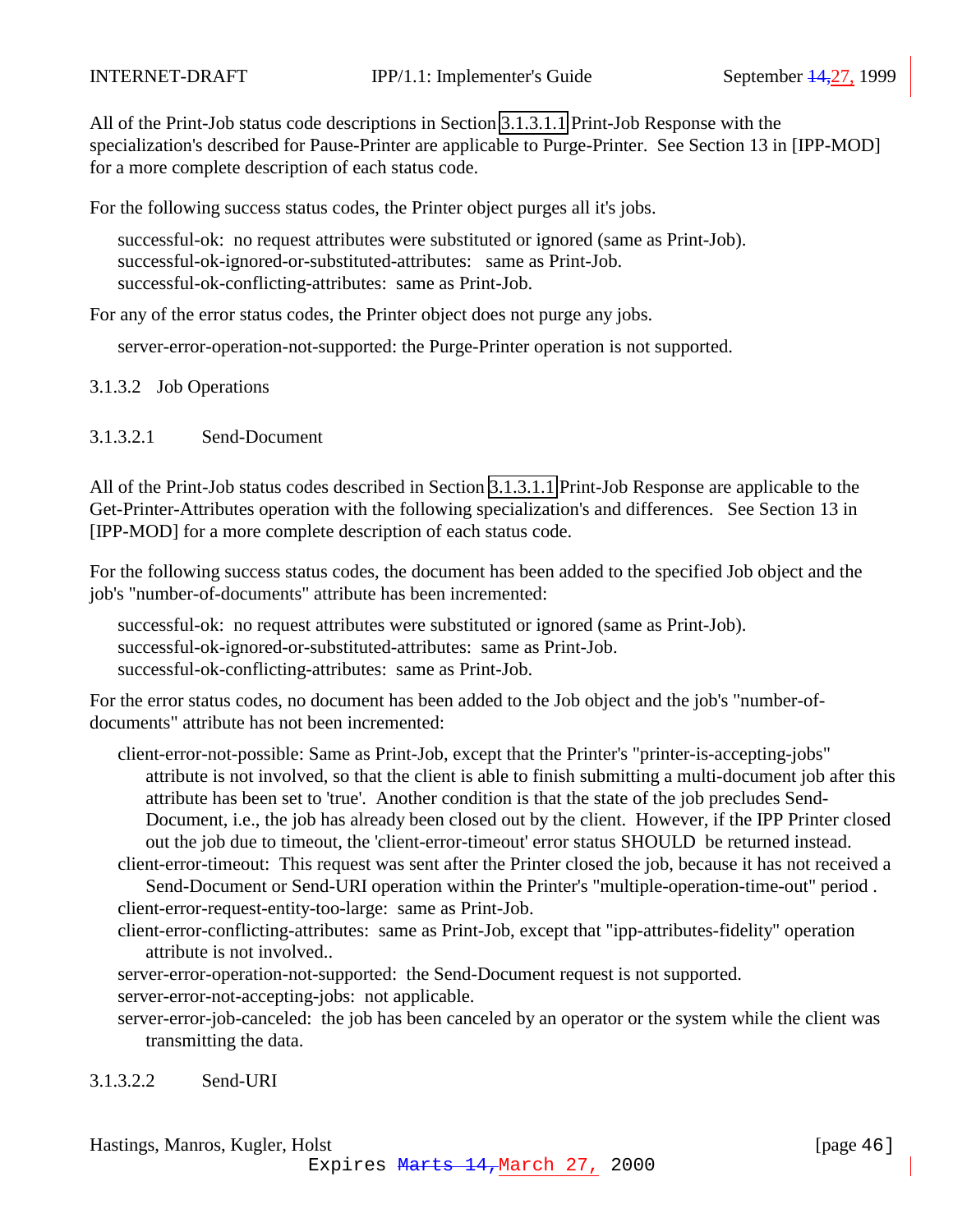<span id="page-46-0"></span>All of the Print-Job status code descriptions in Section [3.1.3.1.1](#page-40-0) Print-Job Response with the specialization's described for Send-Document are applicable to Send-URI. See Section 13 in [IPP-MOD] for a more complete description of each status code.

client-error-uri-scheme-not-supported: the URI scheme supplied in the "document-uri" operation attribute is not supported and the "document-uri" attribute MUST be returned in the Unsupported Attributes group.

server-error-operation-not-supported: the Send-URI operation is not supported.

#### 3.1.3.2.3 Cancel-Job

All of the Print-Job status codes described in Section [3.1.3.1.1](#page-40-0) Print-Job Response are applicable to Cancel-Job with the following specializations and differences. See Section 13 in [IPP-MOD] for a more complete description of each status code.

For the following success status codes, the Job object is being canceled or has been canceled:

successful-ok: no request attributes were substituted or ignored (same as Print-Job). successful-ok-ignored-or-substituted-attributes: same as Print-Job. successful-ok-conflicting-attributes: same as Print-Job.

For any of the error status codes, the Job object has not been canceled or was previously canceled.

client-error-not-possible: The request cannot be carried out because of the state of the Job object ('completed', 'canceled', or 'aborted') or the state of the system.

client-error-not-found: the target Printer and/or Job object does not exist.

- client-error-gone: the target Printer and/or Job object no longer exists and no forwarding address is known.
- client-error-request-entity-too-large: same as Print-Job, except no document data is involved.
- client-error-document-format-not-supported: not applicable.
- client-error-attributes-or-values-not-supported: not applicable, since unsupported operation attributes and values MUST be ignored.
- client-error-conflicting-attributes: same as Print-Job, except that the Printer's "printer-is-acceptingjobs" attribute is not involved.
- server-error-operation-not-supported: not applicable (Cancel-Job is REQUIRED).
- server-error-device-error: same as Print-Job, except no document data is involved.
- server-error-temporary-error: same as Print-Job, except no document data is involved.
- server-error-not-accepting-jobs: not applicable..

server-error-job-canceled: not applicable.

## 3.1.3.2.4 Get-Job-Attributes

All of the Print-Job status codes described in Section [3.1.3.1.1](#page-40-0) Print-Job Response are applicable to Get-Job-Attributes with the following specializations and differences. See Section 13 in [IPP-MOD] for a more complete description of each status code.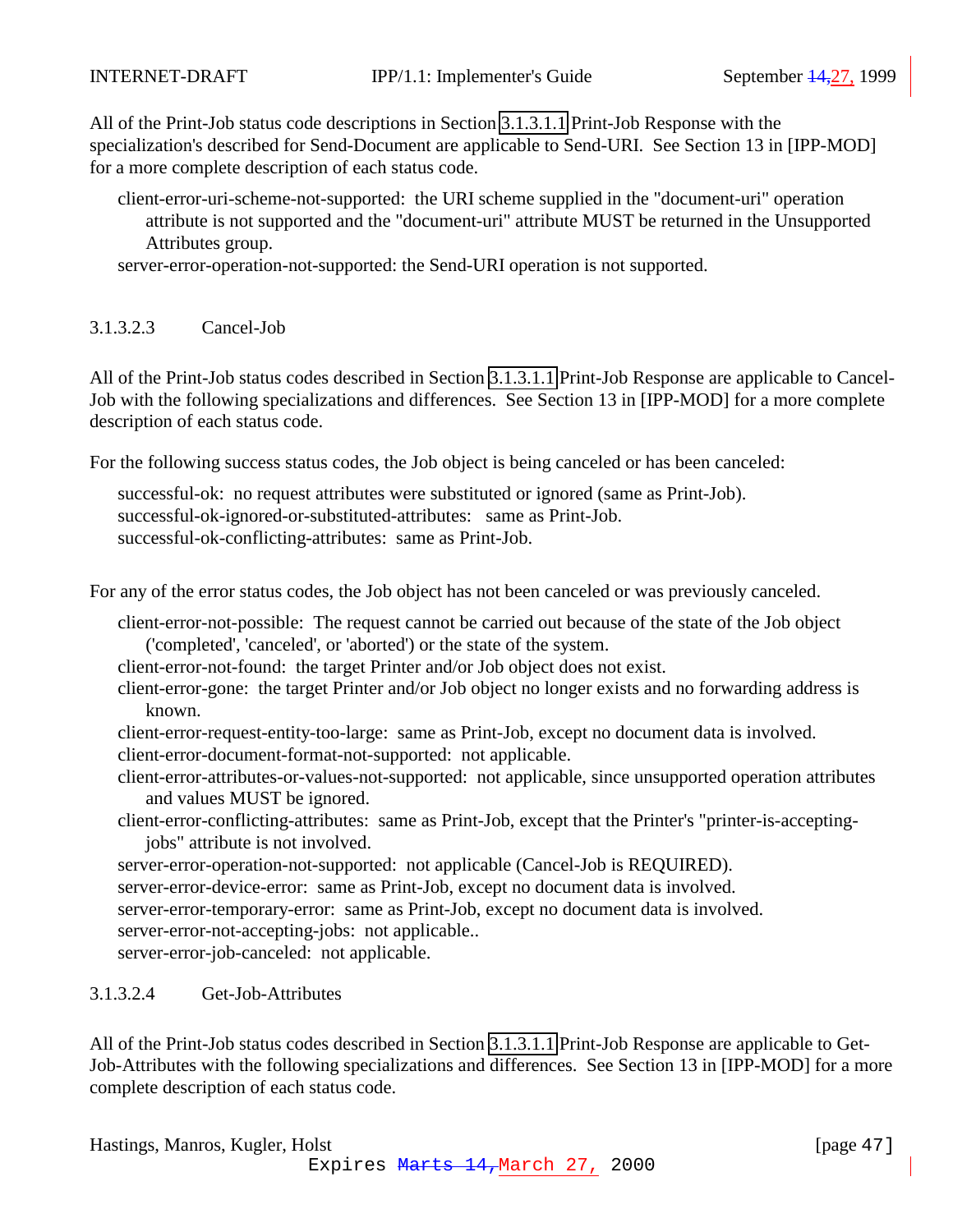<span id="page-47-0"></span>For the following success status codes, the requested attributes are returned in Group 3 in the response:

successful-ok: no request attributes were substituted or ignored (same as Print-Job) and no requested attributes were unsupported.

successful-ok-ignored-or-substituted-attributes: same as Print-Job, except the "requested-attributes" operation attribute MAY, but NEED NOT, be returned with the unsupported values. successful-ok-conflicting-attributes: same as Print-Job.

For the error status codes, Group 3 is returned containing no attributes or is not returned at all.

client-error-not-possible: Same as Print-Job, in addition the Printer object is not accepting any requests. client-error-document-format-not-supported: not applicable. client-error-attributes-or-values-not-supported: not applicable. client-error-uri-scheme-not-supported: not applicable. client-error-conflicting-attributes: not applicable server-error-operation-not-supported: not applicable (since Get-Job-Attributes is REQUIRED). server-error-device-error: same as Print-Job, except no document data is involved. server-error-temporary-error: sane as Print-Job, except no document data is involved.. server-error-not-accepting-jobs: not applicable. server-error-job-canceled: not applicable.

#### 3.1.3.2.5 Hold-Job

All of the Print-Job status codes described in Section [3.1.3.1.1](#page-40-0) Print-Job Response are applicable to Hold-Job with the following specializations and differences. See Section 13 in [IPP-MOD] for a more complete description of each status code.

For the following success status codes, the Job object is being held or has been held:

successful-ok: no request attributes were substituted or ignored (same as Print-Job). successful-ok-ignored-or-substituted-attributes: same as Print-Job. successful-ok-conflicting-attributes: same as Print-Job.

For any of the error status codes, the Job object has not been held or was previously held.

client-error-not-possible: The request cannot be carried out because of the state of the Job object ('completed', 'canceled', or 'aborted') or the state of the system.

client-error-not-found: the target Printer and/or Job object does not exist.

- client-error-gone: the target Printer and/or Job object no longer exists and no forwarding address is known.
- client-error-request-entity-too-large: same as Print-Job, except no document data is involved. client-error-document-format-not-supported: not applicable.
- client-error-conflicting-attributes: same as Print-Job, except that the Printer's "printer-is-acceptingjobs" attribute is not involved.

server-error-operation-not-supported: the Hold-Job operation is not supported.

server-error-device-error: not applicable.

server-error-temporary-error: same as Print-Job, except no document data is involved.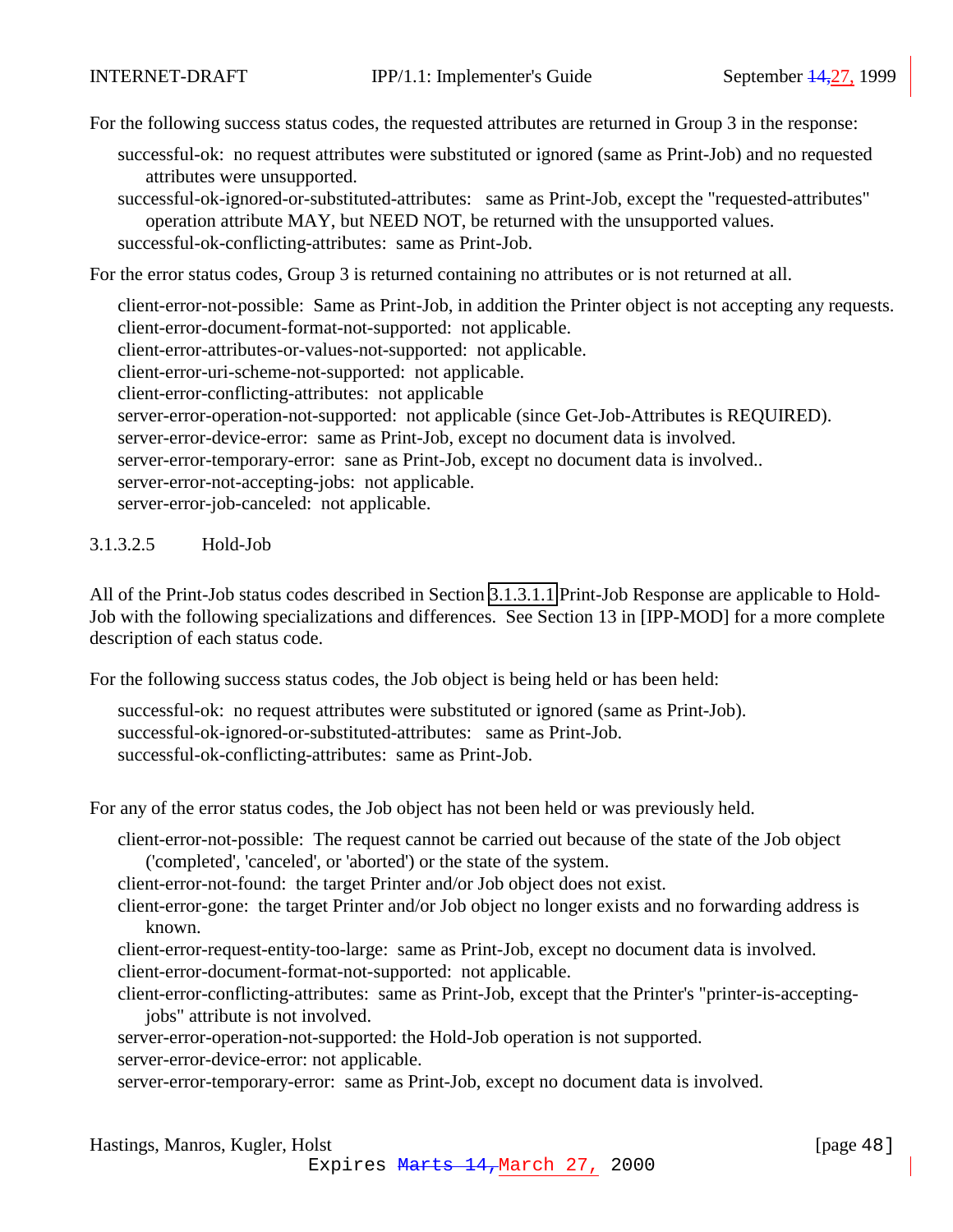<span id="page-48-0"></span>server-error-not-accepting-jobs: not applicable. server-error-job-canceled: not applicable.

3.1.3.2.6 Release-Job

All of the Print-Job status code descriptions in Section [3.1.3.1.1](#page-40-0) Print-Job Response with the specialization's described for Hold-Job are applicable to Release-Job. See Section 13 in [IPP-MOD] for a more complete description of each status code.

server-error-operation-not-supported: the Release-Job operation is not supported.

3.1.3.2.7 Restart-Job

All of the Print-Job status code descriptions in Section [3.1.3.1.1](#page-40-0) Print-Job Response with the specialization's described for Hold-Job are applicable to Restart-Job. See Section 13 in [IPP-MOD] for a more complete description of each status code.

server-error-operation-not-supported: the Restart-Job operation is not supported.

3.1.4 Returning unsupported attributes in Get-Xxxx responses (Issue 1.18)

In the Get-Printer-Attributes, Get-Jobs, or Get-Job-Attributes responses, the client cannot depend on getting unsupported attributes returned in the Unsupported Attributes group that the client requested, but are not supported by the IPP object. However, such unsupported requested attributes will not be returned in the Job Attributes or Printer Attributes group (since they are unsupported). Furthermore, the IPP object is REQUIRED to return the 'successful-ok-ignored-or-substituted-attributes' status code, so that the client knows that not all that was requested has been returned.

3.1.5 Sending empty attribute groups (Issue 1.16)

The [IPP-MOD] and [IPP-PRO] specifications RECOMMEND that a sender not send an empty attribute group in a request or a response. However, they REQUIRE a receiver to accept an empty attribute group as equivalent to the omission of that group. So a client SHOULD omit the Job Template Attributes group entirely in a create operation that is not supplying any Job Template attributes. Similarly, an IPP object SHOULD omit an empty Unsupported Attributes group if there are no unsupported attributes to be returned in a response.

The [IPP-PRO] specification REQUIRES a receiver to be able to receive either an empty attribute group or an omitted attribute group and treat them equivalently. The term "receiver" means an IPP object for a request and a client for a response. The term "sender' means a client for a request and an IPP object for a response.

There is an exception to the rule for Get-Jobs when there are no attributes to be returned. [ipp-pro] contains the following paragraph: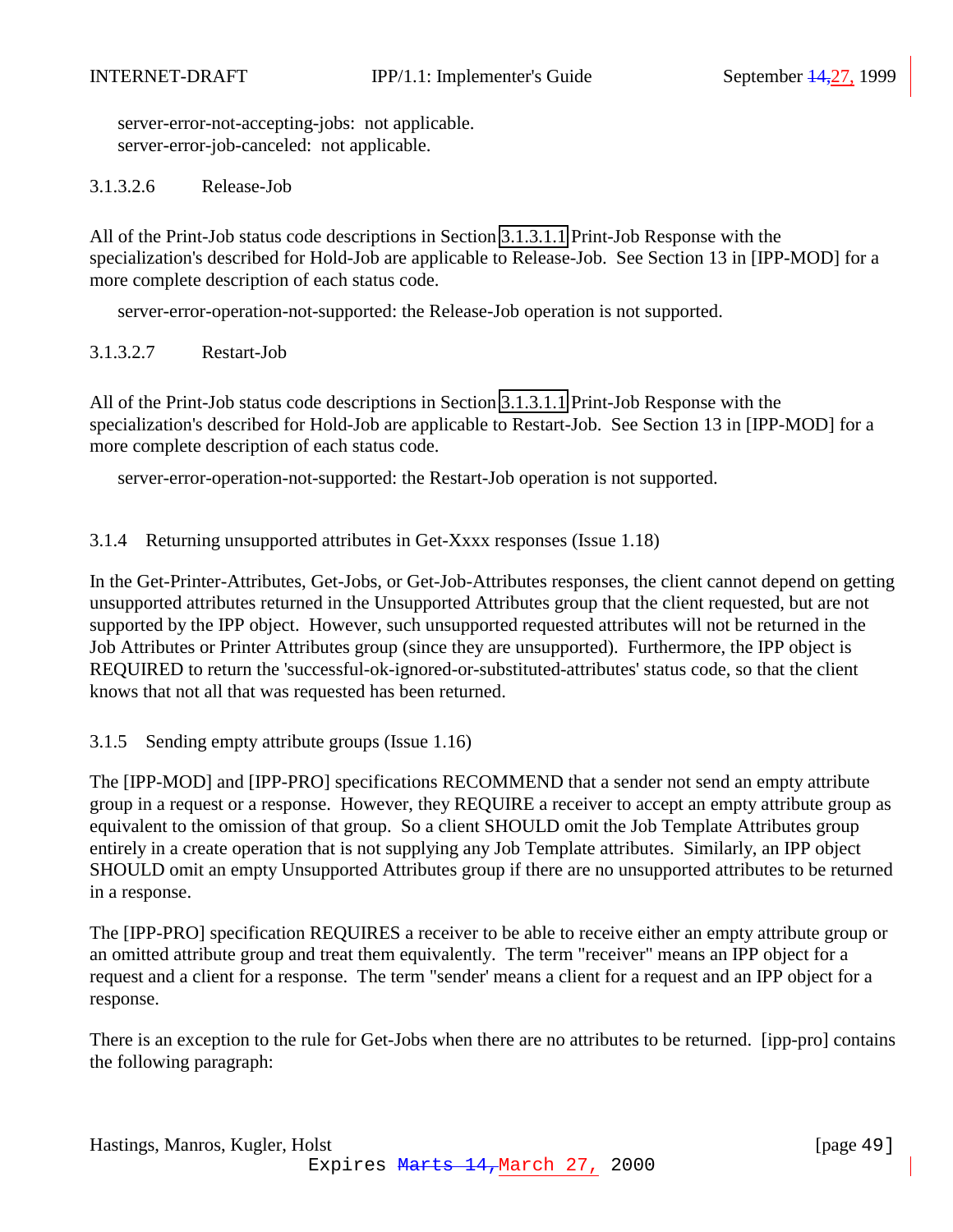<span id="page-49-0"></span>The syntax allows an xxx-attributes-tag to be present when the xxx-attribute-sequence that follows is empty. The syntax is defined this way to allow for the response of Get-Jobs where no attributes are returned for some job-objects. Although it is RECOMMENDED that the sender not send an xxx-attributes-tag if there are no attributes (except in the Get-Jobs response just mentioned), the receiver MUST be able to decode such syntax.

3.2 Printer Operations

#### 3.2.1 Print-Job operation

3.2.1.1 Flow controlling the data portion of a Print-Job request (Issue 1.22)

A paused printer, or one that is stopped due to paper out or jam or spool space full or buffer space full, may flow control the data of a Print-Job operation (at the TCP/IP layer), so that the client is not able to send all the document data. Consequently, the Printer will not return a response until the condition is changed.

The Printer should not return a Print-Job response with an error code in any of these conditions, since either the printer will be resumed and/or the condition will be freed either by human intervention or as jobs print.

In writing test scripts to test IPP Printers, the script must also be written not to expect a response, if the printer has been paused, until the printer is resumed, in order to work with all possible implementations.

3.2.1.2 Returning job-state in Print-Job response (Issue 1.30)

An IPP client submits a small job via Print-Job. By the time the IPP printer/print server is putting together a response to the operation, the job has finished printing and been removed as an object from the print system. What should the job-state be in the response?

The Model suggests that the Printer return a response before it even accepts the document content. The Job Object Attributes are returned only if the IPP object returns one of the success status codes. Then the jobstate would always be "pending" or "pending-held".

This issue comes up for the implementation of an IPP Printer object as a server that forwards jobs to devices that do not provide job status back to the server. If the server is reasonably certain that the job completed successfully, then it should return the job-state as 'completed'. Also the server can keep the job in its "job history" long after the job is no longer in the device. Then a user could query the server and see that the job was in the 'completed' state and completed as specified by the jobs "time-at-completed" time, which would be the same as the server submitted the job to the device.

An alternative is for the server to respond to the client before or while sending the job to the device, instead of waiting until the server has finished sending the job to the device. In this case, the server can return the job's state as 'pending' with the 'job-outgoing' value in the job's "job-state-reasons" attribute.

If the server doesn't know for sure whether the job completed successfully (or at all), it could return the (out-of-band) 'unknown' value.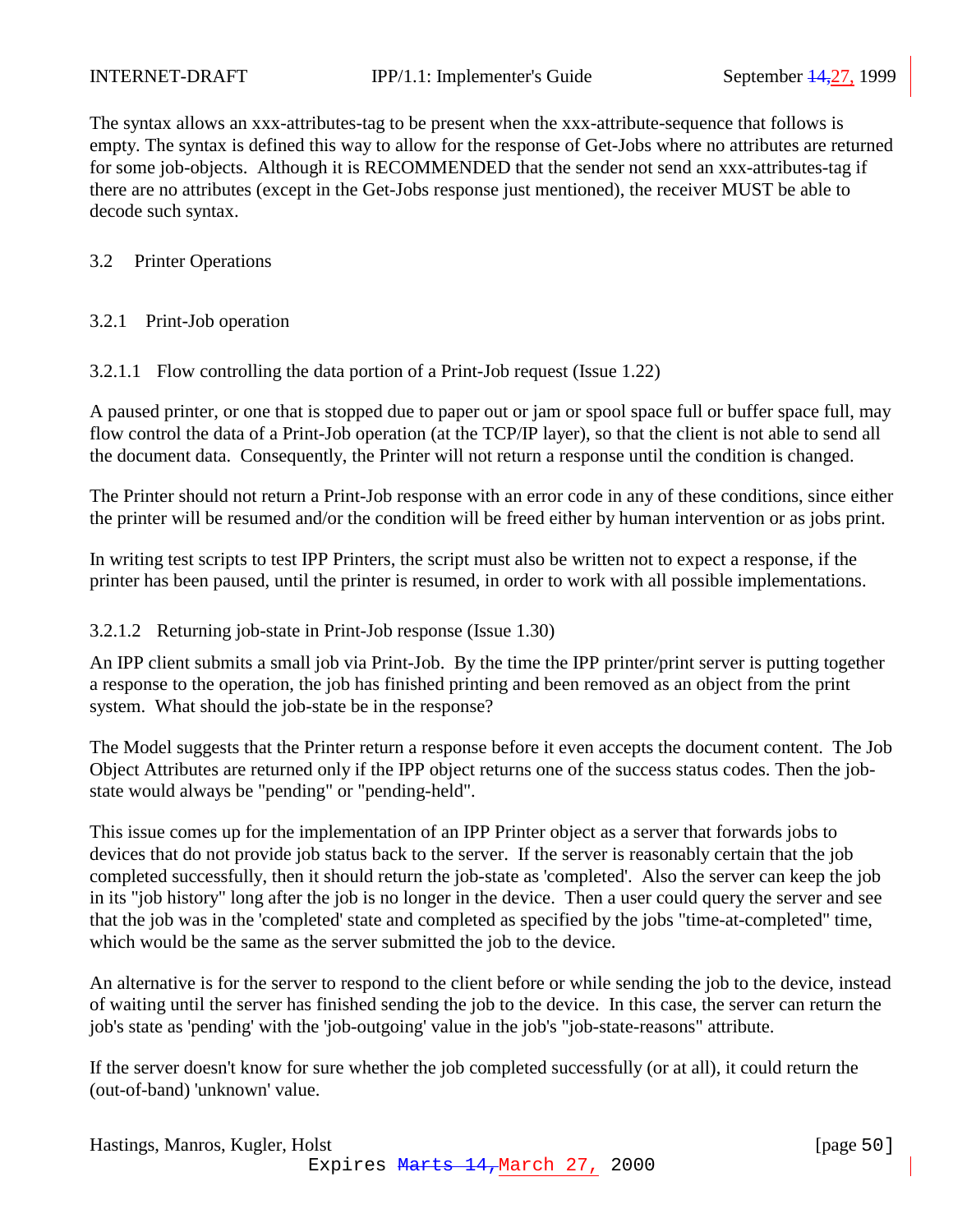<span id="page-50-0"></span>On the other hand, if the server is able to query the device and/or setup some sort of event notification that the device initiates when the job makes state transitions, then the server can return the current job state in the Print-Job response and in subsequent queries because the server knows what the job state is in the device (or can query the device).

All of these alternatives depend on implementation of the server and the device.

## 3.2.2 Get-Printer-Attributes operation

1 If a Printer supports the "printer-make-and-model" attribute and returns the .INF file model name of the printer in that attribute, the Microsoft client will automatically install the correct driver (if available).

2 Clients which poll periodically for printer status or queued-job-count should use the "requestedattributes" operation attribute to limit the scope of the query in order to save Printer and network resources.

## 3.2.3 Get-Jobs operation

3.2.3.1 Get-Jobs, my-jobs='true', and 'requesting-user-name' (Issue 1.39)?

In [ipp-mod] section 3.2.6.1 'Get-Jobs Request', if the attribute 'my-jobs' is present and set to TRUE, MUST the 'requesting-user-name' attribute be there too, and if it's not present what should the IPP printer do?

[ipp-mod] Section 8.3 describes the various cases of "requesting-user-name" being present or not for any operation. If the client does not supply a value for "requesting-user-name", the printer MUST assume that the client is supplying some anonymous name, such as "anonymous".

3.2.3.2 Why is there a "limit" attribute in the Get-Jobs operation?

When using the Get-Jobs operation a client implementer might choose to limit the number of jobs that the client shows on the first screenful. For example, if its UI can only display 50 jobs, it can defend itself against a printer that would otherwise return 500 jobs, perhaps taking a long time on a slow dial-up line. The client can then go and ask for a larger number of jobs in the background, while showing the user the first 50 jobs. Since the job history is returned in reverse order, namely the most recently completed jobs are returned first, the user is most likely interested in the first jobs that are returned. Limiting the number of jobs may be especially useful for a client that is requesting 'completed' jobs from a printer that keeps a long job history. Clients that don't mind sometimes getting very large responses, can omit the "limit" attribute in their Get-Jobs requests.

#### 3.2.4 Create-Job operation

A Printer may respond to a Create-Job operation with "job-state" 'pending' or 'pending-held' and " job-statereason" 'job-data-insufficient' to indicate that operation has been accepted by the Printer, but the Printer is expecting additional document data before it can move the job into the 'processing' state. Alternatively, it may respond with "job-state" 'processing' and "job-state-reason" 'job-incoming' to indicate that the Create-Job operation has been accepted by the Printer, but the Printer is expecting additional Send-Document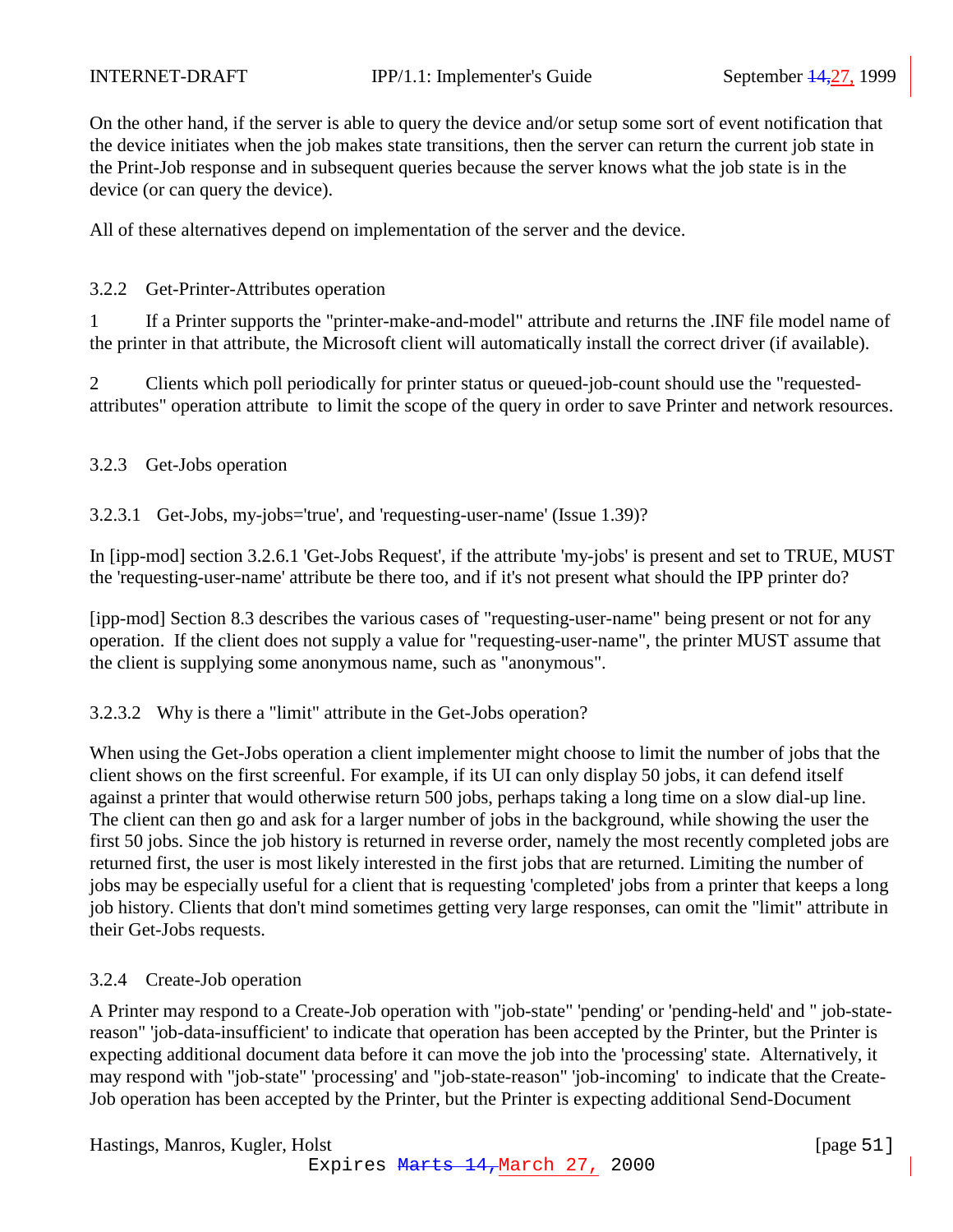<span id="page-51-0"></span>and/or Send-URI operations and/or is accessing/accepting document data. The second alternative is for non-spooling Printers that don't implement the 'pending' state.

Should the server wait for the "last-document" operation attribute set to 'true' before starting to "process" the job?

It depends on implementation. Some servers spool the entire job, including all document data, before starting to process, so such an implementation would wait for the "last-document" before starting to process the job. If the time-out occurs without the "last-document", then the server takes one of the indicated actions in section 3.3.1 in the [IPP-MOD] document. Other servers will start to process document data as soon as they have some. These are the so-called "non-spooling" printers. Currently, there isn't a way for a client to determine whether the Printer will spool all the data or will start to process (and print) as soon as it has some data.

## 3.3 Job Operations

## 3.3.1 Validate-Job

The Validate-Job operation has been designed so that its implementation may be a part of the Print-Job operation. Therefore, requiring Validate-Job is not a burden on implementers. Also it is useful for client's to be able to count on its presence in all conformance implementations, so that the client can determine before sending a long document, whether the job will be accepted by the IPP Printer or not.

# **4 Object Attributes**

## 4.1 Attribute Syntax's

#### 4.1.1 The 'none' value for empty sets (Issue 1.37)

[ipp-mod] states that the 'none' value should be used as the value of a 1setOf when the set is empty. In most cases, sets that are potentially empty contain keywords so the keyword 'none' is used, but for the 3 finishings attributes, the values are enums and thus the empty set is represented by the enum 3. Currently there are no other attributes with 1setOf values, which can be empty and can contain values that are not keywords. This exception requires special code and is a potential place for bugs. It would have been better if we had chosen an out-of-band value, either "no-value" or some new value, such as 'none'. Since we didn't, implementations have to deal with the different representations of 'none', depending on the attribute syntax.

4.1.2 Multi-valued attributes (Issue 1.31)

What is the attribute syntax for a multi-valued attribute? Since some attributes support values in more than one data type, such as "media", "job-hold-until", and "job-sheets", IPP semantics associate the attribute syntax with each value, not with the attribute as a whole. The protocol associates the attribute syntax tag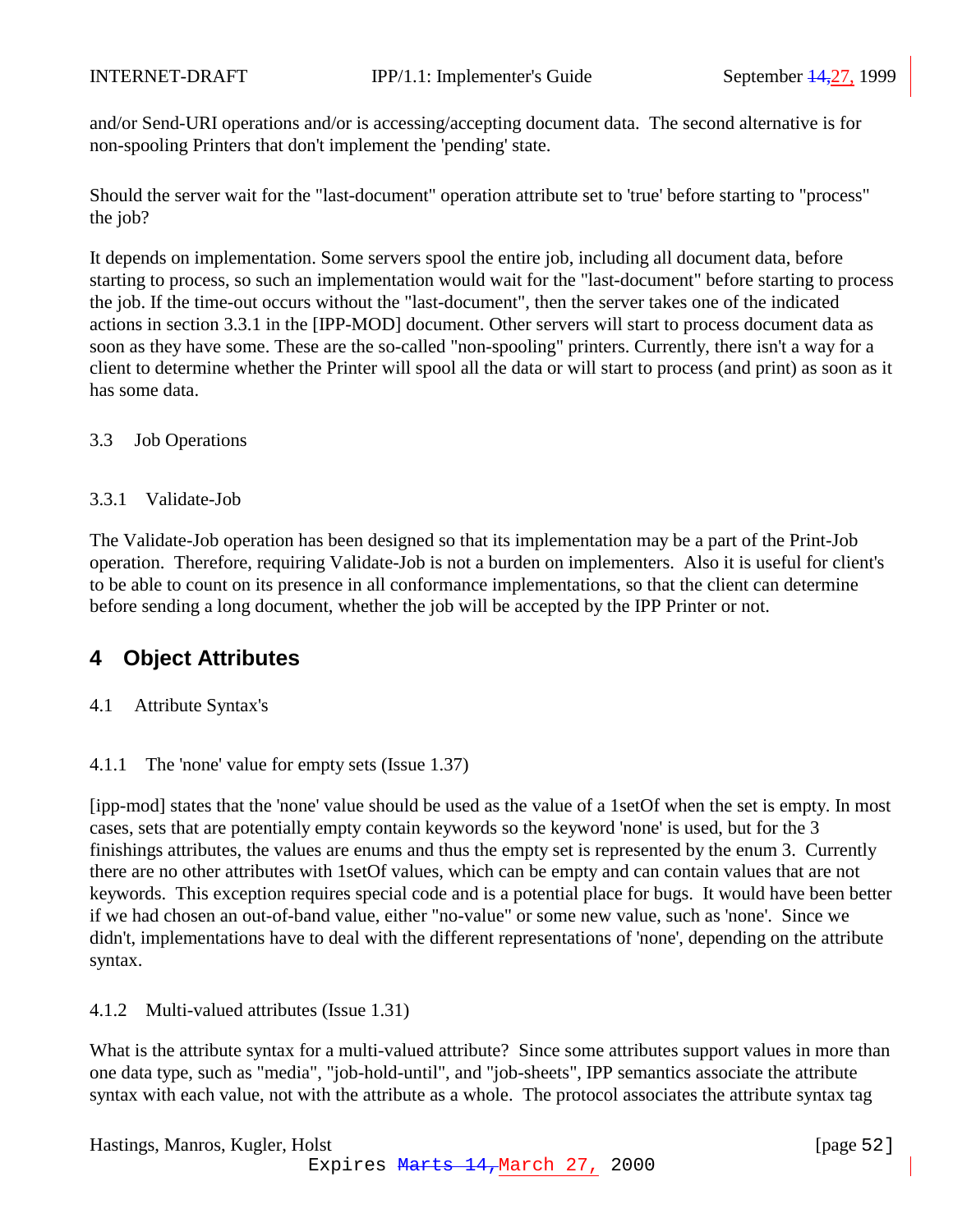<span id="page-52-0"></span>with each value. Don't be fooled, just because the attribute syntax tag comes before the attribute keyword. All attribute values after the first have a zero length attribute keyword as the indication of a subsequent value of the same attribute.

4.1.3 Case Sensitivity in URIs (issue 1.6)

IPP client and server implementations must be aware of the diverse uppercase/lowercase nature of URIs. RFC 2396 defines URL schemes and Host names as case insensitive but reminds us that the rest of the URL may well demonstrate case sensitivity. When creating URL's for fields where the choice is completely arbitrary, it is probably best to select lower case. However, this cannot be guaranteed and implementations MUST NOT rely on any fields being case-sensitive or case-insensitive in the URL beyond the URL scheme and host name fields.

The reason that the IPP specification does not make any restrictions on URIs, is so that implementations of IPP may use off-the-shelf components that conform to the standards that define URIs, such as RFC 2396 and the HTTP/1.1 specifications [RFC2616]. See these specifications for rules of matching, comparison, and case-sensitivity.

It is also recommended that System Administrators and implementations avoid creating URLs for different printers that differ only in their case. For example, don't have Printer1 and printer1 as two different IPP Printers.

Example of equivalent URI's

[http://abc.com:80/~smith/home.html](http://abc.com/~smith/home.html)

[http://ABC.com/%7Esmith/home.html](http://abc.com/%7Esmith/home.html)

http:/ABC.com:/%7esmith/home.html

Example of equivalent URI's using the IPP scheme

ipp[://abc.com:631/~smith/home.html](http://abc.com/~smith/home.html)

[ipp://ABC.com/%7Esmith/home.html](http://abc.com/%7Esmith/home.html)

http:/ABC.com:631/%7esmith/home.html

The HTTP/1.1 specification [RFC2616] contains more details on comparing URLs.

- 4.2 Job Template Attributes
- 4.2.1 multiple-document-handling(type2 keyword)
- 4.2.1.1 Support of multiple document jobs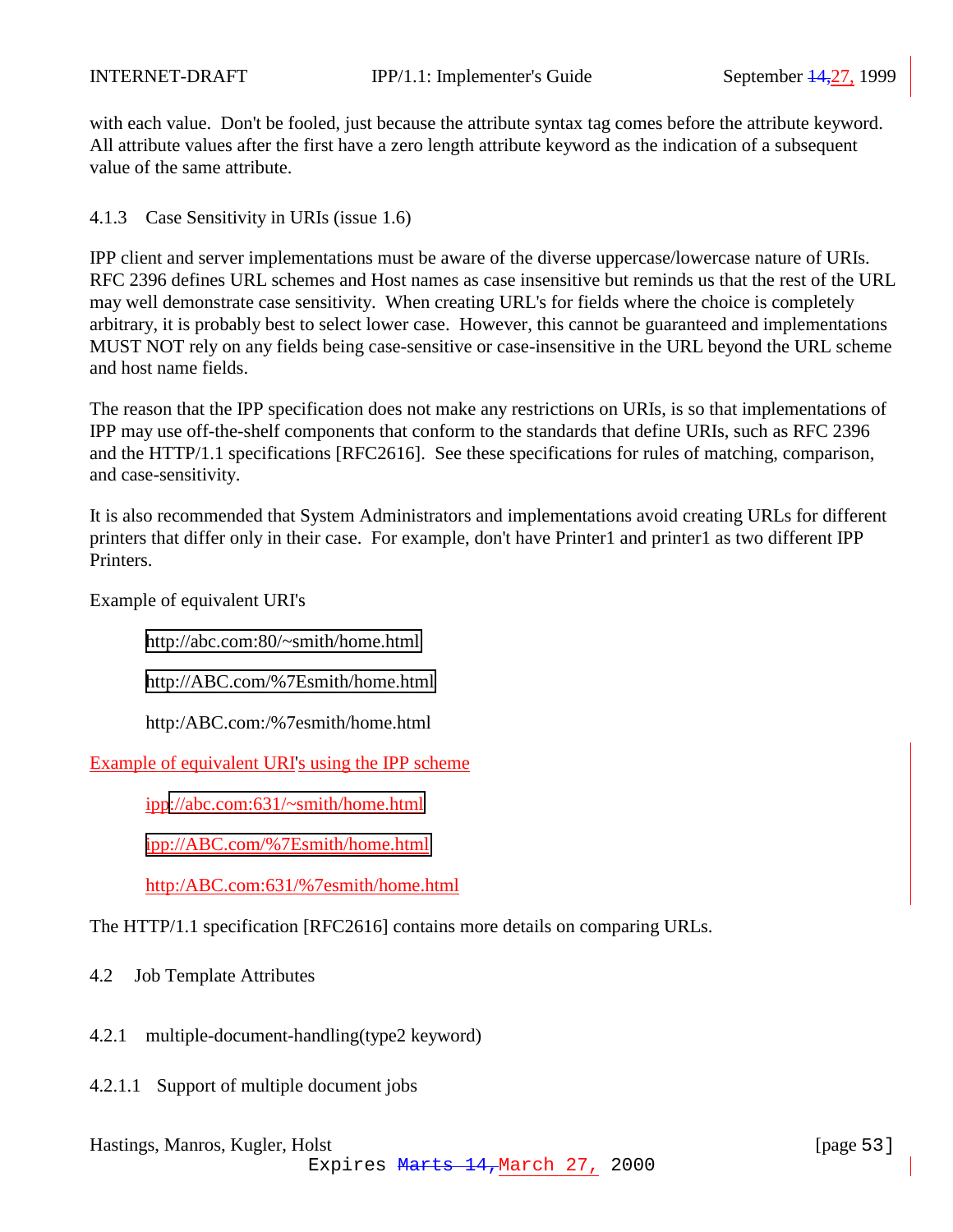<span id="page-53-0"></span>

ISSUE: IPP/1.0 is silent on which of the four effects an implementation would perform if it supports Create-Job, but does not support "multiple-document-handling".

A fix to IPP/1.0 would be to require implementing all four values of "multiple-document-handling" if Create-Job is supported at all. Or at least 'single-document-new-sheet' and 'separate-documents-uncollatedcopies'. In any case, an implementation that supports Create-Job SHOULD also support "multipledocument-handling". Support for all four values is RECOMMENDED, but at least the 'single-documentnew-sheet' and 'separate-documents-uncollated-copies' values, along with the "multiple-document-handlingdefault" indicating the default behavior and "multiple-document-handling-supported" values. If an implementation spools the data, it should also support the 'separate-documents-collated-copies' value as well.

## 4.3 Job Description Attributes

The time-at-creation, time-at-processing, and time-at-completed attributes may be returned in integer time ticks or absolute dateTime syntax. There are various ways for a Printer to get the time of day. Some suggestions:

1. A Printer can get time from an NTP timeserver if there's one reachable on the network . See RFC 1305. Also DHCP option 32 in RFC 2132 returns the IP address of the NTP server.

- 2. Get the date and time at startup from a human operator
- 3. Have an operator set the date and time using a web administrative interface

4. Get the date and time from incoming HTTP requests, though the problems of spoofing need to be considered. Perhaps comparing several HTTP requests could reduce the chances of spoofing.

- 5. Internal date time clock battery driven.
- 6. Query "http://tycho.usno.navy.mil/cgi-bin/timer.pl"

## 4.4 Printer Description Attributes

## 4.4.1 queued-job-count

## 4.4.1.1 Why is "queued-job-count" RECOMMENDED (Issue 1.14)?

The reason that "queued-job-count" is RECOMMENDED, is that some clients look at that attribute alone when summarizing the status of a list of printers, instead of doing a Get-Jobs to determine the number of jobs in the queue. Implementations that fail to support the "queued-job-count" will cause that client to display 0 jobs when there are actually queued jobs.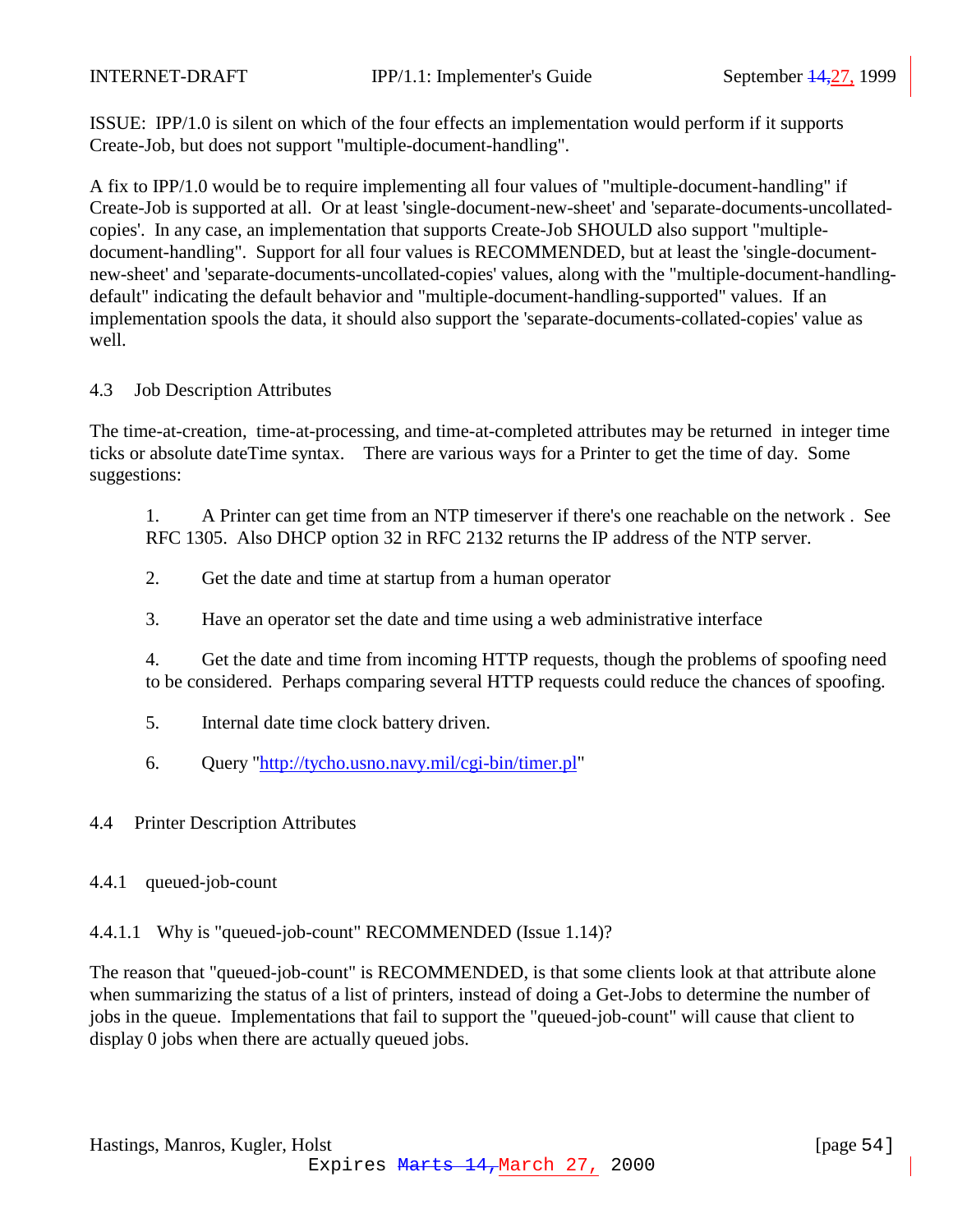<span id="page-54-0"></span>We would have made it a REQUIRED Printer attribute, but some implementations had already been completed before the issue was raised, so making it a SHOULD was a compromise.

4.4.1.2 Is "queued-job-count" a good measure of how busy a printer is (Issue 1.15)?

The "queued-job-count" is not a good measure of how busy the printer is when there are held jobs. A future registration could be to add a "held-job-count" (or an "active-job-count") Printer Description attribute if experience shows that such an attribute (combination) is needed to quickly indicate how busy a printer really is.

4.4.2 printer-current-time (dateTime)

A Printer implementation MAY support this attribute by obtaining the date and time by any number of implementation-dependent means at startup or subsequently. Examples include:

(1) an internal date time clock,

- (2) from the operator at startup using the console,
- (3) from an operator using an administrative web page,
- (4) from HTTP headers supplied in client requests,
- (5) use HTTP to query "http://tycho.usno.navy.mil/cgi-bin/timer.pl"

(6) from the network, using NTP [RFC1305] or DHCP option 32 [RFC2132] that returns the IP address of the NTP server.

If an implementation supports this attribute by obtaining the current time from the network (at startup or later), but the time is not available, then the implementation MUST return the value of this attribute using the out-of-band 'no-value' meaning not configured. See the beginning of section 4.1.

Since the new "date-and-time-at-xxx" Job Description attributes refer to the "printer-current-time", they will be covered also.

#### 4.4.3Printer-uri-supported

#### 4.4.3.1IPP Printer with a DNS name

If the IPP printer has a DNS name should there be at least two values for the printer-uri-supported attribute. One URL with the fully qualified DNS name the other with the IP address in the URL?

The printer may contain one or the other or both. It's up to the administrator to configure this attribute.

4.4.3 Printer-uri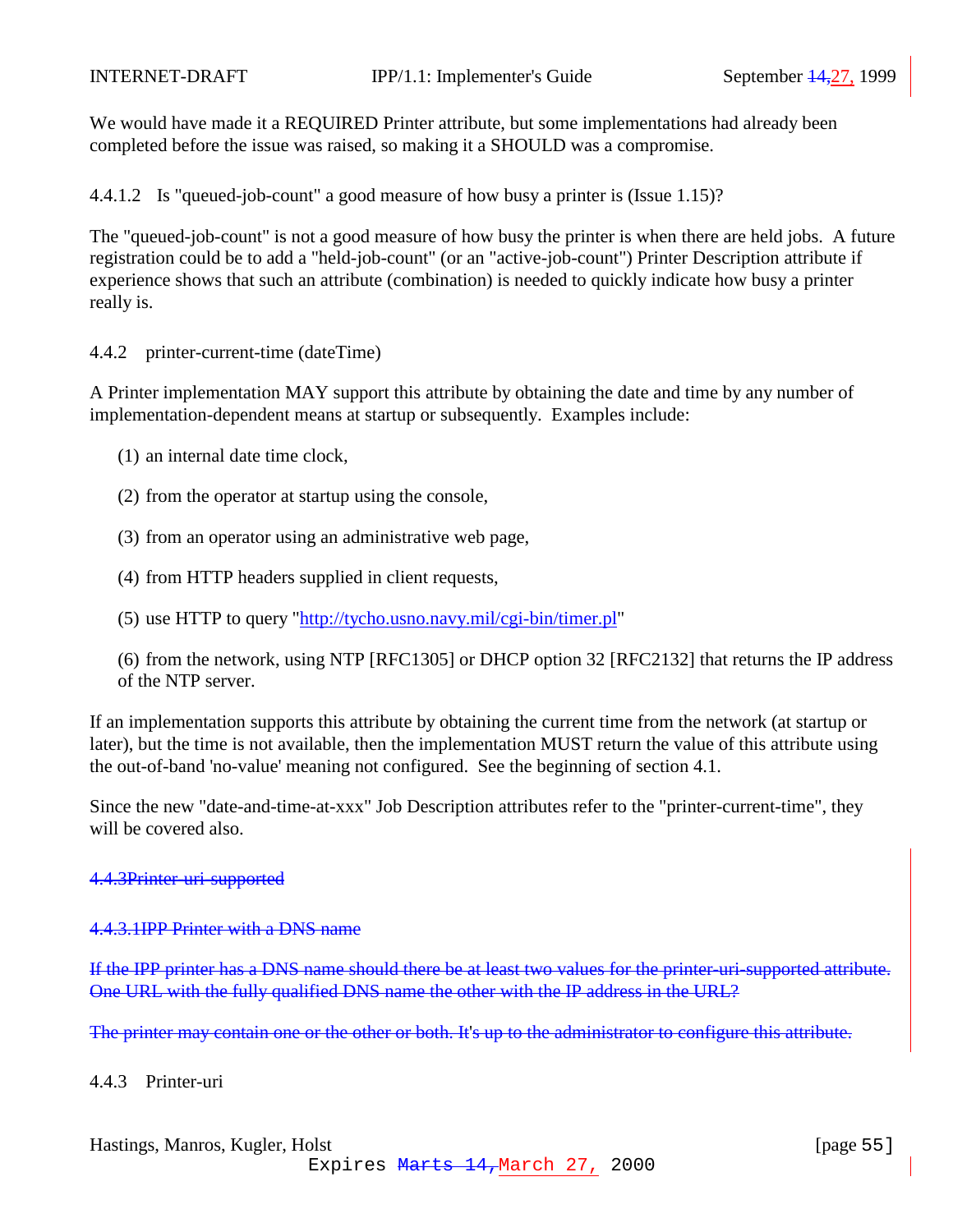<span id="page-55-0"></span>Must the operational attribute for printer-uri match one of the values in printer-uri-supported?

A forgiving printer implementation would not reject the operation. Yes and But the implementation have But a forgiving printer implementation would not reject the operation. has its rights to reject a printer or job operation if the operational attribute printer-uri is not a value of the printer-uri-supported. The printer may not be<del>DNS capable or</del> improperly configured. The request obviously reached the printer. The printer could treat the printer-uri as the logical equivalent of a value in the printer-uri-supported. It would be implementation dependent for which value, and associated security policy, would apply. This does also apply to a job object specified with a printer-uri and job-id, or with a job-uri. See section [4.1.3](#page-52-0) for how to compare URI's.

# **5 DNS Considerations**

## 5.1 IPP Printer with a DNS name

If the IPP printer has a DNS name should there be at least two values for the printer-uri-supported attribute. One URL with the fully qualified DNS name the other with the IP address in the URL?

The printer may contain one or the other or both. It's up to the administrator to configure this attribute.

# **6 Security Considerations**

This section corresponds to the IPP-MOD Section 8 "Security Considerations.

6.1 Querying jobs with IPP that were submitted using other job submission protocols (Issue 1.32)

The following clarification was added to [ipp-mod] section 8.5:

8.5 Queries on jobs submitted using non-IPP protocols

If the device that an IPP Printer is representing is able to accept jobs using other job submission protocols in addition to IPP, it is RECOMMEND that such an implementation at least allow such "foreign" jobs to be queried using Get-Jobs returning "job-id" and "job-uri" as 'unknown'. Such an implementation NEED NOT support all of the same IPP job attributes as for IPP jobs. The IPP object returns the 'unknown' out-of-band value for any requested attribute of a foreign job that is supported for IPP jobs, but not for foreign jobs.

It is further RECOMMENDED, that the IPP Printer generate "job-id" and "job-uri" values for such "foreign jobs", if possible, so that they may be targets of other IPP operations, such as Get-Job-Attributes and Cancel-Job. Such an implementation also needs to deal with the problem of authentication of such foreign jobs. One approach would be to treat all such foreign jobs as belonging to users other than the user of the IPP client. Another approach would be for the foreign job to belong to 'anonymous'. Only if the IPP client has been authenticated as an operator or administrator of the IPP Printer object, could the foreign jobs be queried by an IPP request. Alternatively, if the security policy were to allow users to query other users' jobs, then the foreign jobs would also be visible to an end-user IPP client using Get-Jobs and Get-Job-Attributes.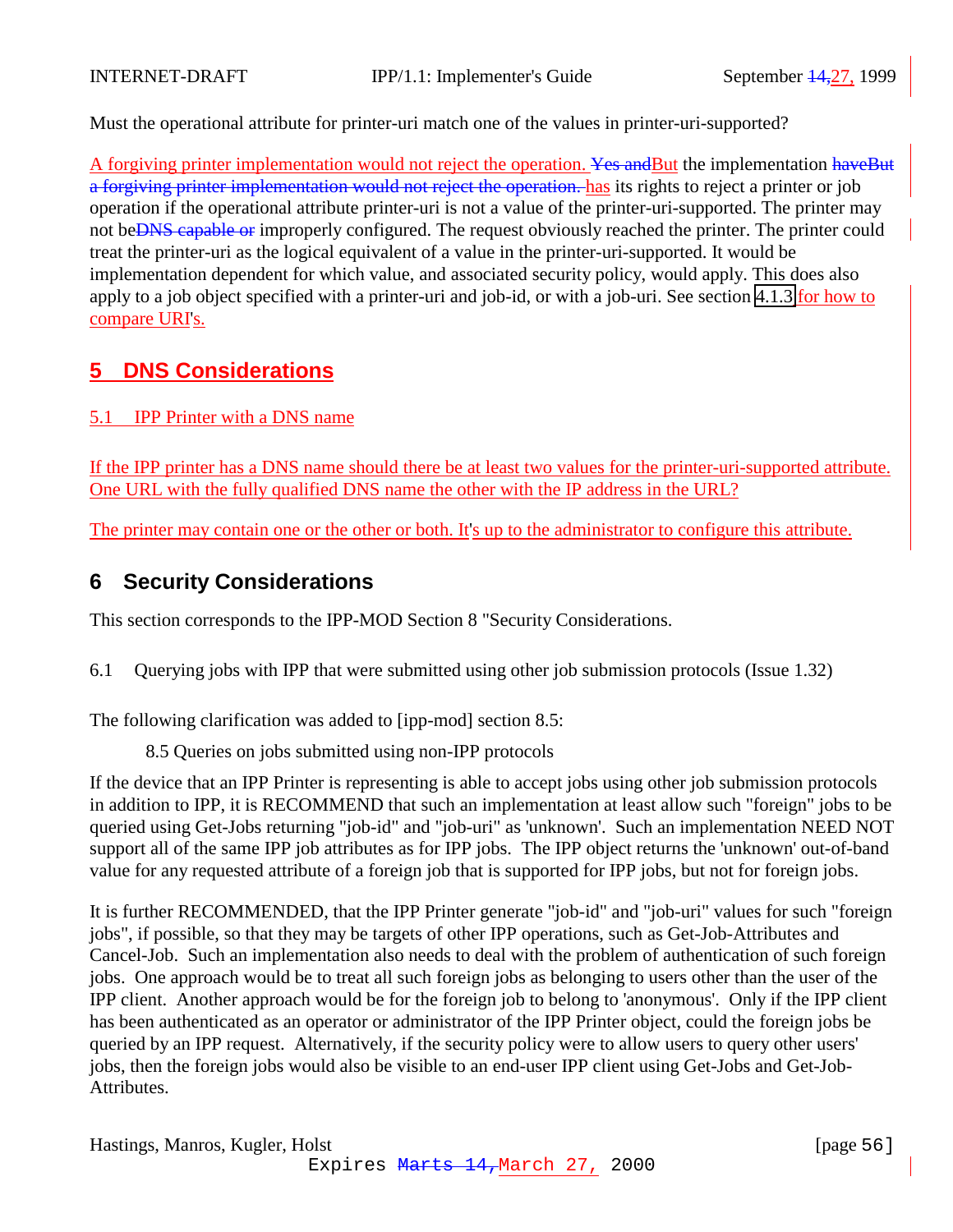<span id="page-56-0"></span>Thus IPP MAY be implemented as a "universal" protocol that provides access to jobs submitted with any job submission protocol. As IPP becomes widely implemented, providing a more universal access makes sense.

# **7 Encoding and Transport**

This section discusses various aspects of IPP/1.1 Encoding and Transport [IPP-PRO].

A server is not required to send a response until after it has received the client's entire request. Hence, a client must not expect a response until after it has sent the entire request. However, we recommend that the server return a response as soon as possible if an error is detected while the client is still sending the data, rather than waiting until all of the data is received. Therefore, we also recommend that a client listen for an error response that an IPP server MAY send before it receives all the data. In this case a client, if chunking the data, can send a premature zero-length chunk to end the request before sending all the data (and so the client can keep the connection open for other requests, rather than closing it). If the request is blocked for some reason, a client MAY determine the reason by opening another connection to query the server using Get-Printer-Attributes.

IPP, by design, uses TCP's built-in flow control mechanisms [RFC 793] to throttle clients when Printers are busy. Therefore, it is perfectly normal for an IPP client transmitting a Job to be blocked for a really long time. Accordingly, socket timeouts must be avoided. Some socket implementations have a timeout option, which specifies how long a write operation on a socket can be blocked before it times out and the blocking ends. A client should set this option for infinite timeout when transmitting Job submissions.

Some IPP client applications might be able to perform other useful work while a Job transmission is blocked. For example, the client may have other jobs that it could transmit to other Printers simultaneously. A client may have a GUI, which must remain responsive to the user while the Job transmission is blocked. These clients should be designed to spawn a thread to handle the Job transmission at its own pace, leaving the main application free to do other work. Alternatively, single-threaded applications could use nonblocking I/O.

Some Printer conditions, such as jam or lack of paper, could cause a client to be blocked indefinitely. Clients may open additional connections to the Printer to Get-Printer-Attributes, determine the state of the device, alert a user if the printer is stopped, and let a user decide whether to abort the job transmission or not.

In the following sections, there are tables of all HTTP headers, which describe their use in an IPP client or server. The following is an explanation of each column in these tables.

- the "header" column contains the name of a header
- the "request/client" column indicates whether a client sends the header.
- the "request' server" column indicates whether a server supports the header when received.
- the "response/ server" column indicates whether a server sends the header.
- the "response /client" column indicates whether a client supports the header when received.

• the "values and conditions" column specifies the allowed header values and the conditions for the header to be present in a request/response.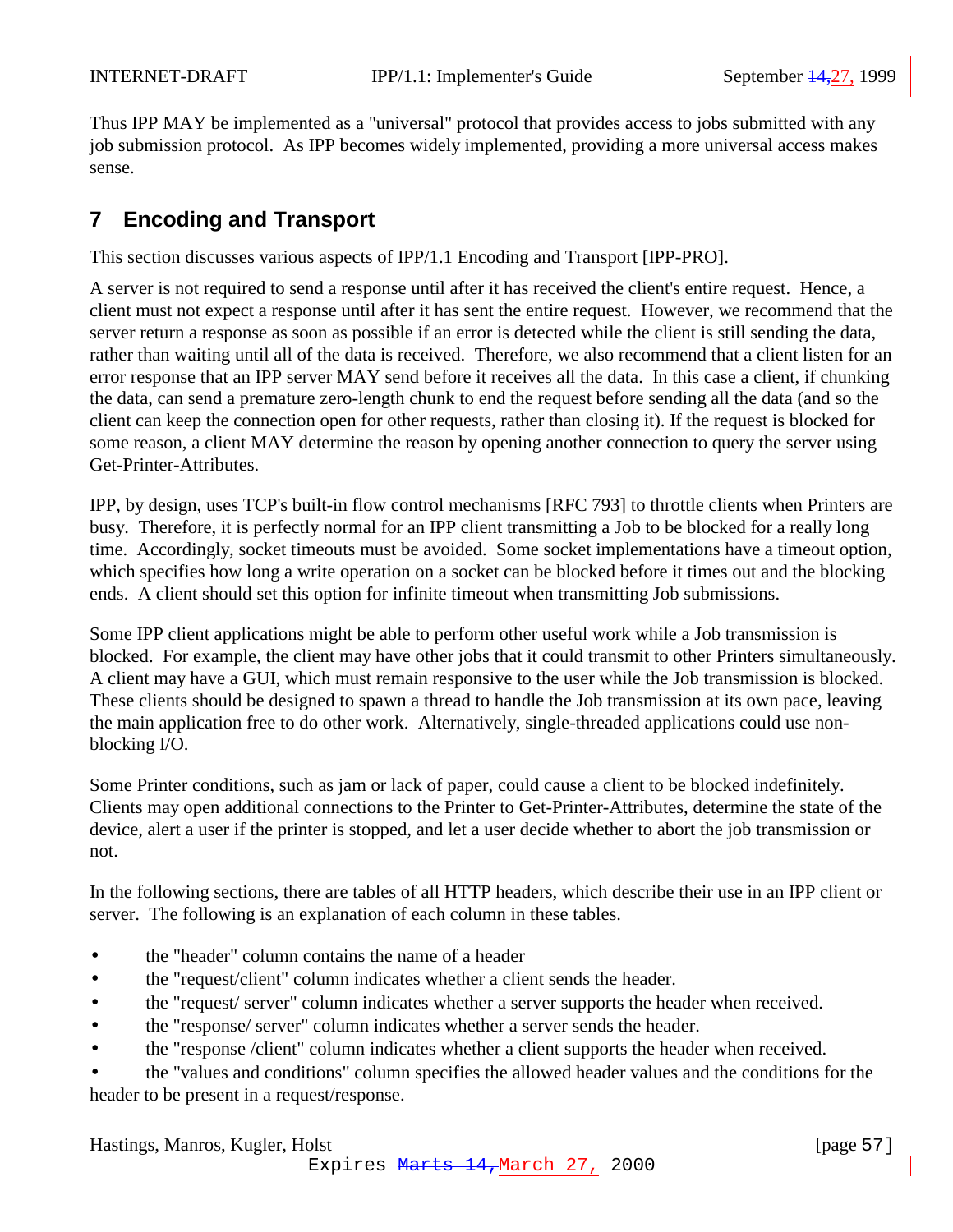<span id="page-57-0"></span>The table for "request headers" does not have columns for responses, and the table for "response headers" does not have columns for requests.

The following is an explanation of the values in the "request/client" and "response/ server" columns.

- **must:** the client or server MUST send the header,
- **must-if:** the client or server MUST send the header when the condition described in the "values and conditions" column is met,
- may: the client or server MAY send the header
- not: the client or server SHOULD NOT send the header. It is not relevant to an IPP implementation.

The following is an explanation of the values in the "response/client" and "request/ server" columns.

- must: the client or server MUST support the header,
- **may:** the client or server MAY support the header

not: the client or server SHOULD NOT support the header. It is not relevant to an IPP implementation.

## 7.1 General Headers

The following is a table for the general headers.

| <b>General-Header</b> | <b>Request</b>        |                      | <b>Response</b>       |                      | <b>Values and Conditions</b>                                                                                                                                                                                            |  |
|-----------------------|-----------------------|----------------------|-----------------------|----------------------|-------------------------------------------------------------------------------------------------------------------------------------------------------------------------------------------------------------------------|--|
| Cache-Control         | <b>Client</b><br>must | <b>Server</b><br>not | <b>Server</b><br>must | <b>Client</b><br>not | "no-cache" only                                                                                                                                                                                                         |  |
| Connection            | must-if               | must                 | must-if               | must                 | "close" only. Both client and<br>server SHOULD keep a<br>connection for the duration of a<br>sequence of operations. The client<br>and server MUST include this<br>header for the last operation in<br>such a sequence. |  |
| Date                  | may                   | may                  | must                  | may                  | per RFC 1123 [RFC1123] from<br>RFC 2616 [RFC2616]                                                                                                                                                                       |  |
| Pragma                | must                  | not                  | must                  | not                  | "no-cache" only                                                                                                                                                                                                         |  |
| Transfer-<br>Encoding | must-if               | must                 | must-if               | must                 | "chunked" only . Header MUST<br>be present if Content-Length is<br>absent.                                                                                                                                              |  |
| Upgrade               | not                   | not                  | not                   | not                  |                                                                                                                                                                                                                         |  |
| Via                   | not                   | not                  | not                   | not                  |                                                                                                                                                                                                                         |  |

7.2 Request Headers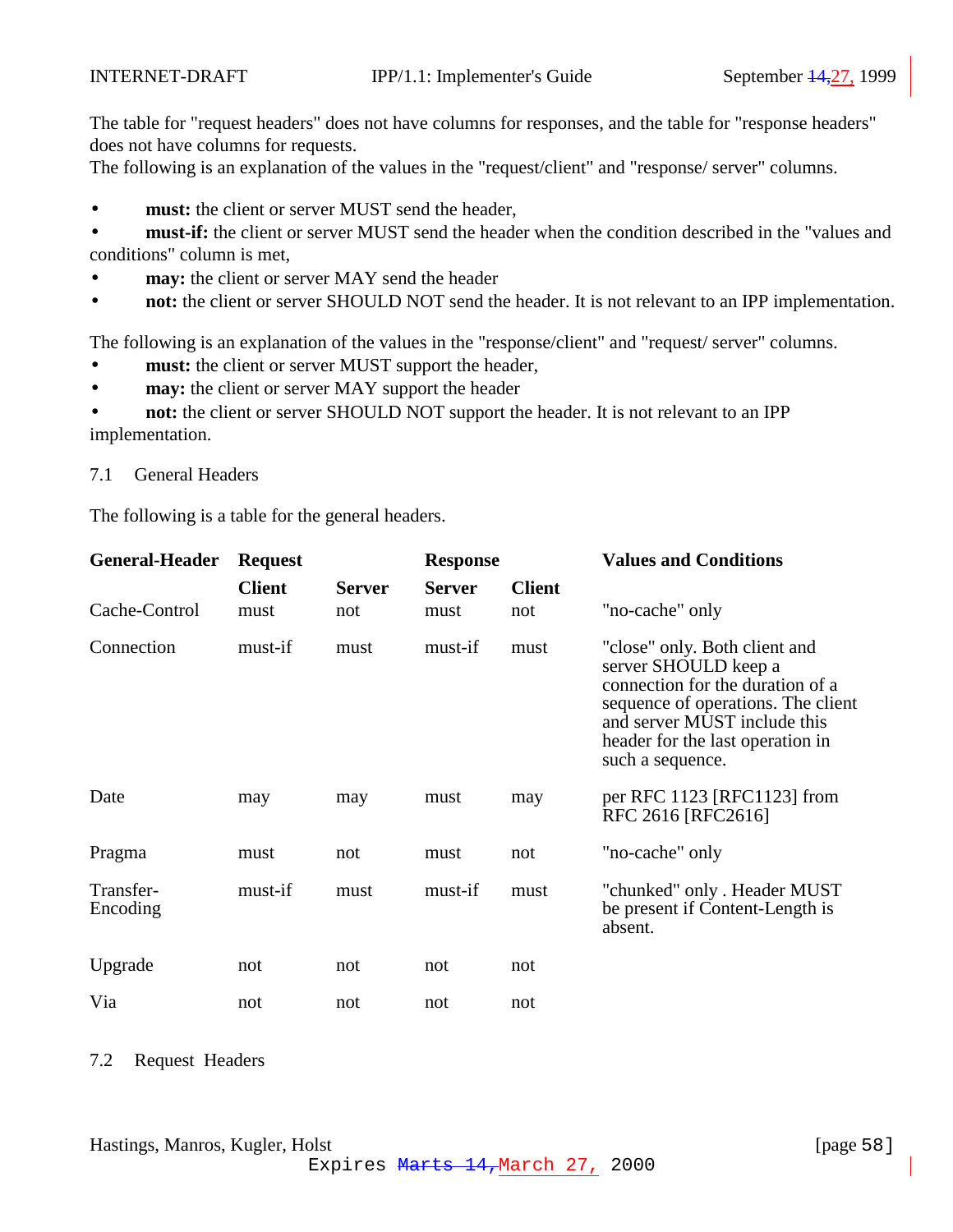<span id="page-58-0"></span>The following is a table for the request headers.

| <b>Request-Header</b><br>Accept | <b>Client</b><br>may | <b>Server</b><br>must | <b>Request Values and Conditions</b><br>"application/ipp" only. This value is the default if<br>the client omits it                                      |
|---------------------------------|----------------------|-----------------------|----------------------------------------------------------------------------------------------------------------------------------------------------------|
| Accept-Charset                  | not                  | not                   | Charset information is within the application/ipp<br>entity                                                                                              |
| Accept-Encoding                 | may                  | must                  | empty and per RFC 2616 [RFC2616] and IANA<br>registry for content-codings                                                                                |
| Accept-Language                 | not                  | not                   | language information is within the application/ipp<br>entity                                                                                             |
| Authorization                   | must-if              | must                  | per RFC 2616. A client MUST send this header<br>when it receives a 401 "Unauthorized" response<br>and does not receive a "Proxy-Authenticate"<br>header. |
| From                            | not                  | not                   | per RFC 2616. Because RFC recommends<br>sending this header only with the user's approval,<br>it is not very useful                                      |
| Host                            | must                 | must                  | per RFC 2616                                                                                                                                             |
| If-Match                        | not                  | not                   |                                                                                                                                                          |
| If-Modified-Since               | not                  | not                   |                                                                                                                                                          |
| If-None-Match                   | not                  | not                   |                                                                                                                                                          |
| If-Range                        | not                  | not                   |                                                                                                                                                          |
| If-Unmodified-Since             | not                  | not                   |                                                                                                                                                          |
| Max-Forwards                    | not                  | not                   |                                                                                                                                                          |
| Proxy-Authorization             | must-if              | not                   | per RFC 2616. A client MUST send this header<br>when it receives a 401 "Unauthorized" response<br>and a "Proxy-Authenticate" header.                     |
| Range                           | not                  | not                   |                                                                                                                                                          |
| Referrer                        | not                  | not                   |                                                                                                                                                          |
| User-Agent                      | not                  | not                   |                                                                                                                                                          |

## 7.3 Response Headers

The following is a table for the request headers.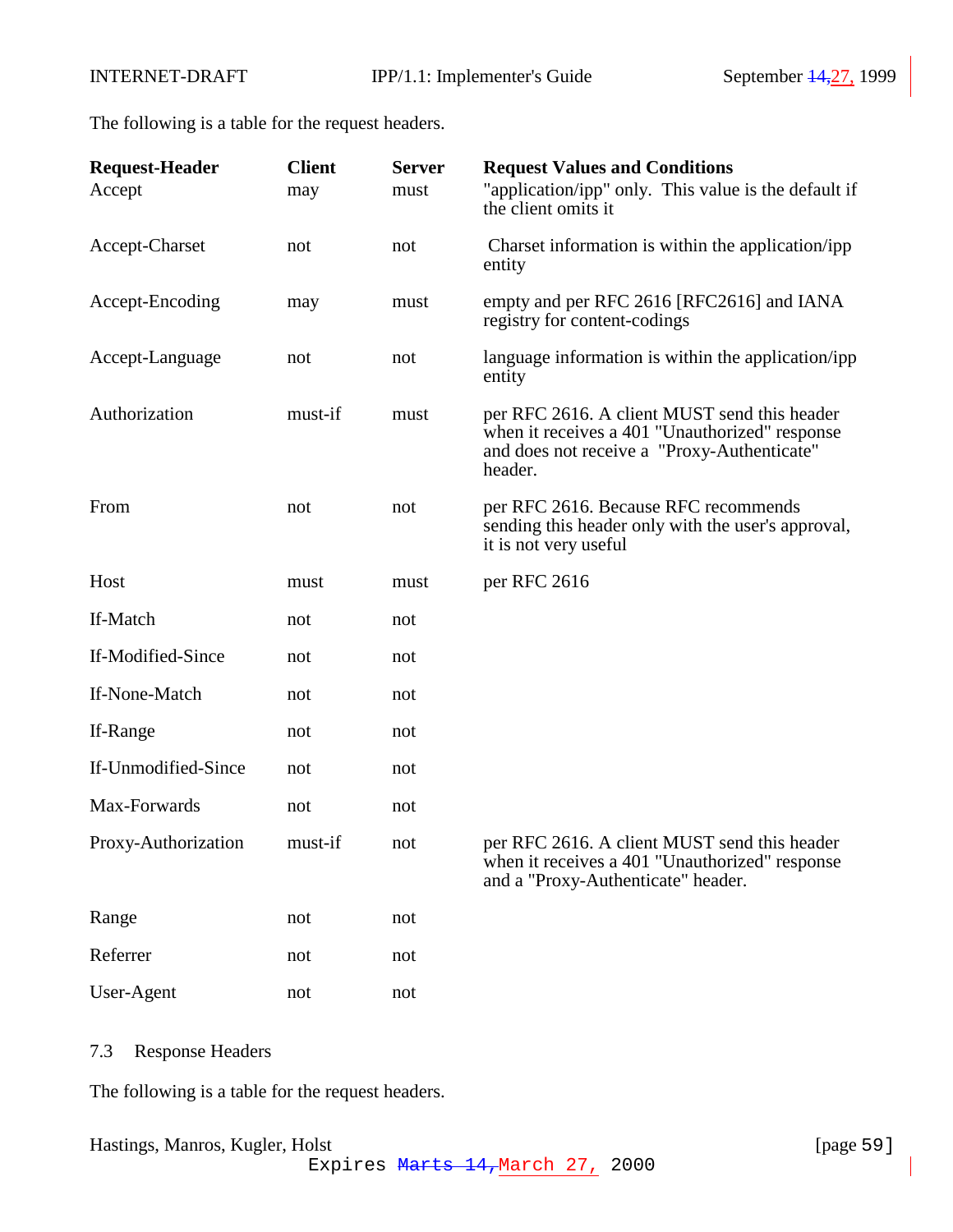<span id="page-59-0"></span>

| <b>Response-Header</b><br>Accept-Ranges | <b>Server</b><br>not | <b>Client</b><br>not | <b>Response Values and Conditions</b>                          |
|-----------------------------------------|----------------------|----------------------|----------------------------------------------------------------|
| Age                                     | not                  | not                  |                                                                |
| Location                                | must-if              | may                  | per RFC 2616. When URI needs redirection.                      |
| Proxy-Authenticate                      | not                  | must                 | per RFC 2616                                                   |
| Public                                  | may                  | may                  | per RFC 2616                                                   |
| Retry-After                             | may                  | may                  | per RFC 2616                                                   |
| Server                                  | not                  | not                  |                                                                |
| Vary                                    | not                  | not                  |                                                                |
| Warning                                 | may                  | may                  | per RFC 2616                                                   |
| WWW-<br>Authenticate                    | must-if              | must                 | per RFC 2616. When a server needs to authenticate a<br>client. |

## 7.4 Entity Headers

The following is a table for the entity headers.

| <b>Entity-Header</b> | <b>Request</b> |               | <b>Response</b> |               | <b>Values and Conditions</b>                                                                                 |  |
|----------------------|----------------|---------------|-----------------|---------------|--------------------------------------------------------------------------------------------------------------|--|
|                      | <b>Client</b>  | <b>Server</b> | <b>Server</b>   | <b>Client</b> |                                                                                                              |  |
| Allow                | not            | not           | not             | not           |                                                                                                              |  |
| Content-Base         | not            | not           | not             | not           |                                                                                                              |  |
| Content-Encoding     | may            | must          | must            | must          | per RFC 2616 and IANA<br>registry for content codings.                                                       |  |
| Content-Language     | not            | not           | not             | not           | Application/ipp handles<br>language                                                                          |  |
| Content-Length       | must-if        | must          | must-if         | must          | the length of the message-body<br>per RFC 2616. Header MUST<br>be present if Transfer-<br>Encoding is absent |  |
| Content-Location     | not            | not           | not             | not           |                                                                                                              |  |
| Content-MD5          | may            | may           | may             | may           | per RFC 2616                                                                                                 |  |
| Content-Range        | not            | not           | not             | not           |                                                                                                              |  |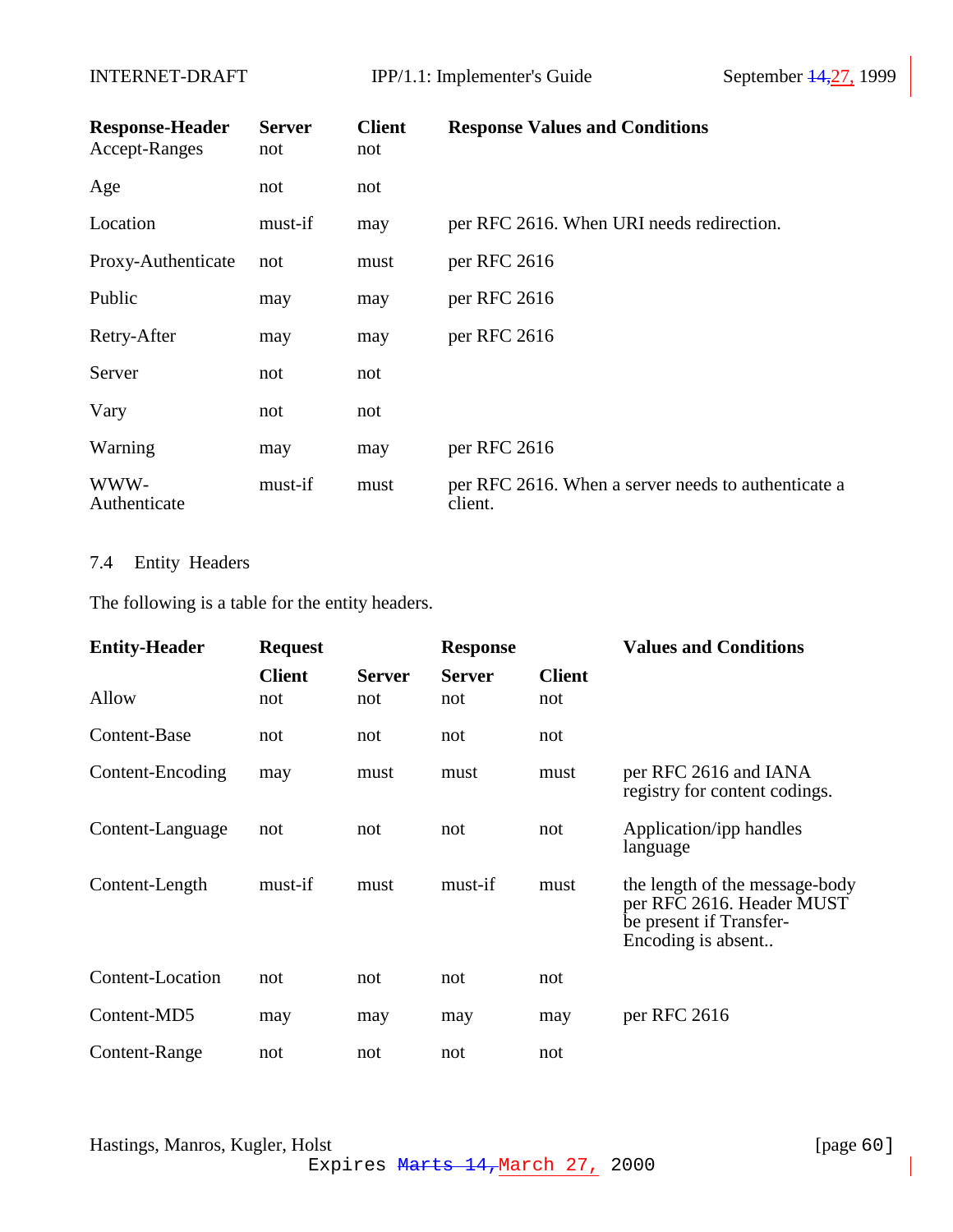<span id="page-60-0"></span>

| <b>Entity-Header</b> | <b>Request</b>        |                       | <b>Response</b>       |                       | <b>Values and Conditions</b> |  |
|----------------------|-----------------------|-----------------------|-----------------------|-----------------------|------------------------------|--|
| Content-Type         | <b>Client</b><br>must | <b>Server</b><br>must | <b>Server</b><br>must | <b>Client</b><br>must | "application/ipp" only       |  |
| ETag                 | not                   | not                   | not                   | not                   |                              |  |
| Expires              | not                   | not                   | not                   | not                   |                              |  |
| Last-Modified        | not                   | not                   | not                   | not                   |                              |  |

#### 7.5 Optional support for HTTP/1.0

IPP implementations consist of an HTTP layer and an IPP layer. In the following discussion, the term "client" refers to the HTTP client layer and the term "server" refers to the HTTP server layer. The Encoding and Transport document [IPP-PRO] requires that HTTP 1.1 MUST be supported by all clients and all servers. However, a client and/or a server implementation may choose to also support HTTP 1.0.

• This option means that a server may choose to communicate with a (non-conforming) client that only supports HTTP 1.0. In such cases the server should not use any HTTP 1.1 specific parameters or features and should respond using HTTP version number 1.0.

• This option also means that a client may choose to communicate with a (non-conforming) server that only supports HTTP 1.0. In such cases, if the server responds with an HTTP 'unsupported version number' to an HTTP 1.1 request, the client should retry using HTTP version number 1.0.

7.6 HTTP/1.1 Chunking

## 7.6.1 Disabling IPP Server Response Chunking

Clients MUST anticipate that the HTTP/1.1 server may chunk responses and MUST accept them in responses. However, a (non-conforming) HTTP client that is unable to accept chunked responses may attempt to request an HTTP 1.1 server not to use chunking in its response to an operation by using the following HTTP header:

TE: identity

This mechanism should not be used by a server to disable a client from chunking a request, since chunking of document data is an important feature for clients to send long documents.

7.6.2 Warning About the Support of Chunked Requests

This section describes some problems with the use of chunked requests and HTTP/1.1 servers.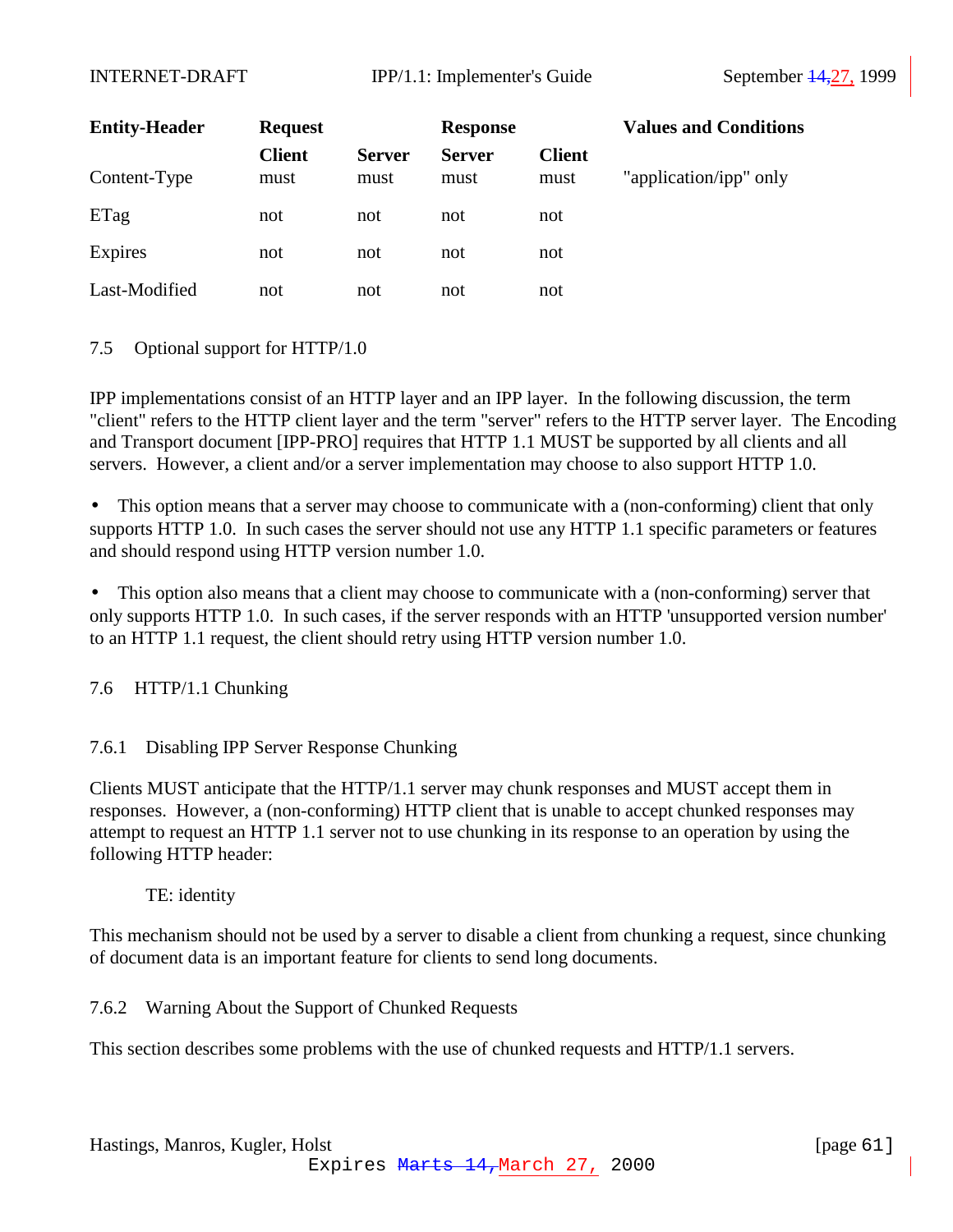<span id="page-61-0"></span>The HTTP/1.1 standard [RFC2616] requires that conforming servers support chunked requests for any method. However, in spite of this requirement, some HTTP/1.1 implementations support chunked responses in the GET method, but do not support chunked POST method requests. Some HTTP/1.1 implementations that support CGI scripts [CGI] and/or servlets [Servlet] require that the client supply a Content-Length. These implementations might reject a chunked POST method and return a 411 status code (Length Required), might attempt to buffer the request and run out of room returning a 413 status code (Request Entity Too Large), or might successfully accept the chunked request.

Because of this lack of conformance of HTTP servers to the HTTP/1.1 standard, the IPP standard [IPP-PRO] REQUIRES that a conforming IPP Printer object implementation support chunked requests and that conforming clients accept chunked responses. Therefore, IPP object implementers are warned to seek HTTP server implementations that support chunked POST requests in order to conform to the IPP standard and/or use implementation techniques that support chunked POST requests.

# **8 References**

## [CGI]

CGI/1.1 (http://www.ietf.org/internet-drafts/draft-coar-cgi-v11-00.txt).

## [IPP-MOD]

 R. deBry, T. Hastings, R. Herriot, S. Isaacson, P. Powell, "Internet Printing Protocol/1.0: Model and Semantics", draft-ietf-ipp-model-v11-04.txt, June 1999.

#### [IPP-PRO]

Herriot, R., Butler, S., Moore, P., Tuner, R., "Internet Printing Protocol/1.0: Encoding and Transport", draft-ietf-ipp-protocol-v11-03.txt, June 1999.

#### [RFC 793]

J. Postel, "Transmission Control Protocol", RFC 793.

## [RFC1123]

Braden, S., "Requirements for Internet Hosts - Application and Support", RFC 1123, October, 1989.

## [RFC2026]

S. Bradner, "The Internet Standards Process -- Revision 3", RFC 2026, October 1996.

#### [rfc2119]

S. Bradner, "Key words for use in RFCs to Indicate Requirement Levels", RFC 2119 , March 1997.

#### [RFC2396]

Berners-Lee, T., Fielding, R., Masinter, L., "Uniform Resource Identifiers (URI): Generic Syntax", RFC 2396, August 1998.

#### [RFC2565]

 R. deBry, T. Hastings, R. Herriot, S. Isaacson, P. Powell, "Internet Printing Protocol/1.0: Model and Semantics", RFC 2566, April 1999.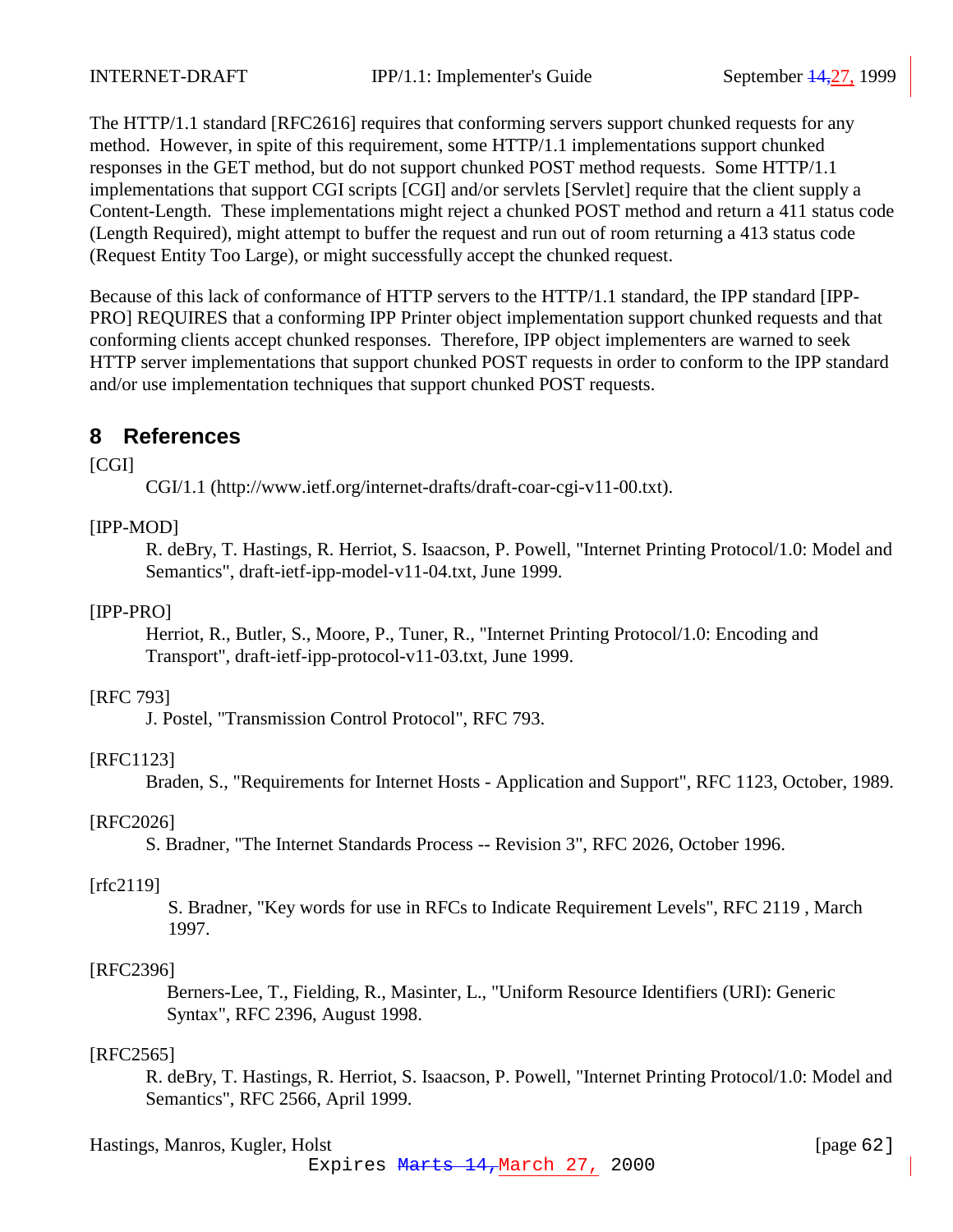#### <span id="page-62-0"></span>[RFC2566]

Herriot, R., Butler, S., Moore, P., Tuner, R., "Internet Printing Protocol/1.0: Encoding and Transport", RFC 2565, April 1999.

## [RFC2567]

Wright, D., "Design Goals for an Internet Printing Protocol", draft-ietf-ipp-req-03.txt, November, 1998.

#### [RFC2568

Zilles, S., "Rationale for the Structure and Model and Protocol for the Internet Printing Protocol", RFC 2568, April 1999.

#### [RFC2569]

Herriot, R., Hastings, T., Jacobs, N., Martin, J., "Mapping between LPD and IPP Protocols", RFC 2569, April 1999.

#### [RFC2616]

R. Fielding, J. Gettys, J. Mogul, H. Frystyk, L. Masinter, P. Leach, T. Berners-Lee, "Hypertext Transfer Protocol - HTTP/1.1", RFC 2616, June 1999.

#### [Servlet]

Servlet Specification Version 2.1 (http://java.sun.com/products/servlet/2.1/index.html).

#### $[SSL]$

Netscape, The SSL Protocol, Version 3, (Text version 3.02), November 1996.

#### 8.1 Authors' Address

Thomas N. Hastings Xerox Corporation 701 Aviation Blvd. El Segundo, CA 90245 hastings@cp10.es.xerox.com

Carl-Uno Manros Xerox Corporation 701 Aviation Blvd. El Segundo, CA 90245 manros@cp10.es.xerox.com

Carl Kugler Mail Stop 003G IBM Printing Systems Co 6300 Diagonal Hwy Boulder CO80301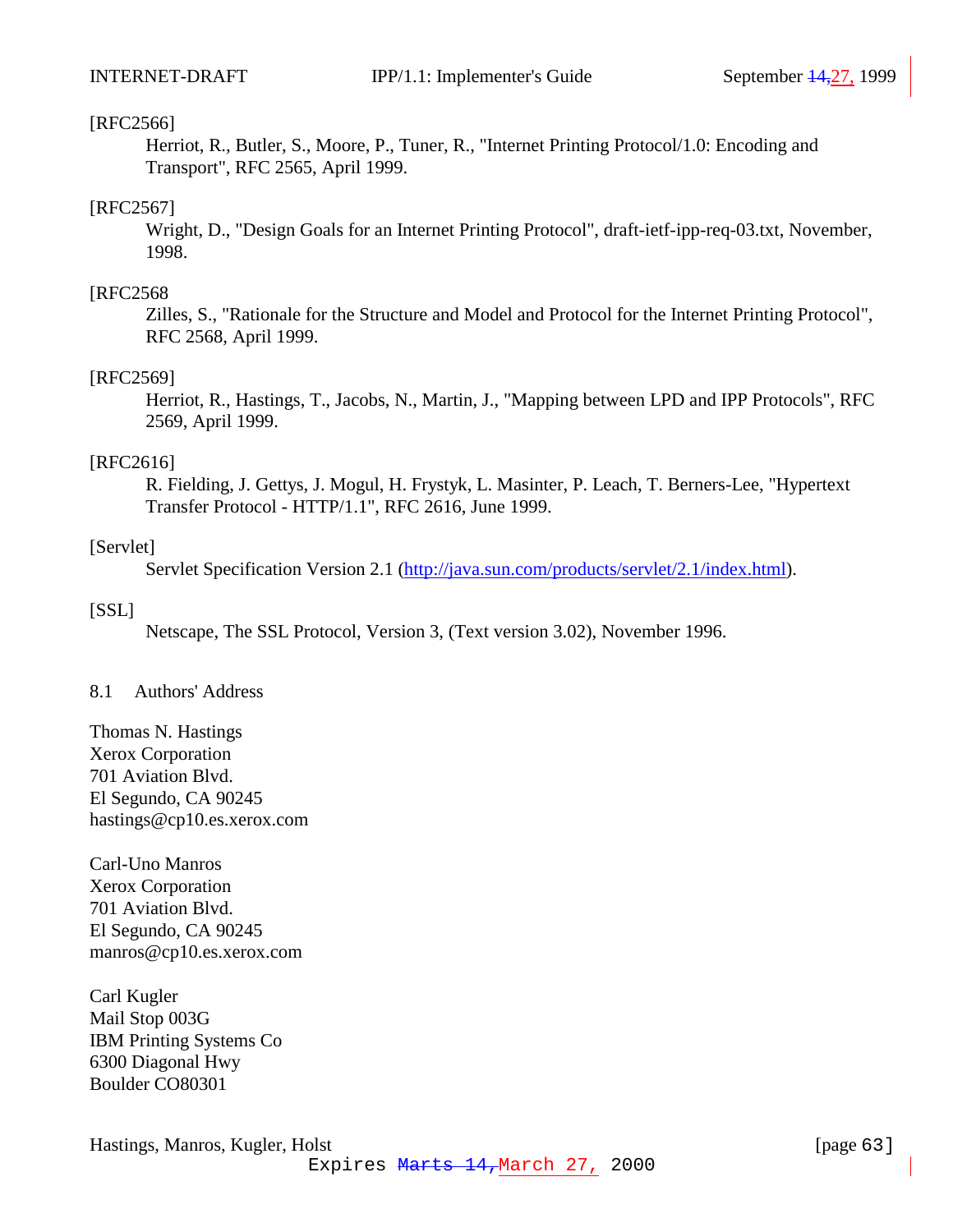<span id="page-63-0"></span>Kugler@us.ibm.com

Henrik Holst i-data Printing Systems Vadstrupvej 35-43 2880 Bagsvaerd, Denmark hh@I-data.com

# **9 Notices**

The IETF takes no position regarding the validity or scope of any intellectual property or other rights that might be claimed to pertain to the implementation or use of the technology described in this document or the extent to which any license under such rights might or might not be available; neither does it represent that it has made any effort to identify any such rights. Information on the IETF's procedures with respect to rights in standards-track and standards-related documentation can be found in BCP-11[BCP-11]. Copies of claims of rights made available for publication and any assurances of licenses to be made available, or the result of an attempt made to obtain a general license or permission for the use of such proprietary rights by implementers or users of this specification can be obtained from the IETF Secretariat.

The IETF invites any interested party to bring to its attention any copyrights, patents or patent applications, or other proprietary rights, which may cover technology that may be required to practice this standard. Please address the information to the IETF Executive Director.

Copyright (C) The Internet Society (1999). All Rights Reserved

This document and translations of it may be copied and furnished to others, and derivative works that comment on or otherwise explain it or assist in its implementation may be prepared, copied, published and distributed, in whole or in part, without restriction of any kind, provided that the above copyright notice and this paragraph are included on all such copies and derivative works. However, this document itself may not be modified in any way, such as by removing the copyright notice or references to the Internet Society or other Internet organizations, except as needed for the purpose of developing Internet standards in which case the procedures for copyrights defined in the Internet Standards process must be followed, or as required to translate it into languages other than English.

The limited permissions granted above are perpetual and will not be revoked by the Internet Society or its successors or assigns.

This document and the information contained herein is provided on an "AS IS" basis and THE INTERNET SOCIETY AND THE INTERNET ENGINEERING TASK FORCE DISCLAIMS ALL WARRANTIES, EXPRESS OR IMPLIED, INCLUDING BUT NOT LIMITED TO ANY WARRANTY THAT THE USE OF THE INFORMATION HEREIN WILL NOT INFRINGE ANY RIGHTS OR ANY IMPLIED WARRANTIES OF MERCHANTABILITY OR FITNESS FOR A PARTICULAR PURPOSE.

# **10 Change History**

The change history is in *reverse* chronological order: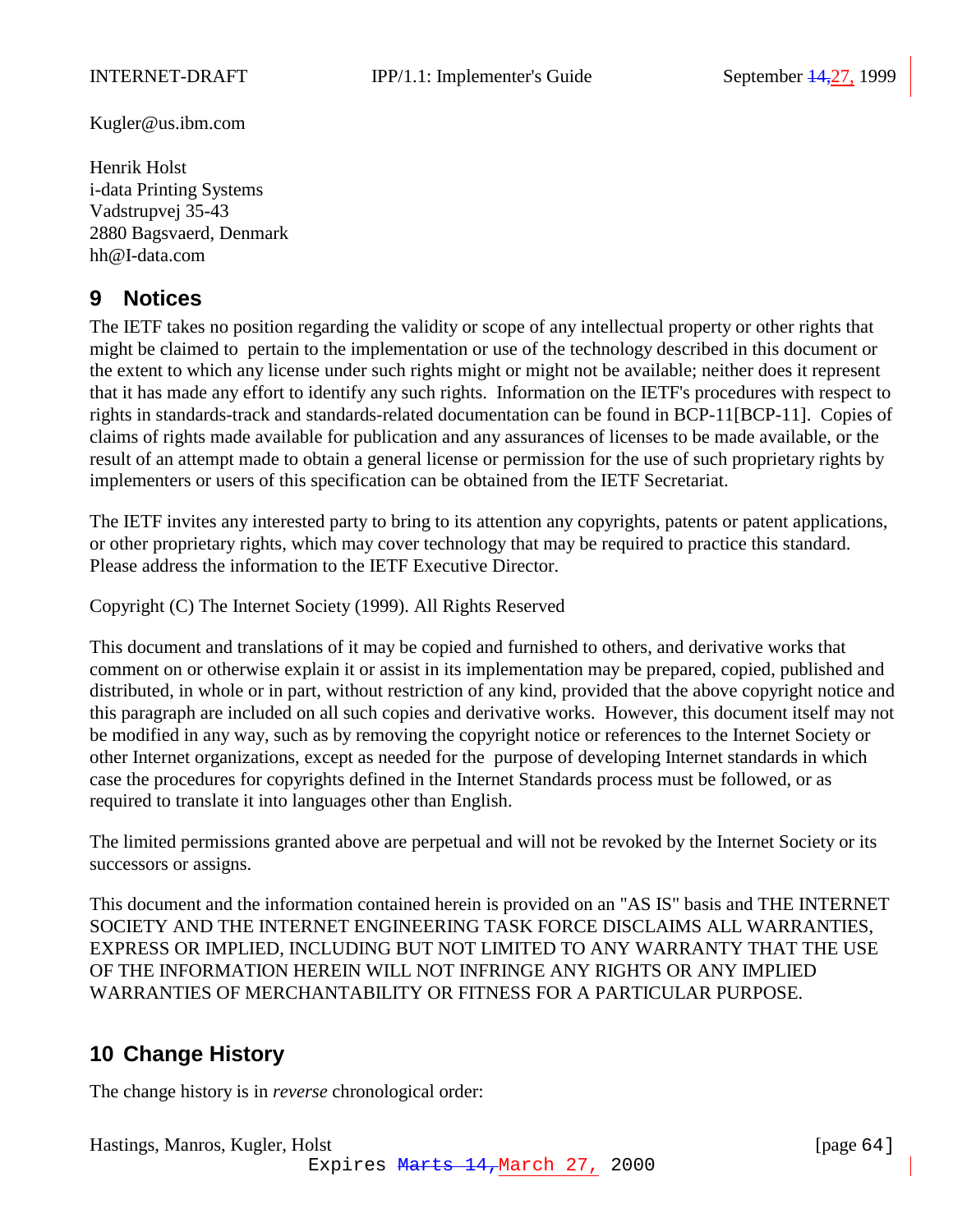- <span id="page-64-0"></span>10.1 Changes from 990914 to 990927
- 1. Add comments about this document is also IPP/1.0 relevant.
- 2. Section 4.1.3: Add more examples of URI's with the port 631 and the ipp scheme.
- 3. Section 4.4.3: Move the DNS stuff to the 'how to compare URI's.
- 4. Section 4.4.3.2: Swap lines, first tell about the forgiven printer and then what the printer is allowed to do.
- 5. Fixed some errors in the Summary Attribute tables 1-5 and broke them into five portrait tables, so that it can be made into plain text for INTERNET-DRAFTS.
- 10.2 Changes from 990726 to 990914:
- 1. Added IPP/1.1 operations and attributes to table 1.
- 2. Validate version: Added text and table from issue 32
- 3. Printer-uri-supported: Added section [1.1.1](#page-54-0)
- 4. Added IPP/1.1 operations to section [3.1.2.1.4.3](#page-15-0)
- 5. Added answer to question "Should the server wait for the "last-document" operation attribute set to 'true' before starting to "process" the job?" in section [3.2.4](#page-50-0)
- 6. Changed 'server-error-uri-scheme-not-supported' to 'client-error-uri-scheme-not-supported' in section [3.1.2.1.5](#page-21-0) when talking about the 'document-uri' attribute.
- 7. Added 'Suggested Operation Processing Steps' and 'Suggested Additional Processing Steps for Operations that Create/Validate Jobs and Add Document' flow-chart overview.
- 10.3 Changes to produce the February 12, 1999 version from the January 8, 1999 version:
	- 1. Section 2.2.1.5: added check for document not found or accessible in Print-URI and Send-URI
	- 2. Section 3.6.2: Clarified that the IPP standard requires that servers MUST accept chunked requests and that clients MUST accept chunked responses, in spite of the lack of conformance of HTTP servers to the HTTP/1.1 requirement to support chunking.
- 10.4 Changes to produce the January 8, 1999 version from the December 6, 1998 version:
	- 1. Added section 3.6.2: Warning About the Use of Chunked Requests with CGI Script Implementations